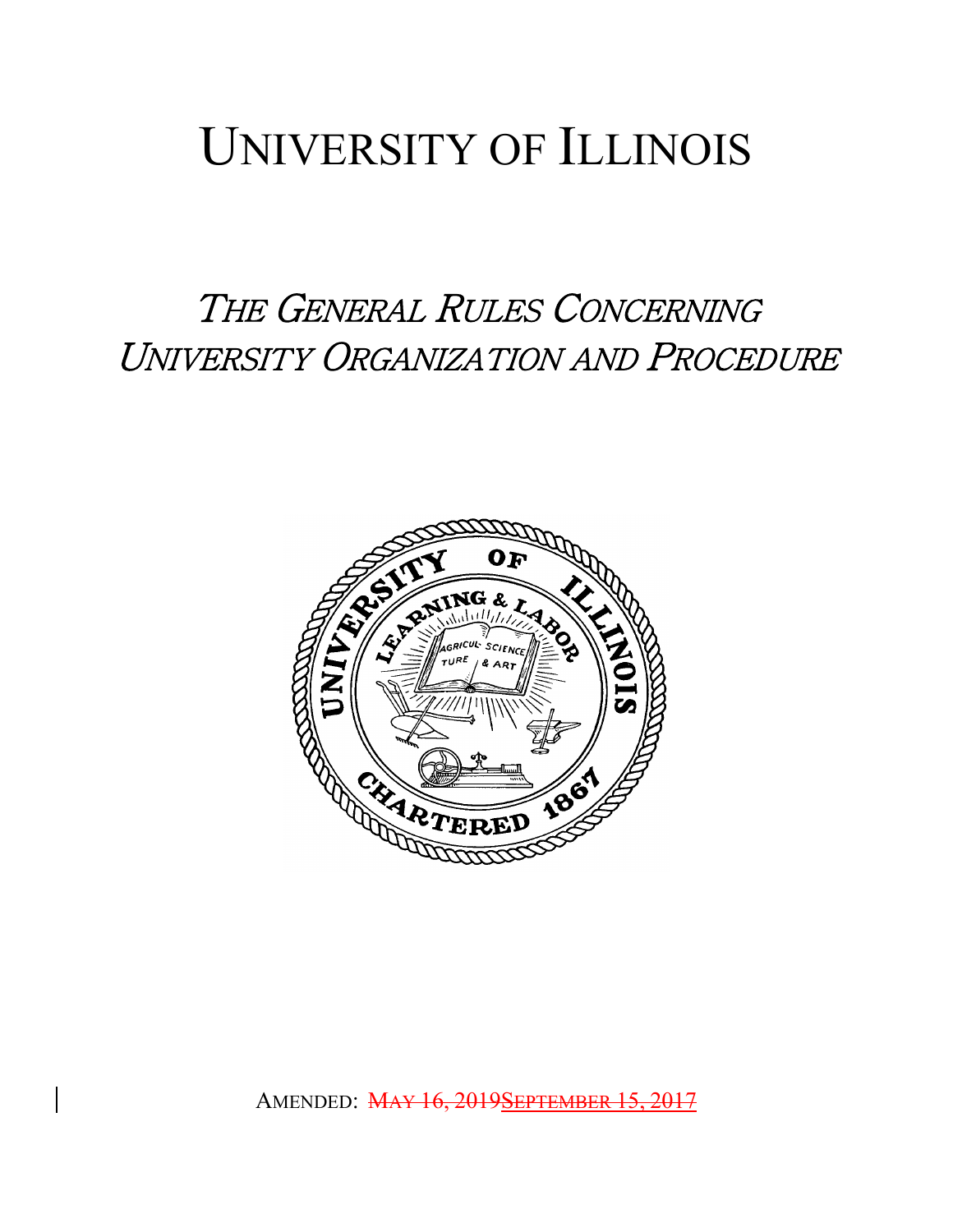# **PREAMBLE**

The University of Illinois, as a state university created by statutory edict of the Illinois legislature, is subject to the control of the Illinois General Assembly. It includes the University of Illinois at Urbana-Champaign; the University of Illinois at Chicago and its affiliated regional campuses in Peoria, Rockford, and the Quad Cities; and the University of Illinois at Springfield. The General Assembly, subject to the limitations of the state constitution and to such self-imposed restraints as are essential to the maintenance of a free and distinguished University, exercises control by virtue of its authority to change the laws pertaining to the University and its power to appropriate funds for the maintenance and improvement of the University. Under existing state law, the University of Illinois is a public corporation, the formal corporate name of which is "The Board of Trustees of the University of Illinois." Although there has been no formal, legal name change to the institution, as of May 20, 2016, the University of Illinois has adopted the organizational structure and nomenclature of a system for the effective and efficient impact, operation, and administration of the institution. The term "system" recognizes common components among the universities as well as their organization under a single governing board. Accordingly, the University of Illinois shall be referred to in this document and other governance and administrative documents as either the "University of Illinois System," the "U of I System," the "system," or the "University of Illinois."

Within the limits fixed by the Illinois constitution and laws, the Board of Trustees exercises final authority over the University of Illinois System. For the proper use of funds appropriated by the General Assembly and for the proper administration and government of the system, the board is responsible to the people of Illinois, on whose behalf its members are appointed. The board is the governing body of the system and exercises jurisdiction in all matters except those for which it has delegated authority to the president, other officers, or bodies of the system.

The educational policy, organization, and governance of the University of Illinois System as delegated by the Board of Trustees are promulgated in the *Statutes*. When acting on such matters, the board relies upon the advice of the university senates transmitted to it by the president of the system. The president's role is to set policy for system-wide endeavors and provide leadership at the state, national, and international levels for collective activities across the universities. In these matters each senate has a legitimate concern which justifies its participation in the enactment and amendment of the *Statutes*. The Board of Trustees reserves the power to initiate and make changes in the *Statutes*, but before making any change it will seek the advice of the senates.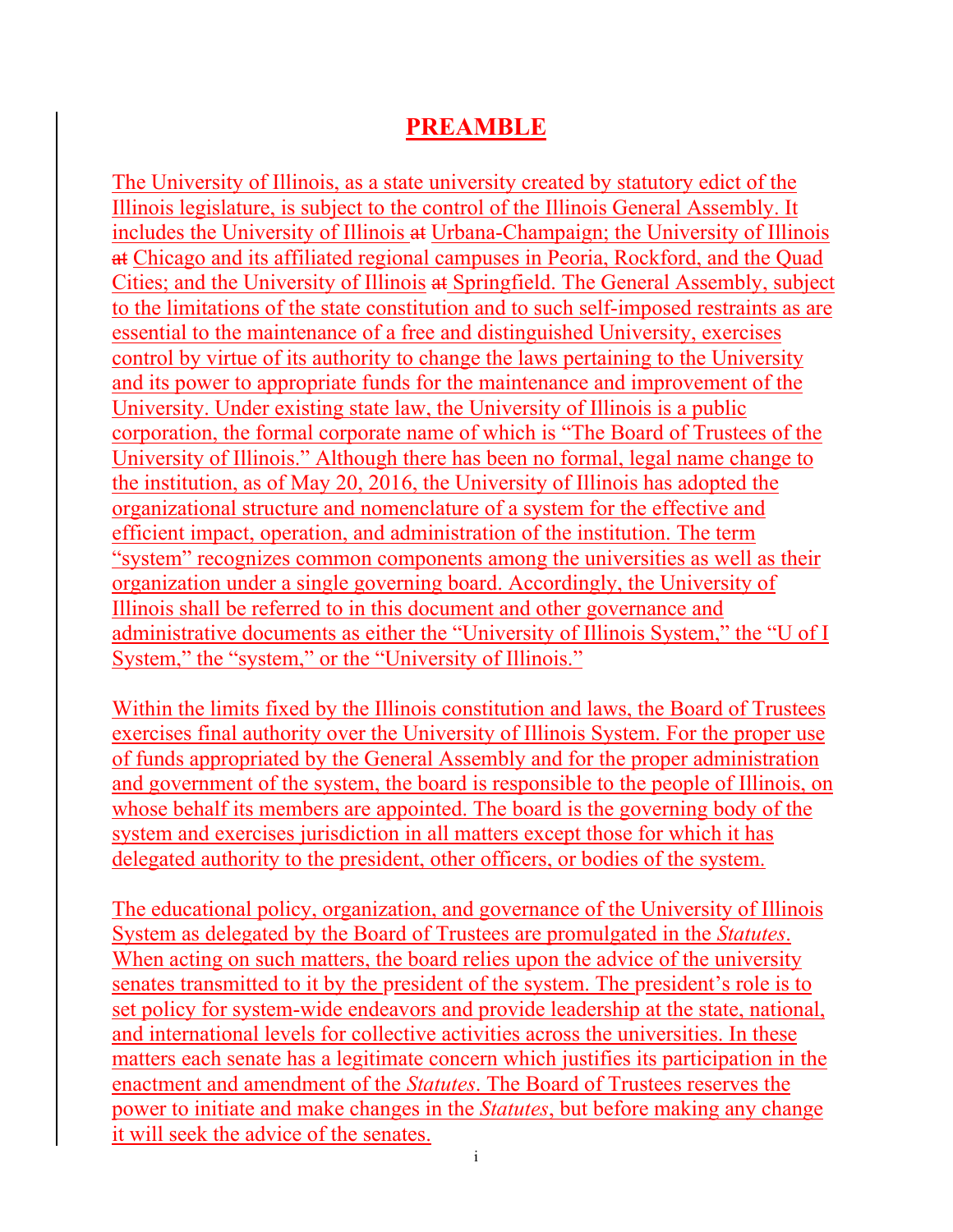*The General Rules Concerning University Organization and Procedure* document supplements the *Statutes*. *The General Rules* are subordinate to the *Statutes* and deal with administration organization, with the powers, duties, and responsibilities of officers of the University of Illinois System, and with various administrative matters.

The Board of Trustees delegates to the president of the University of Illinois System the authority to promulgate regulations and rules implementing *The General Rules Concerning University Organization and Procedure*. These are printed in the *Business and Financial Policies and Procedures* manual and other documents subordinate to the *Statutes* and *The General Rules* setting forth established policies and procedures. Led by a president, the University of Illinois System also comprises central administrative functions such as: (a) overseeing common fiduciary and compliance responsibilities; (b) providing certain shared services across the universities; and (c) coordinating system-wide data collection and reporting. The offices that provide services related to these activities are referred to as "system offices" and staff within these offices are referred to as "system administration" or "system leaders."[1](#page-2-0) The adjectival form for references to such activities is "system-level." To avoid confusion, these offices are not referred to as "the system."

The three U of I System universities (University of Illinois at Urbana-Champaign, University of Illinois at Chicago, and University of Illinois at Springfield) are where the primary academic work of the system takes place, including (a) research, scholarship and creative activities; (b) teaching, mentoring and degree granting; (c) public and professional service and engagement; and (d) economic development. Each university is separately accredited and is led by a chancellor who also serves as a vice president for the system. Accordingly, each institution is referred to in the governing documents as a "university," reserving the terms "campus" and "university campus" for references to their physical location and environment.

When referenced in the governing documents, "University of Illinois" and "University of Illinois System" refer to the institution as a whole, which includes the three universities as well as the system offices, and any other units associated with the institution as a whole. This larger organization is a single entity from the standpoint of state law and budgetary allocation. In shorthand, it is referred to as the University of Illinois System or simply "the system." The adjectival form is "system-wide."

<span id="page-2-0"></span> $<sup>1</sup>$  In a few instances, such as University Counsel, offices have both a system-level and university footprint</sup>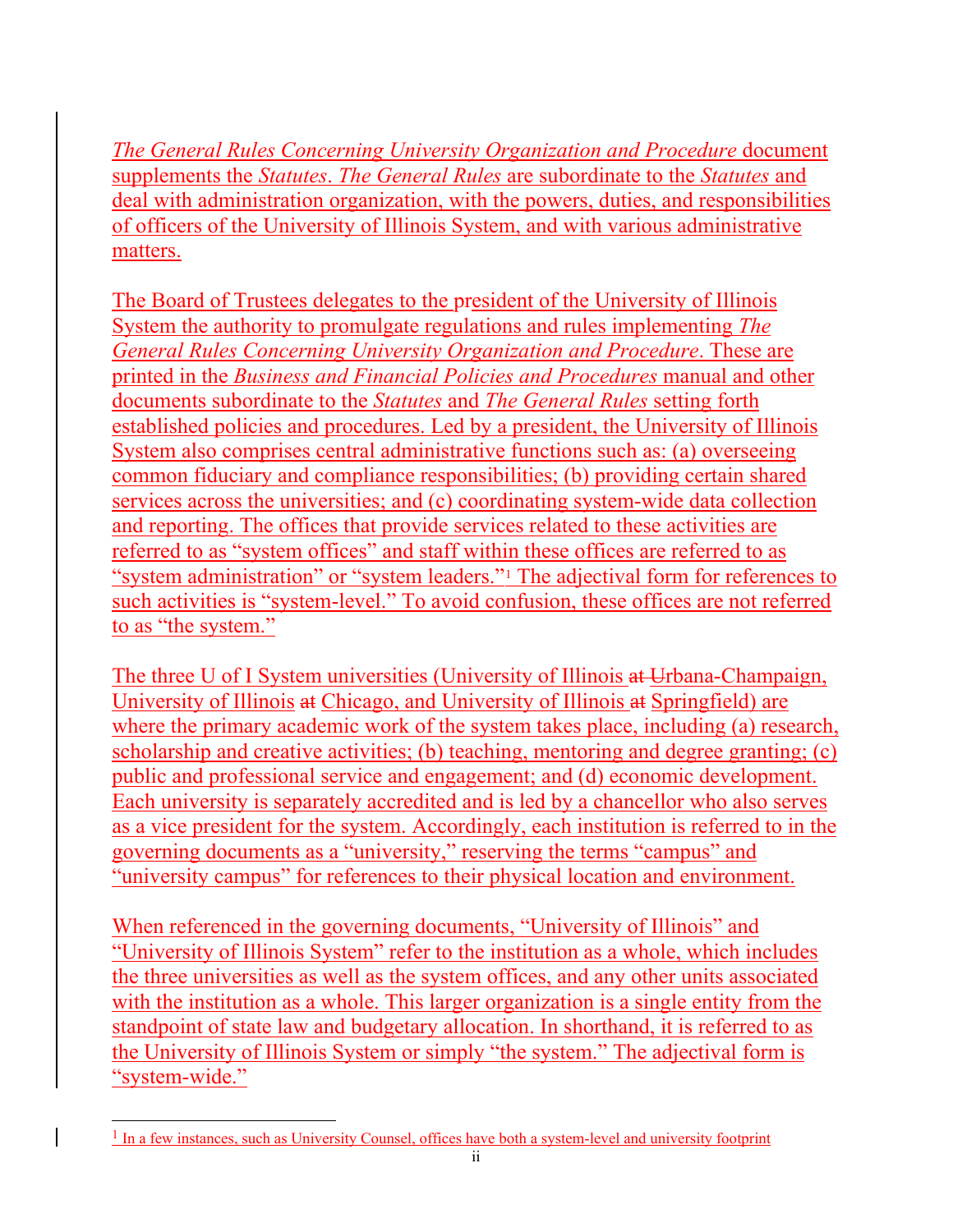The University of Illinois System serves the state and the nation as a leader in public higher education.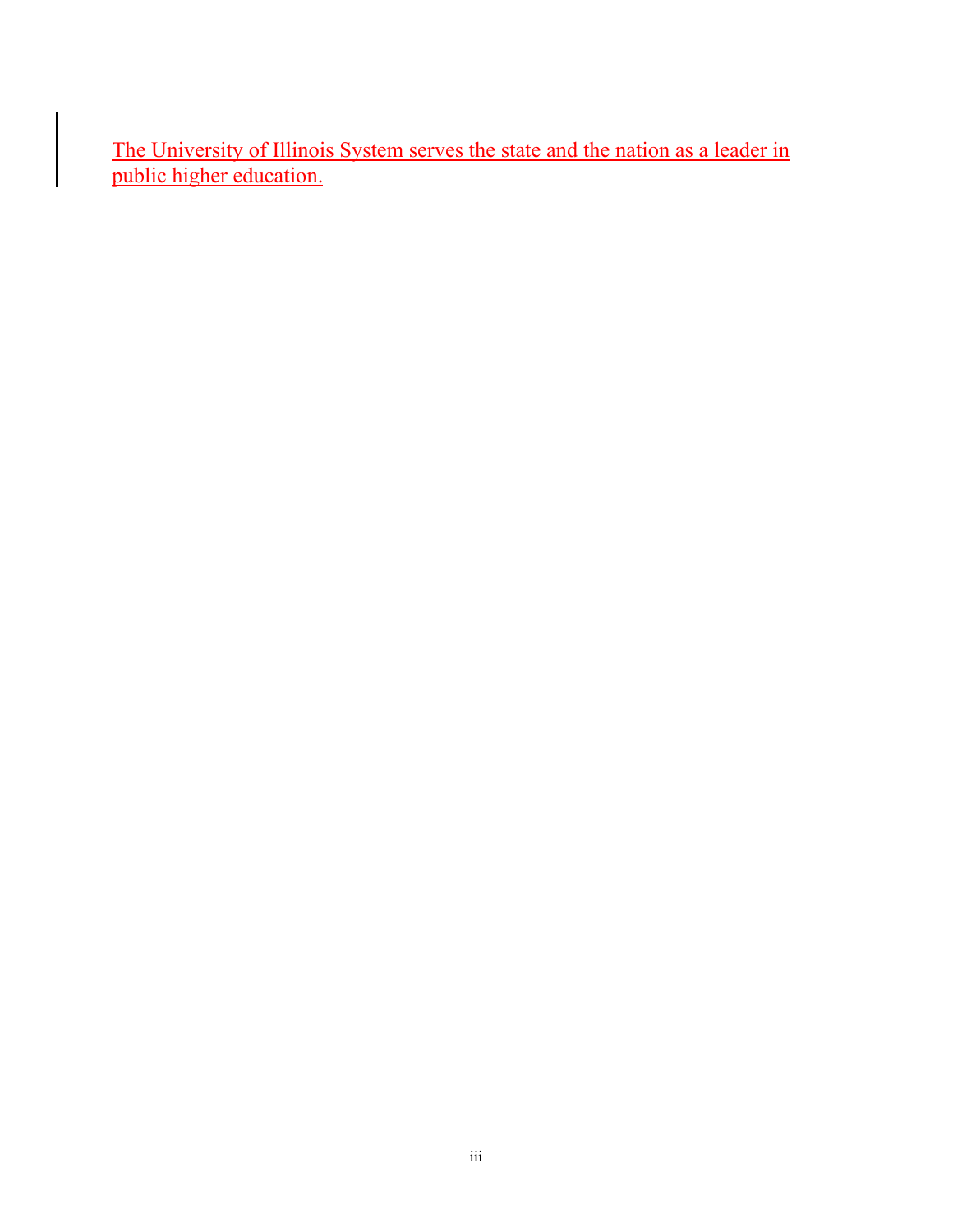# University of Illinois System **NONDISCRIMINATION STATEMENT**

*Policy Council/REVISED:* May 31, 2005 September 15,

The commitment of the University of Illinois System to the most fundamental principles of academic freedom, equality of opportunity, and human dignity requires that decisions involving students and employees be based on individual merit and be free from invidious discrimination in all its forms.

The University of Illinois System will not engage in discrimination or harassment against any person because of race, color, religion, sex, national origin, ancestry, age, marital status, order of protection status, genetic information, disability, pregnancy, sexual orientation including gender identity, unfavorable discharge from the military or status as a protected veteran and will comply with all federal and state nondiscrimination, equal opportunity and affirmative action laws, orders and regulations. This nondiscrimination policy applies to admissions, employment, access to and treatment in University the programs and activities of the University of Illinois System.

University eComplaint and grievance procedures provide employees and students with the means for the resolution of complaints that allege a violation of this Statement. Members of the public should direct their inquiries or complaints to the appropriate equal opportunity office.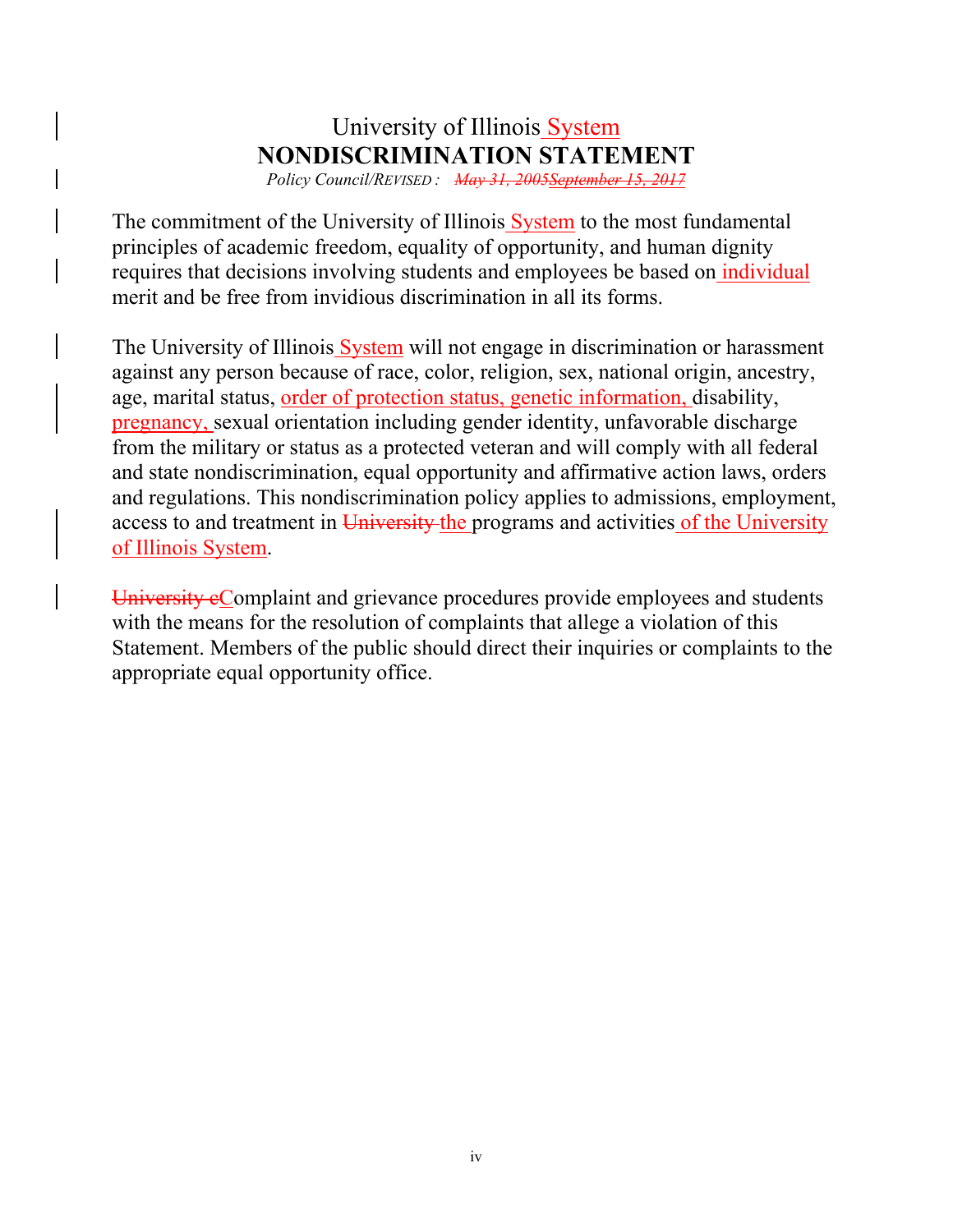# **TABLE OF CONTENTS**

| <b>ARTICLE I.</b> |                                                                     |  |
|-------------------|---------------------------------------------------------------------|--|
| <b>SECTION 1.</b> |                                                                     |  |
| <b>SECTION 2.</b> |                                                                     |  |
|                   |                                                                     |  |
| <b>SECTION 1.</b> |                                                                     |  |
| <b>SECTION 2.</b> |                                                                     |  |
| <b>SECTION 3.</b> |                                                                     |  |
| <b>SECTION 4.</b> |                                                                     |  |
| <b>SECTION 5.</b> |                                                                     |  |
| SECTION 6.        |                                                                     |  |
| SECTION 7.        | OTHER GIFTS AND GRANTS, SCHOLARSHIPS AND ENDOWMENTS,                |  |
|                   |                                                                     |  |
| <b>SECTION 8.</b> |                                                                     |  |
| <b>SECTION 9.</b> |                                                                     |  |
|                   |                                                                     |  |
| <b>SECTION 1.</b> |                                                                     |  |
| <b>SECTION 2.</b> |                                                                     |  |
| <b>SECTION 3.</b> |                                                                     |  |
| <b>SECTION 4.</b> |                                                                     |  |
| <b>SECTION 5.</b> |                                                                     |  |
| SECTION 6.        |                                                                     |  |
| <b>SECTION 7.</b> |                                                                     |  |
| <b>SECTION 8.</b> |                                                                     |  |
|                   |                                                                     |  |
| <b>SECTION 1.</b> | TERMS OF EMPLOYMENT OF ACADEMIC AND ADMINISTRATIVE STAFF25          |  |
| <b>SECTION 2.</b> |                                                                     |  |
| <b>SECTION 3.</b> |                                                                     |  |
| <b>SECTION 4.</b> | RETIREMENT, DEATH, SURVIVOR, DISABILITY, AND SICK LEAVE BENEFITS 27 |  |
| <b>SECTION 5.</b> |                                                                     |  |
| SECTION 6.        | GRIEVANCE PROCEDURES FOR COMPLAINTS OF DISCRIMINATION 32            |  |
| <b>ARTICLE V.</b> |                                                                     |  |
| <b>SECTION 1.</b> |                                                                     |  |
| <b>SECTION 2.</b> |                                                                     |  |
| <b>SECTION 3.</b> |                                                                     |  |
| SECTION 4.        |                                                                     |  |
|                   |                                                                     |  |
| SECTION 1.        |                                                                     |  |
| <b>SECTION 2.</b> |                                                                     |  |
| <b>SECTION 3.</b> |                                                                     |  |
| <b>SECTION 4.</b> |                                                                     |  |
|                   |                                                                     |  |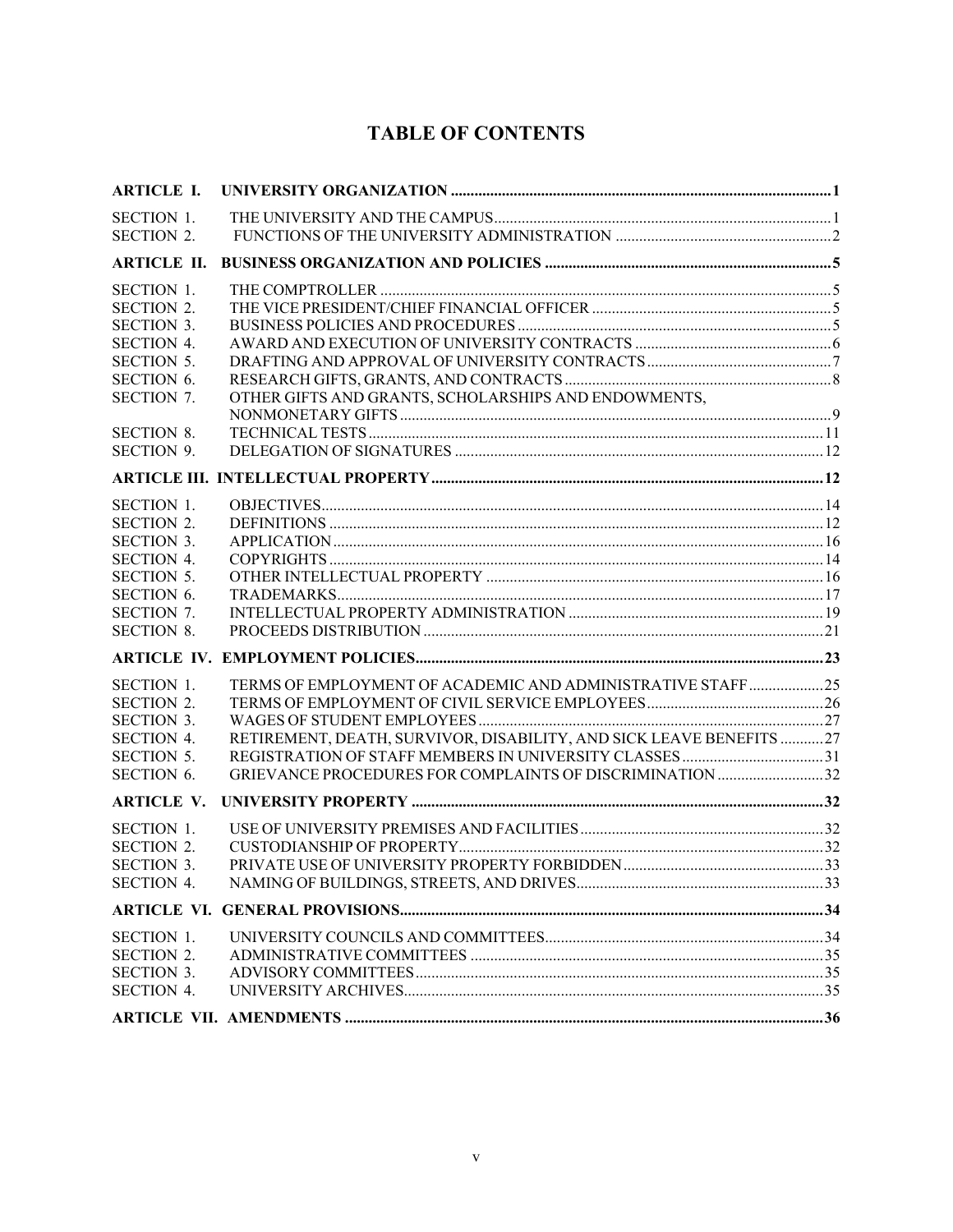# **ARTICLE I. UNIVERSITY OF ILLINOIS SYSTEM ORGANIZATION**

#### *SECTION 1. THE UNIVERSITY SYSTEM AND THE CAMPUSUNIVERSITIES*

Through its three universities and other units of the system, the University of Illinois System serves the state and the nation as a leader in public higher education. Through their commitment to teaching, scholarship, and discovery, the three universities within the system promote the public good for the entire state of Illinois and beyond. The three universities feature distinctive identities and cultures working closely together to achieve synergies that benefit each one as well as the whole. Each university shares the core missions of education, research, public engagement, and economic development. The universities are also alike in the broad nature of their public responsibilities, in their basic educational policies and in their institutional quality. Each of the universities also makes unique contributions to the strength of the system through its individual strengths and priorities and a high degree of self-governance.

In their pursuit of both common and distinct goals, the universities are supported by a system-wide organization designed to maximize their effectiveness and efficient use of resources. The University of Illinois System administration oversees the budget for the institution as a whole, advocates for the system's public policy and legislative interests, fosters wide-ranging collaboration among the universities in education and research, and provides the framework for an overarching institutional commitment to excellence. The system administration also provides a number of shared services that reduce costs and avoid unnecessary duplication of functions across the universities.

The role of the University of Illinois in the state as a leader in public graduate and professional education rests upon its organic wholeness. It is not a loose federation of universities, nor is it a system of totally independent units. The mission to which the University is committed, and upon which its development thus far has been based, starts with an emphasis on the fundamental responsibility of the University as a whole. The specific contributions that each campus makes to the university's mission are diverse, since they reflect the needs and methodologies appropriate to different settings; but the campuses are alike in the broad nature of their public responsibilities, in their basic educational policies, and in their institutional quality; and they are integrated by a university-wide organization designed to maximize their educational effectiveness and the efficient use of their academic resources.

The campuses of the University of Illinois share common goals, even though each makes a highly differentiated contribution to the university's mission. The campuses are assisted and strengthened by intercampus cooperation and by university-wide services, while carrying out their academic functions with a high degree of delegated authority. The campuses are expected to achieve intercampus cooperation, to avoid unnecessary duplication, to develop missions responsible to their particular orientation and setting, and to build upon and to foster faculty and staff strengths and initiatives. The campuses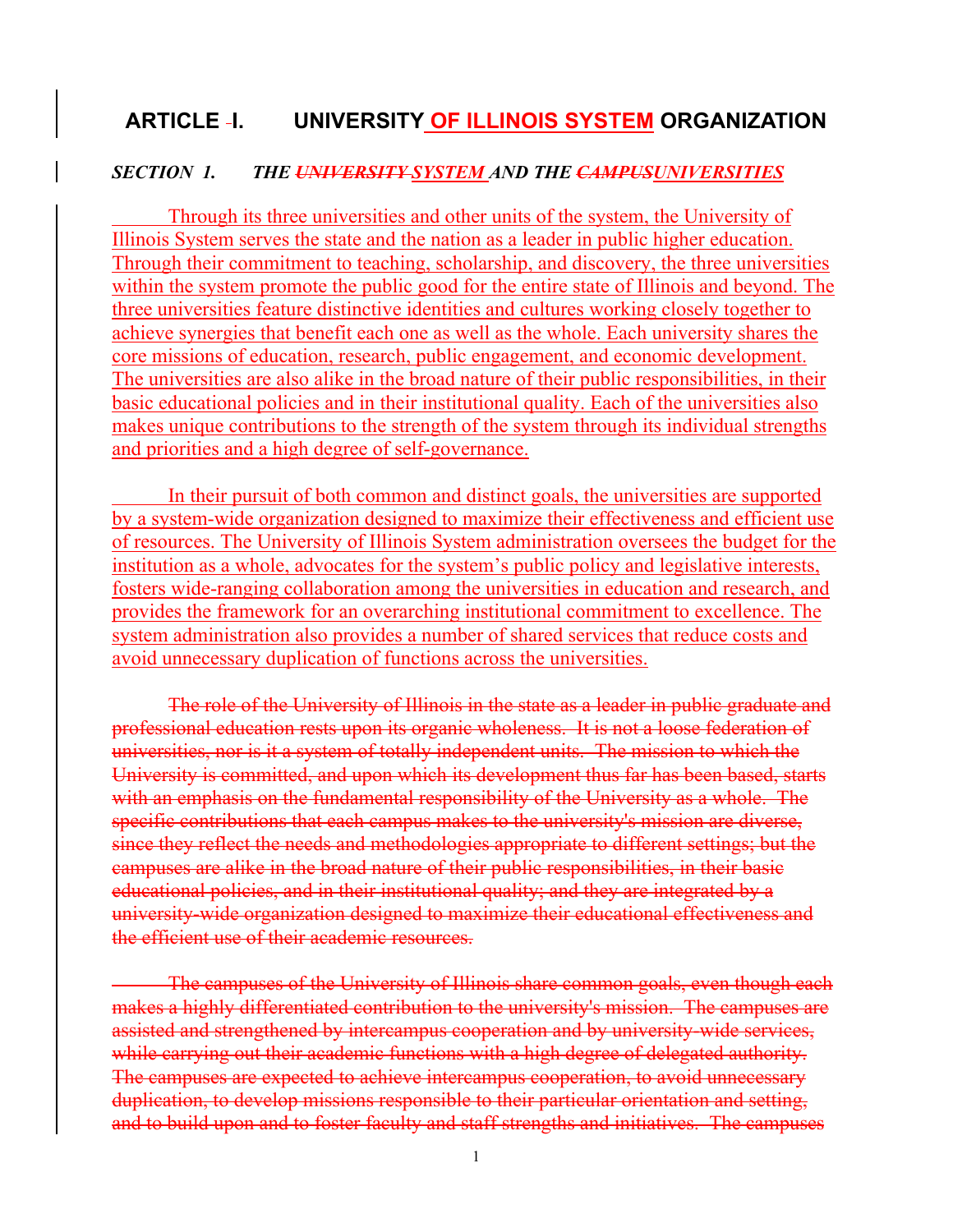are encouraged to operate at qualitatively equivalent levels, even though each of them provides different services for varied clientele.

# *SECTION 2. FUNCTIONS OF THE UNIVERSITY SYSTEM ADMINISTRATION*

(a) The university University of Illinois System administration has general responsibility for the entire operation of the University system and has the following specific functions to be executed consonant with the policies and actions of the Board of Trustees:

- (1) The enunciation of the mission of the University of Illinois  $System$ ; the development of long-range, comprehensive plans for the attainment of that mission; and the development of a plan of evaluation on a regular basis of the success of the University-system in meeting that mission.
- (2) Seek to obtain the resources necessary to permit the support of plans and the development of facilities to meet the mission of the Universitysystem.
- (3) Recommend the allocation of resources, as available, to the *campuses* universities and to other units of the University-system within the requirements and the priorities of the long-range, comprehensive plan for the attainment of the mission of the University system.
- (4) The development of relationships both within Illinois and elsewhere to ensure that the University system plays its appropriate role as a member of the larger educational community.
- (5) The coordination of the operation of the various components of the University system to ensure that the University system functions as in an organic Universityinterrelated manner rather than as an aggregation of unrelated campuses universities, and in so doing capitalizes upon the advantages of its resources as a system.
- (6) The administration of  $\frac{universitysystem}{with}$  wide education and support programs. Examples include the Institute of Government and Public Affairs and the University of Illinois Press.
- (7) The management of tasks which should be accomplished at the university system level either for efficiency or to ensure the consistency necessary to permit the University-system and the Board of Trustees to meet their responsibilities.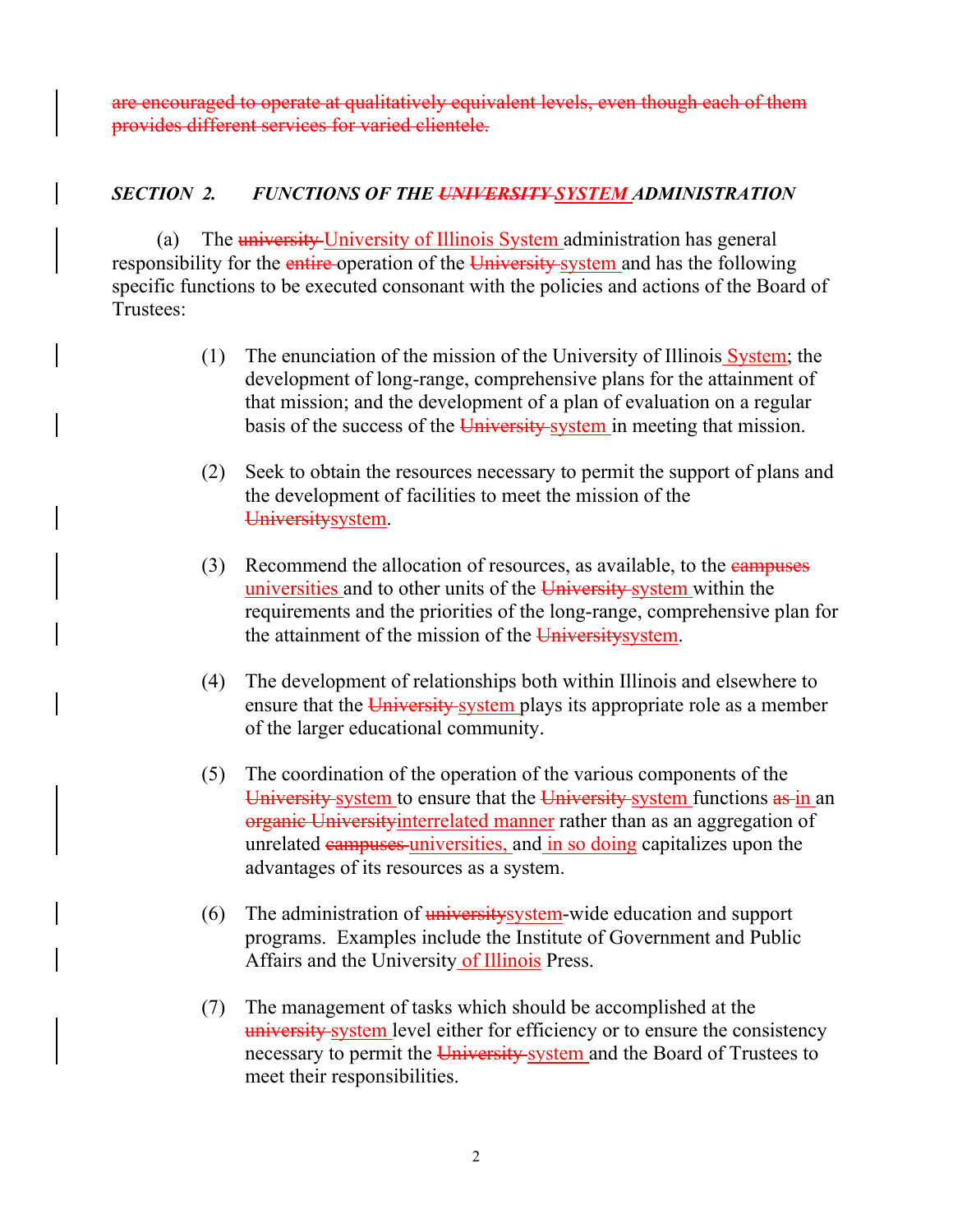(8) The development of public information programs to accomplish understanding of and support for the mission and activities of the University of Illinoisuniversities and the system as a whole.

(b) In addition to the president, the  $\frac{university\;system\;offset}{with\;of\;f}$  officers are the  $\frac{following\;total\;of\;f}$ vice presidents, including the executive vice president and vice president for academic affairs, the vice president/chief financial officer and comptroller, the vice president for researcheconomic development and innovation, the vice president for health affairs, the chancellors/vice presidents, the university counsel, the secretary of the University, all of whom report directly to the president, and such additional administrative officers as shall be designated by the president after consultation with the University Senates Conference. On the occasion of the initial appointment of any system officer except the president and the chancellors/vice presidents, and Pprior to recommending that appointment to the Board of Trustees, the initial appointment of any university officer except for the president and the chancellors/vice presidents, the president shall seek the advice of the University Senates Conference. - On the occasion of the reappointment of any university system officer, the University Senates Conference may submit its advice if it so elects.

(c) Functioning under authority delegated by the president, the executive vice president and vice president for academic affairs is the senior academic and operating officer of the University system, serving as advisor to the president on matters of educational policy, academic programs, academic personnel actions, capital and operating budget developments including the establishment of criteria for judgments as to priorities for resource allocation and multi-university initiatives, on such other matters as the president may designate. The executive vice president and vice president for academic affairs is also responsible for the overall coordination of planning and budgeting at the University-system level and also works closely with academic leaders on at each campus university, the academic senates and with other system and university officers to assist in the advancement of academic programs, to foster shared governance and to ensure overall coordination. The executive vice president also acts on behalf of the president when the president is not available.

(d) Reporting directly to the president, the vice president for research economic development and innovation is the senior officer of the University system serving as an advisor to the president on matters of research, intellectual property, technology commercialization, and related economic development activities, and assumes other responsibilities and duties as delegated by the president. The vice president for research economic development and innovation is responsible for facilitating and managing the University's research enterprise and its technology commercialization and related economic development initiatives including relevant offices, policies, and programs, and, in so doing, exercises direct line authority over the University's major offices and entities involved in research, technology commercialization, and related economic developmentidentifying system-wide research engagement opportunities, facilitating and coordinating research and its technology commercialization and related economic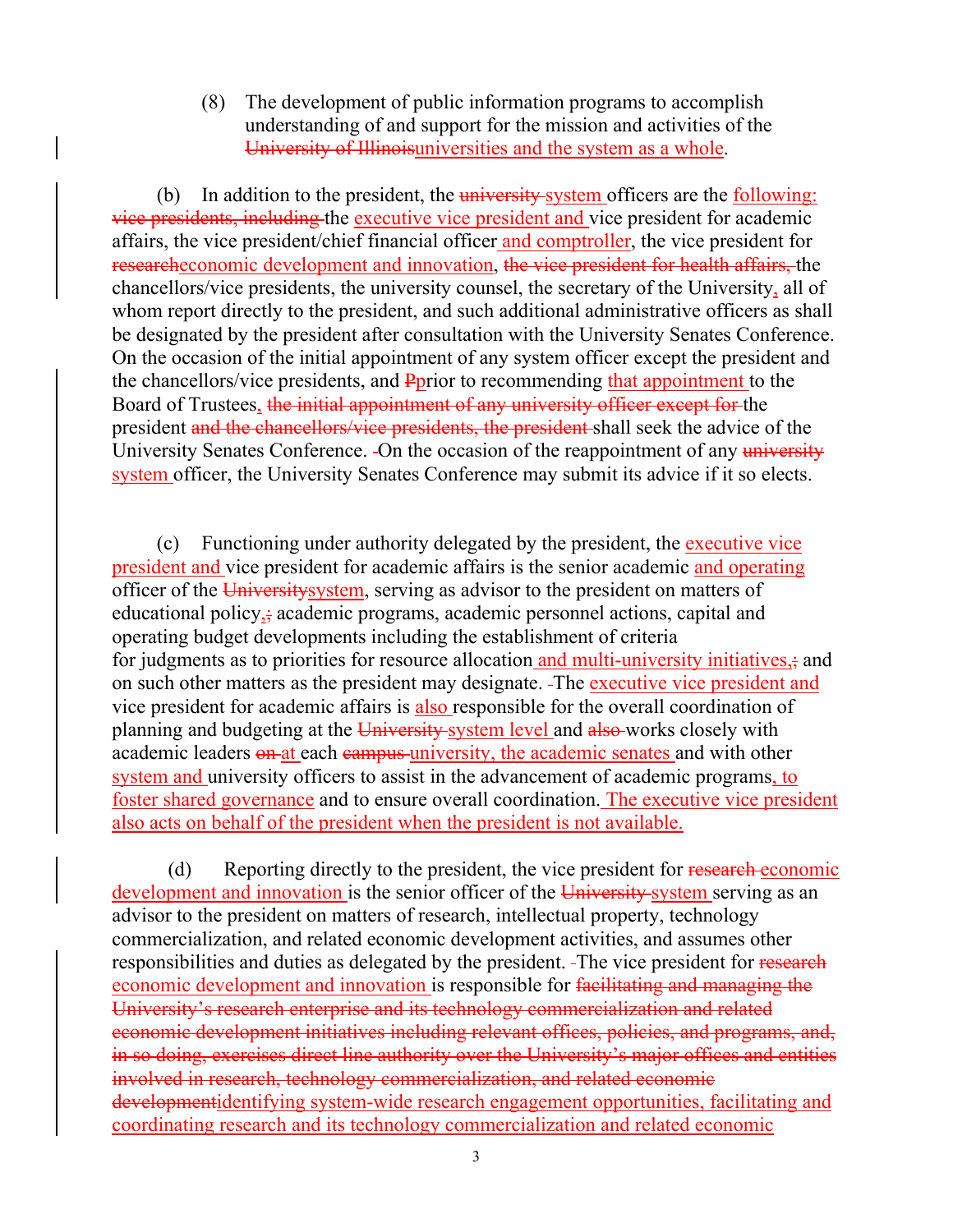development initiatives, and, in doing so, exercises direct line authority over relevant offices, policies, and programs. The vice president for research economic development and innovation works closely with the president, chancellors/vice presidents, and vice chancellors for research to facilitate the University's system's research agenda and activities across all of its campuses universities and, under the direction of the president, communicates the University's system's research and economic development priorities to local, state, and federal authorities and agencies.

(e) The chancellors/vice presidents, under the direction of the president,  $\frac{1}{15}$  are the chief executive officers for the campusuniversities and carry out. The chancellor/vice president has responsibilities and performs duties delegated by the president of the Universitysystem. Among those the primary responsibilities and duties of the chancellors/vice presidents are: -participation in the university's overall planning, allocation, and evaluation operations; application of university-wide policies; review of academic programs and policies; student affairs; and safety of personnel and propertyoverseeing the long-term strategic planning and direction of the universities; recruiting and managing teams of administrative and academic leaders to oversee university operations; overseeing the university budget and maintaining university fiscal stability and sustainability; fundraising for the university; overseeing university athletics; and serving as the state, national, and international representative of the university, particularly in national associations of which the university is the constituent member. In addition, as system officers, the chancellors/vice presidents have responsibility for advising the president and working with each other as well as the other vice presidents to advance the well-being of the entire system as well as of their own universities.

(f) The vice president for health affairs, under the direction of the president, oversees the University's clinical care enterprise, including the faculty practice plans, Hospital, and clinical operations. The vice president for health affairs works closely with the president and chancellor/vice president of the Chicago campus to ensure the integration of the clinical care enterprise with the research and education missions of the health sciences colleges and schools and assumes other responsibilities and duties as delegated by the president.

 $(f_{\mathbf{F}})$  There may be additional administrative officers with University systemwide responsibilities and duties as delegated by the president of the University system. The president may make changes in titles and assignment of responsibilities of these officers and may recommend to the Board of Trustees additional administrative positions as provided for in Article 1, Section 2 of the University *Statutes*.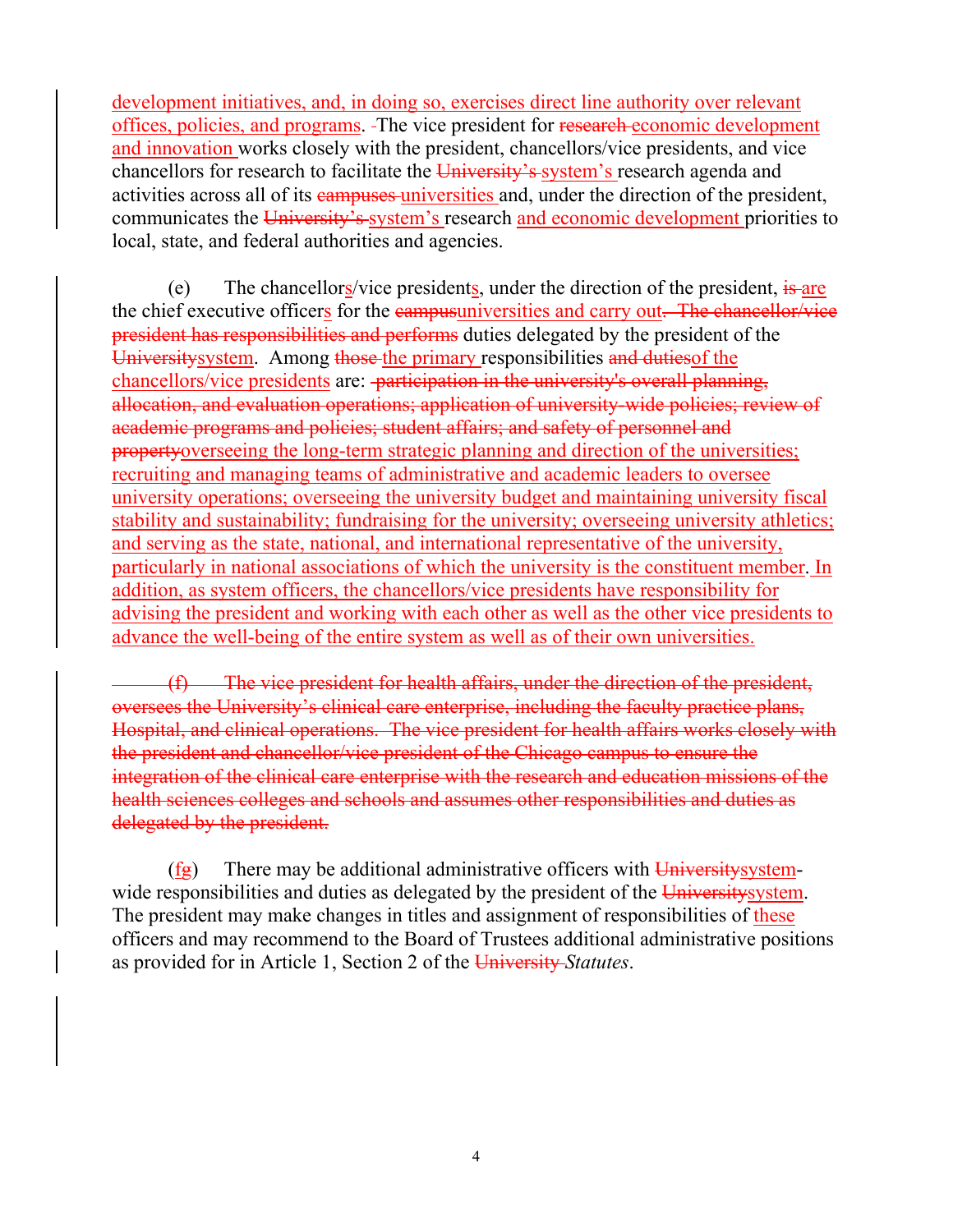# **ARTICLE II. BUSINESS ORGANIZATION AND POLICIES**

# *SECTION 1. THE COMPTROLLER*

As an officer of the Board of Trustees, and in accordance with the Bylaws of the board, the comptroller shall:

(a) Approve for the board all expenditures for which a general or specific appropriation has been made by the board.

(b) Assist the finance and audit committee of the board in matters pertaining to the handling of funds and investments.

(c) Report to the board quarterly the financial condition and operation of the University system and on other matters at times as the board may direct.

(d) Sign contracts to which the University-Board of Trustees is a party unless otherwise ordered by the board in specific cases.

(e) Perform such other functions as may be assigned by the Board of Trustees.

#### *SECTION 2. THE VICE PRESIDENT/CHIEF FINANCIAL OFFICER*

Functioning under authority delegated by the president, the vice president/chief financial officer shall: -be the general business officer of the University of Illinois System and be responsible for the business and financial functions of the campuses universities of the Universitysystem, including the business and finance components of all capital project development and implementation.

#### *SECTION 3. BUSINESS POLICIES AND PROCEDURES*

(a) No financial obligation shall be entered into except on authority  $\theta$  delegated by the board or on authority of the board and after a general or specific appropriation has been made by the board allocating funds therefore, as evidenced by its records, and after having been approved by the vice president/chief financial officer. All allocations of funds made by the Board of Trustees, including those made from funds appropriated to the University system by the State of Illinois, shall expire at the end of the fiscal year, June 30, unless otherwise especially ordered.

(b) For accounting purposes, the fiscal year of the  $\overline{University}$  system shall begin with the first day of July of each year and end on the thirtieth day of June next succeeding.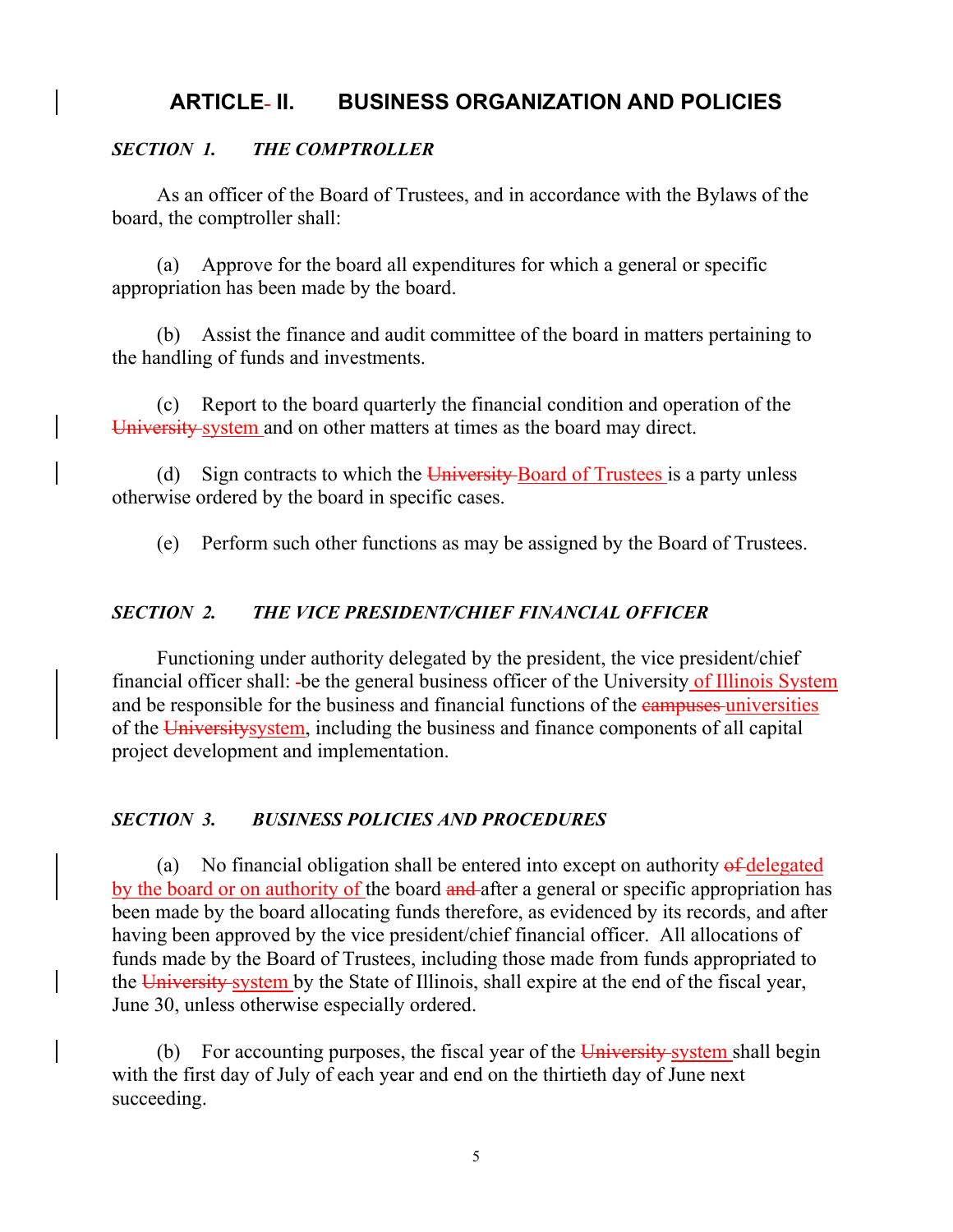(c) No department or unit shall receive any monies directly unless authorized by the vice president/chief financial officer to do so. All monies shall be accounted for and paid over in such manner as the vice president/chief financial officer shall direct.

 $(d)$ —The vice president/chief financial officer is authorized to establish and administer petty cash funds where necessary for the prompt and efficient handling of university system business, provided that no single fund of more than \$1,000 may be established without specific action of the Board of Trustees. The board shall designate the banks in which petty cash funds in excess of \$1,000 may be deposited.

 $(d<sub>e</sub>)$  The vice president/chief financial officer is permitted to act as treasurer of student and other organizations affiliated with the University system, but in so doing shall not thereby create any liability on the part of the Board of Trustees of the University of Illinois. In all cases, the accounts of these organizations shall be kept separate from the university system accounts, and the funds of such organizations shall be kept apart from university system funds.

 $(e<sub>f</sub>)$  All employees shall be bonded in adequate amount and form, to be determined by the board, the expense thereof to be paid by the University system.

## *SECTION 4. AWARD AND EXECUTION OF UNIVERSITY SYSTEM CONTRACTS*

(a) All contracts shall be awarded by the Board of Trustees in accordance with applicable state and federal law and University system policies and rules. Contracts involving major changes in or deviations from University system policies and rules shall be approved specifically by the Board of Trustees.

(b) All contracts, other than purchase orders, shall be executed at least in duplicate, and the original thereof shall be filed with the secretary of the Board of Trustees and remain in the custody of the secretary. A report shall periodically be made to the Board of Trustees by the comptroller of all contracts executed on behalf of the Universitysystem, as the Board may require.

(c) Contracts relating to appointments to the staff may be executed by the secretary of the Board of Trustees. Agreements providing for the appointments of resident physicians and dentists may be executed by the chief of staff of the University of Illinois Hospital. Purchase orders issued pursuant to awards made by the Board of Trustees may be executed by the University official in charge of the purchasing activity as designated by the comptroller. Assurances and certifications related to research may be executed by the campus university vice chancellor for research or, where there is no vice chancellor for research, the chancellor, or their delegates. Unless otherwise ordered by the Board of Trustees in specific cases, other contracts to which the University system is a party shall be executed by the comptroller of the University system.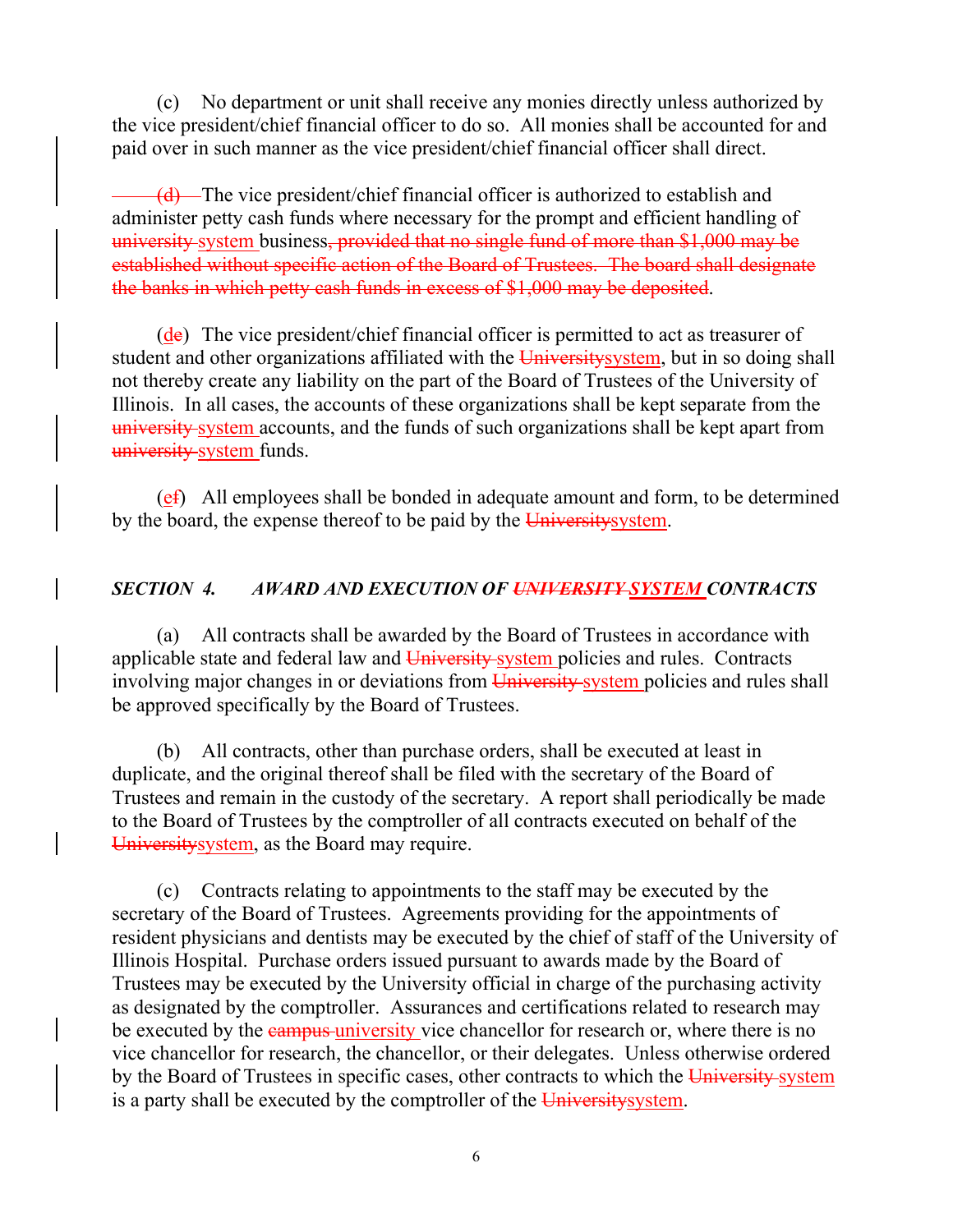(d) The awarding of procurement contracts involving expenditures of  $\overline{University}$ system funds are governed by state procurement law.

(e) The Board of Trustees shall specifically authorize procurement contracts (excluding change orders) and leases involving payments by the University system in one fiscal year in excess of such dollar amounts as the Board of Trustees may specify from time to time ("the Board limit") unless in the president's opinion necessity requires immediate action. The president, after consulting with each member of the executive committee of the Board who can reasonably be contacted, may approve emergency transactions in excess of the Board limit on behalf of the Board of Trustees and report the same promptly to the Board. If the amount of the emergency transaction exceeds such dollar amounts as the Board of Trustees may specify from time to time the president must consult with all Board members who can reasonably be contacted before approving the emergency action.

(f) The comptroller is authorized to approve on behalf of the Board of Trustees procurements, intergovernmental contracts, leases, and other contracts and contract change orders not expressly requiring prior specific Board authorization and shall report such approvals to the Board as the Board may direct. The requirement for specific Board approval above the Board limit does not apply to, or supersede previous actions of the Board authorizing, the execution of those types and classes of contracts that the Board of Trustees has authorized to be executed without its prior specific approval, such as farm leases; purchases of food products, grain, livestock, fertilizer, and natural gas; procurements of generic commodities on joint bids with other State institutions; group procurement contracts deemed to offer economic benefit to the University system that comply with State law; purchases for resale to students and others; procurements of other commodities that the Board may exempt; contracts for cultural and entertainment presentations; subcontracts and subgrants for research, gifts or grants awarded by the Board; contracts involving University Press publications; and any other transactions that the Board may specify.

(g) The seal of the University of Illinois shall be in the custody of the secretary of the Board of Trustees.

(h) The comptroller and secretary are authorized to delegate to responsible members of the staff of the University authority to sign contracts in the name of the comptroller and the secretary of the Board, as the case may require.

(i) All bids received for a specific item or project may be rejected, without referral to the Board of Trustees in accordance with state law.

#### *SECTION 5. DRAFTING AND APPROVAL OF UNIVERSITY SYSTEM CONTRACTS*

7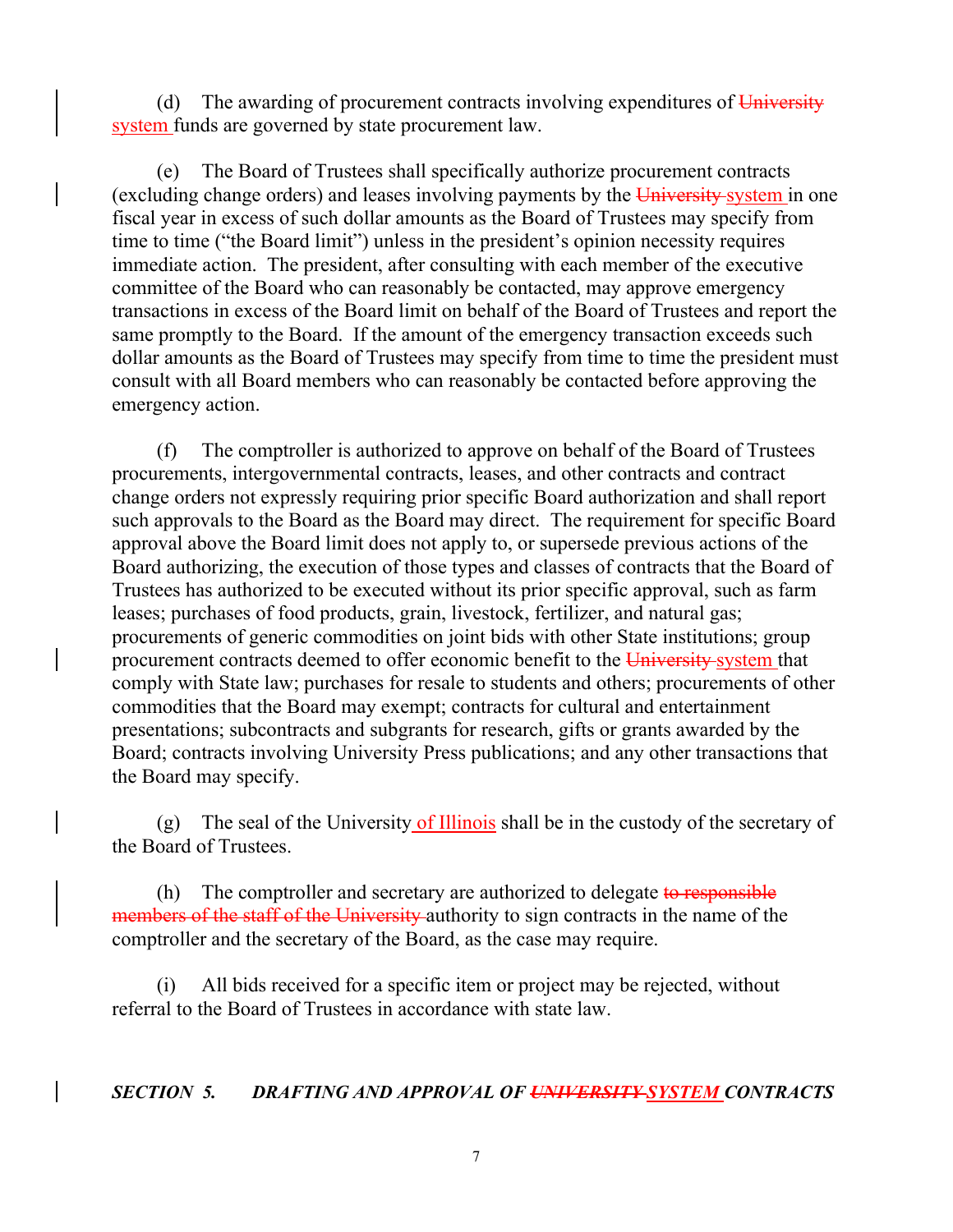(a) Contracts shall be drafted in tentative form by the University of Illinois System administrator best acquainted with the subject matter and in whose department unit rests the responsibility for performance and shall be approved by the comptroller or his/her delegate unless otherwise provided by the *Statutes* of the University or by other action of the Board of Trustees.

(b) Contracts are subject to review and approval as to legal form and validity by the University counsel in accordance with University system policies and rules. The policies and rules shall reflect best business practices and shall be subject to modification from time to time as warranted.

#### *SECTION 6. RESEARCH GIFTS, GRANTS, AND CONTRACTS*

(a) Sponsored Research Generally. Research conducted under the auspices of the University system may be supported in whole or in part through funds provided by outside entities in the form of research gifts, research grants, or research contracts. Third-party offers to fund research activities by gift, grant of financial assistance, or contract must be reviewed and approved by the appropriate University administrative offices before formal acceptance by the University president (or his/her delegate) in the case of gifts, and by the University comptroller (or his/her delegate) in the case of grants and contracts. Faculty and staff may conduct preliminary negotiations with prospective research sponsors with the prior knowledge and approval of the department head or other appropriate administrative officer and the dean or director if required by college policy but have no authority to bind the University-system or universities to a contract. Staff within the relevant University departmentunit will direct and conduct the sponsored research. The administrative coordination of research programs shall be under the Agricultural Experiment Station for units in the College of Agricultural, Consumer and Environmental Sciences and under the Office of Vice Chancellor for Research (OVCR) or the Chancellor's Office where there is no OVCR.

(b) Research Results. Contracts for research shall conform to the rules regarding intellectual property as specified in Article III. The sponsor may receive preferential consideration in the disposition of the invention or discovery as provided in Article III, Section  $7(q<sub>p</sub>)$ . Unless otherwise permitted by the Board of Trustees, the University system shall not permanently grant or convey to a sponsor the exclusive benefits of the results of any investigation or research. The University-system will retain original records of investigation and research and may furnish reports or copies of such records to the sponsor. The sponsor may not use any University system trademark, service mark, trade name or other such property without the prior approval of the University president or his/her delegate.

(c) Policy Waivers. If the sponsor conditions its award of funding on the waiver of established University system policies, such as reimbursement of indirect cost, rights of publications, or rights to intellectual property generated by the research, the  $\overline{University}$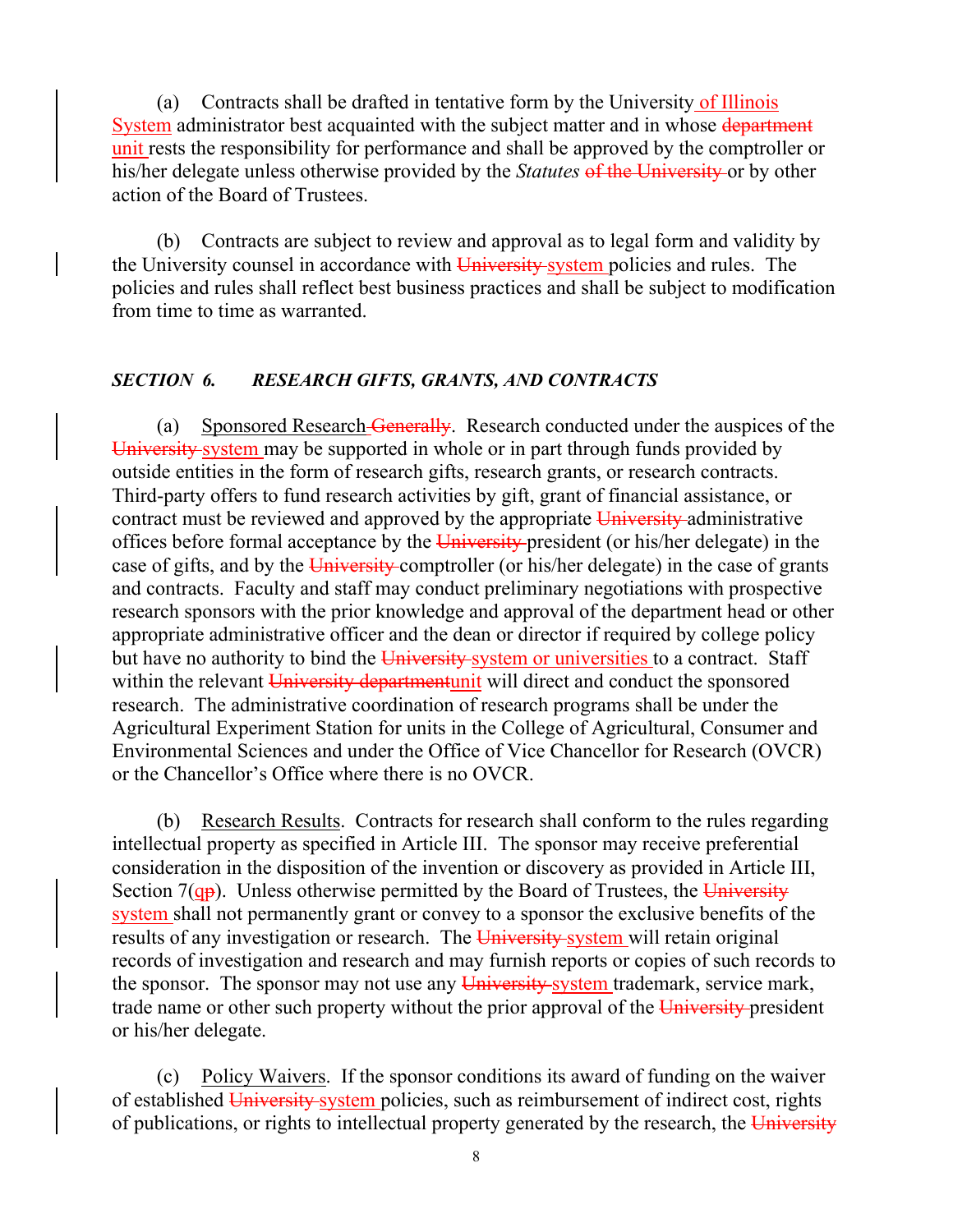system may accept such conditions if required by law or if a waiver is found to be clearly in the interests of the University-system and the public. Waivers related to intellectual property rights must be approved by the vice president for research economic development and innovation. The determination of all other waivers must be made by either the vice chancellor for research  $(VCR)$  or the chancellor if no  $\frac{1}{2}$  early university VCR exists, or his/her delegate.

(d) Research Funding Proposals. All sponsored research proposals must be prepared by the staff who will supervise the research and must contain at a minimum a scope of work and budget providing for all direct and indirect cost recovery in accordance with University-system and university policy. All research proposals must be reviewed, approved, and executed by the appropriate University administrative staff and officials before formal submission as an University offer. Final approval of all proposals is the responsibility of the vice chancellor for research (VCR), or the chancellor where there is no **campus** university VCR, or his/her delegate.

(e) Expenditure of Funds. The expenditure of funds received as indirect cost recovery as cost-of-education allowances, as general-support grants or as any other unrestricted gift or grant must be authorized by the Board of Trustees either as part of the University's system's annual budgets for operations or for capital improvements, or during the fiscal year as an addition to the annual budget for operations or for capital improvements.

#### *SECTION 7. OTHER GIFTS AND GRANTS, SCHOLARSHIPS AND ENDOWMENTS, NONMONETARY GIFTS*

(a) *Gifts and Grants*. Gifts and grants for purposes other than research may be accepted from entities outside the University of Illinois System under conditions specified in this Section. Staff members may conduct preliminary negotiations with prospective donors or grantors with the prior knowledge and approval of the department head or other appropriate administrative officers, but are not authorized to bind the University system to accept a gift or grant. Gifts are accepted by the president of the University who may delegate the acceptance authority to others.

(b) *Scholarships and Fellowships*. Scholarships are gratuitous payments to students to provide financial assistance during the period of their training. Fellowships are awards involving cash stipends for graduate students. In certain exceptional cases, fellowships may be granted to postdoctoral scholars. Fellowships are intended to assist the recipient pursuing educational objectives; they are not awarded for carrying on specific research, and no services shall be required of a fellow-by the University.

The president is authorized to accept funds for scholarships and fellowships. The president may delegate authority for accepting scholarships and fellowships to the chancellors/vice presidents or to the chancellors'/vice presidents' designees.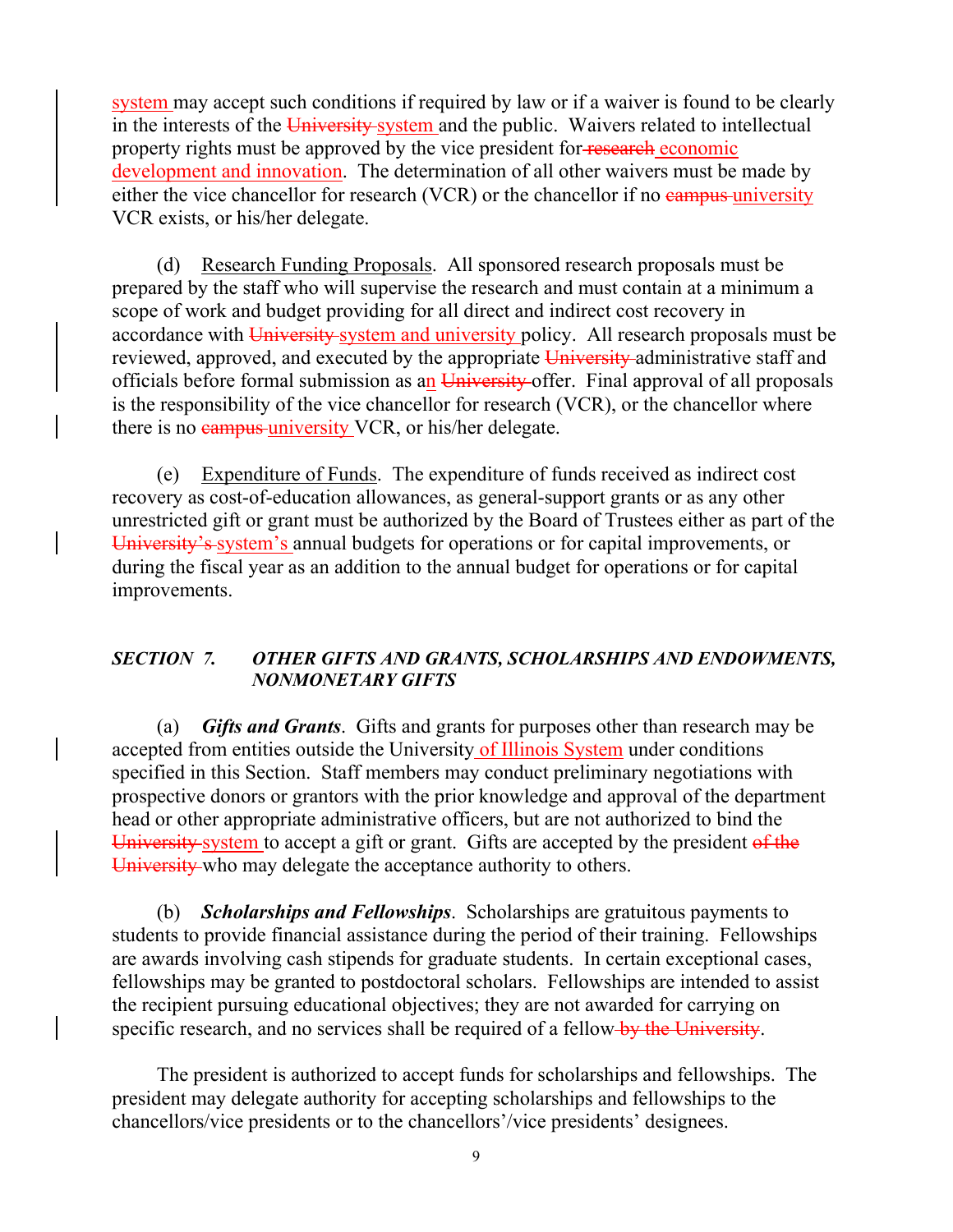Funds for scholarships and fellowships shall not be accepted under terms which require prohibited discrimination.

When funds are received from a donor for fellowships or scholarships, neither the University system, universities, and not the student recipients shall not be obligated to the donor in any way except to comply with the terms of the gift and to ensure that established academic requirements are met. The recipient of a scholarship or fellowship shall be chosen by appropriate university units in accordance with established criteria based upon scholastic attainment and financial need unless the funds are accepted under other terms.

The vice president/chief financial officer may receive and disburse funds for a donor who wishes to designate the recipient of a grant for financial assistance. In such circumstances, the vice president acts only as the agent of the donor; the funds thus received are not university system funds; and the funds thus administered, although perhaps designated as a scholarship or fellowship by the donor, have no official university system status.

(c) *Endowment Gifts*. The conditions of the gift as stated by the donor ordinarily specify the use to which the principal and income shall be put although the determination may be left to the Board of Trustees. Gifts may be received and accepted with the condition that the principal sum thereof shall be either held intact as an endowment or expended upon authorization of the Board of Trustees. The University system may temporarily transfer funds to an endowment status to be invested and only the income expended. Such funds are designated as "funds temporarily functioning as endowment" or as "quasi-endowment funds."

The terms of an offer of a gift to create an endowment shall be reviewed by the department concerned, the appropriate campus university administrator, the university counsel, and the vice president/chief financial officer. The president may accept offers of endowment funds, reporting the gift when received to the Board of Trustees as the trustees may direct. The president may delegate authority to act on such offers to the chancellors/vice presidents. No endowment fund money may be accepted under terms which require prohibited discrimination.

(d) *Nonmonetary Gifts*. Every offer of a non-monetary gift shall be reported by the unit involved to the chancellor/vice president of the earis authorized to accept the gift on behalf of the president and who shall report it to the president, who shall report it to the Board of Trustees as the trustees may direct.

No object of art shall be accepted until its artistic quality has been determined.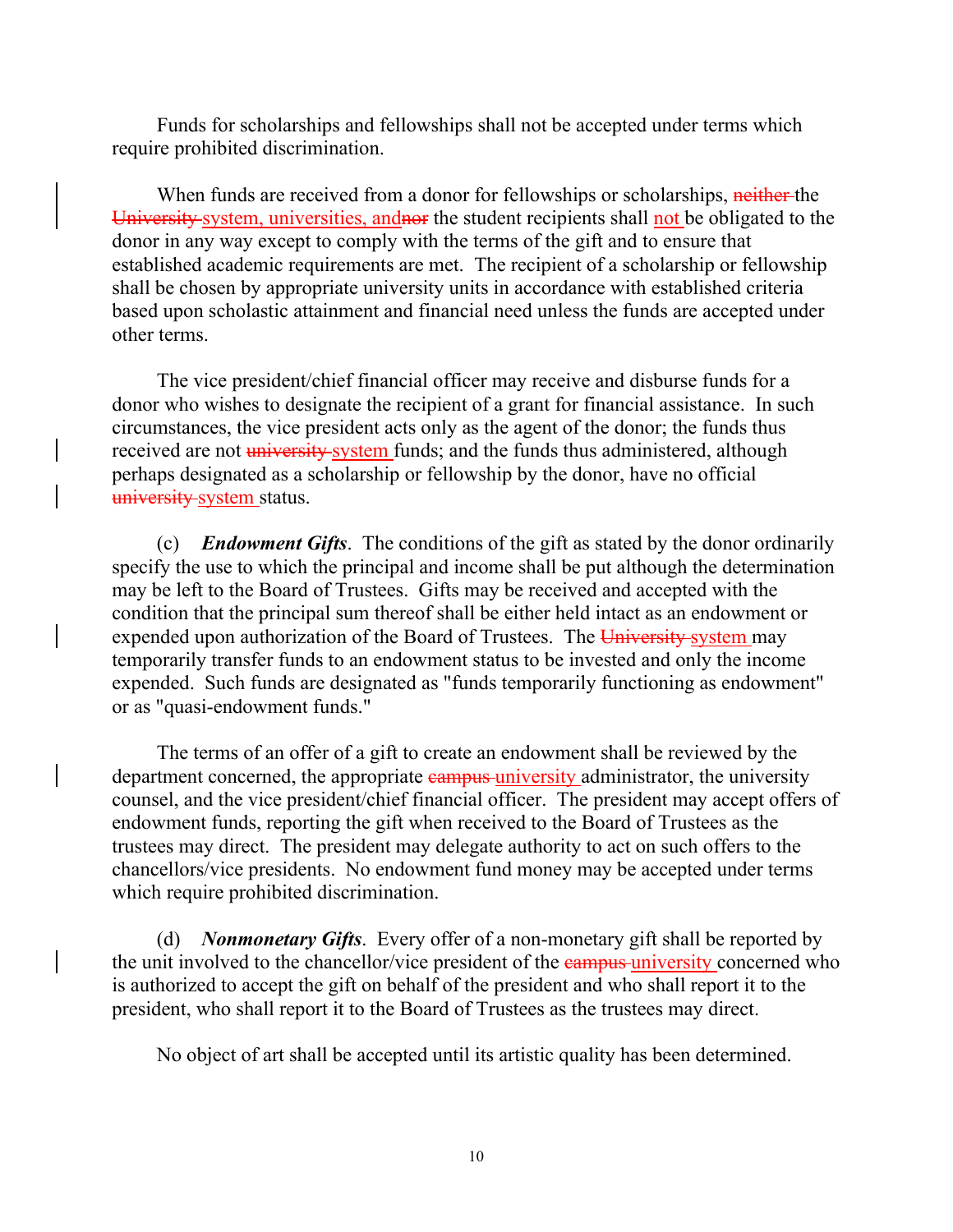Loans of nonmonetary property are accepted subject to the condition that the University system will take reasonable care of the property but will not be responsible for loss or damage thereto unless otherwise agreed to in writing and approved by the vice president/chief financial officer.

#### *SECTION 8. TECHNICAL TESTS*

(a) The University of Illinois System may undertake specified tests using its unique or special university facilities on a contractual service basis for individuals, institutions, or commercial entities (applicants). In general, such tests are justified when the desired facilities do not exist elsewhere or are not readily accessible and when the work to be performed involves only established, preexisting methods of a primarily technical nature which can be specified in advance. A technical testing contract should not be used if the work entails original, creative research. The University-system will not perform testing for external parties if equivalent service is known to be available and feasibly obtainable from a commercial entity.

(b) The unit executive officer is responsible for determining the appropriateness of the work before the University system accepts the contract. Such work will be arranged by the unit executive officer with the involved members of the staff in accordance with the nature of their employment as part of their service to the University system unless such work is done at times when services are not required by the Universitysystem. When necessary or desirable, special assistants may be employed to conduct a specified testing project. Subject to conflict of interest review and prior written approval of the unit executive officer and college dean, testing using university-system equipment and facilities may also be undertaken by individual members of the university faculty or academic professional employees on their own time and responsibility.

(c) A fee shall be assessed for each testing project sufficient to cover all direct and indirect costs of service rendered, including any and all facilities of the University system used in carrying out the test and the technical support personnel necessary to operate it.

(d) Both the testing methods and the objectives toward which they will be applied shall be specified in writing as part of the agreement covering the testing work. The University system makes no claim of ownership in observational data, measurements, or other results from such specified testing. In general, it is not anticipated that any new science or technology (and resulting intellectual property) would result from such specified testing. However, in special situations, such as when the proposed testing involves an applicant's proprietary technology or specimens or if a specific objective or application of interest to the applicant which is potentially patentable can be identified in advance, the University system may agree not to seek a proprietary position in the applicant's intellectual property. Otherwise, inventions and discoveries (hereafter, "inventions") shall belong solely or jointly to the University-system and/or to the applicant in accordance with the U.S. laws of inventorship and Article III, Section 3. For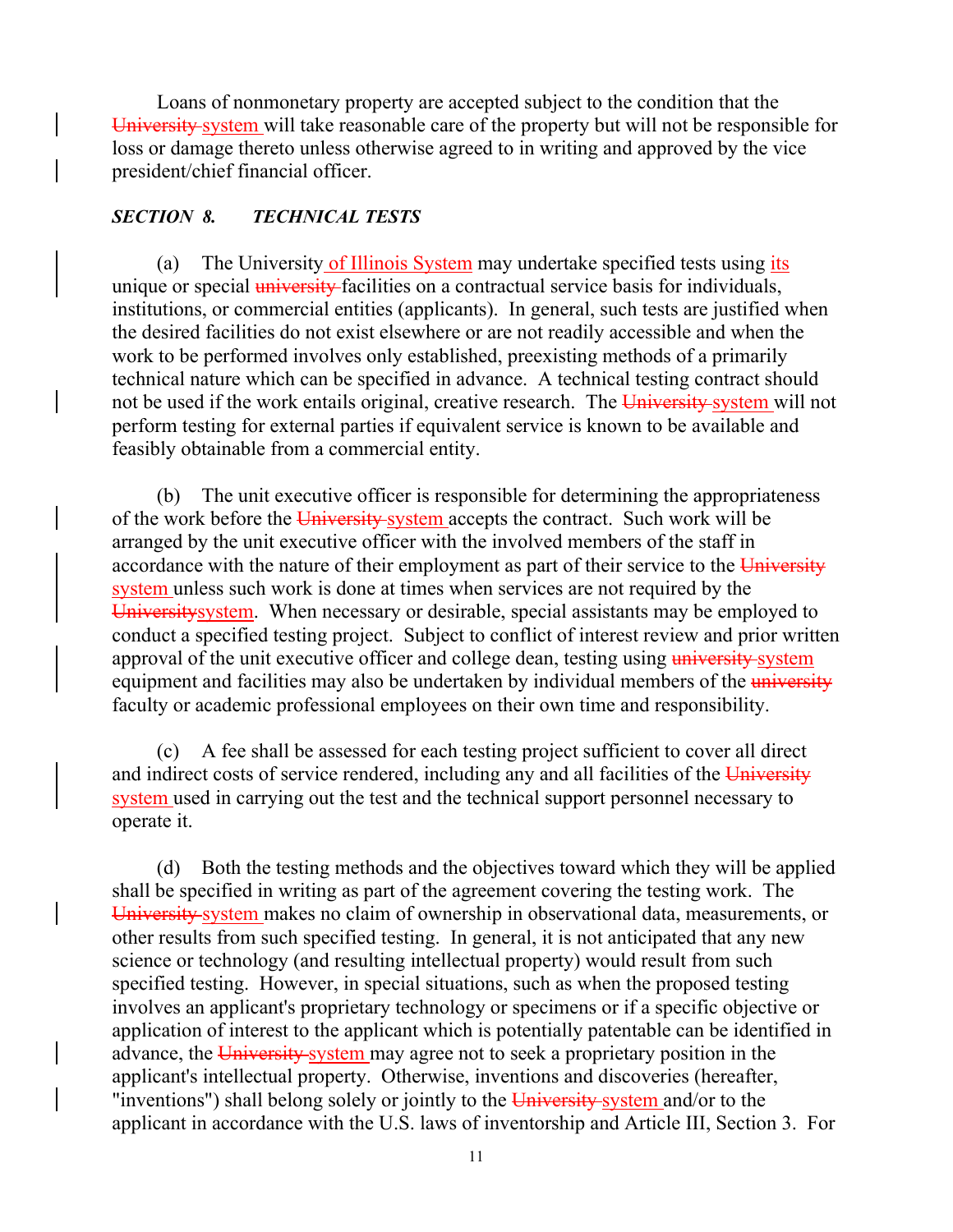any such invention in which the University-system has an ownership interest, the University system will grant the applicant a limited first option to negotiate a license to use the University-system invention on reasonable commercial terms.

(e) The name of the University of Illinois System shall not be used in publicity concerning the tests or test results without its prior written permission.

(f) Technical testing agreements shall be approved and executed in accordance with Article II, Section 5, and the policies and procedures provided for each campus university. by the assistant vice presidents for business affairs.

# *SECTION 9. DELEGATION OF SIGNATURES*

An administrative officer is authorized to delegate to another responsible staff member authority to sign official documents under conditions approved by the vice president/chief financial officer and comptroller. Such delegation does not relieve the administrative officer of responsibility for what is done there under.

# **ARTICLE III. INTELLECTUAL PROPERTY**

# *SECTION 1. OBJECTIVES*

Technical information, inventions, discoveries, copyrightable works and other creative works that have the potential to be brought into practical use may result from the activities of University of Illinois System employees in the course of their duties or through the use, by any person, of University-system resources such as facilities, equipment, or funds.

The first purpose of this intellectual property policy is to provide the necessary protections and incentives to encourage both the discovery and development of new knowledge, its transfer for the public benefit and its use for development of the economy; a second purpose is to enhance the generation of revenue for the University system and to provide financial and reputational benefits for the creator(s); and a third purpose is to preserve the University's freedom to conduct research and to use the intellectual property created by that research or pursuant to an institutional initiative. The University of Illinois System is guided by the following general objectives:

- (i) To optimize the environment and incentives for research and for the creation of new knowledge at within the University system;
- (ii) To ensure that the educational mission of the  $\overline{University}$  system is not compromised;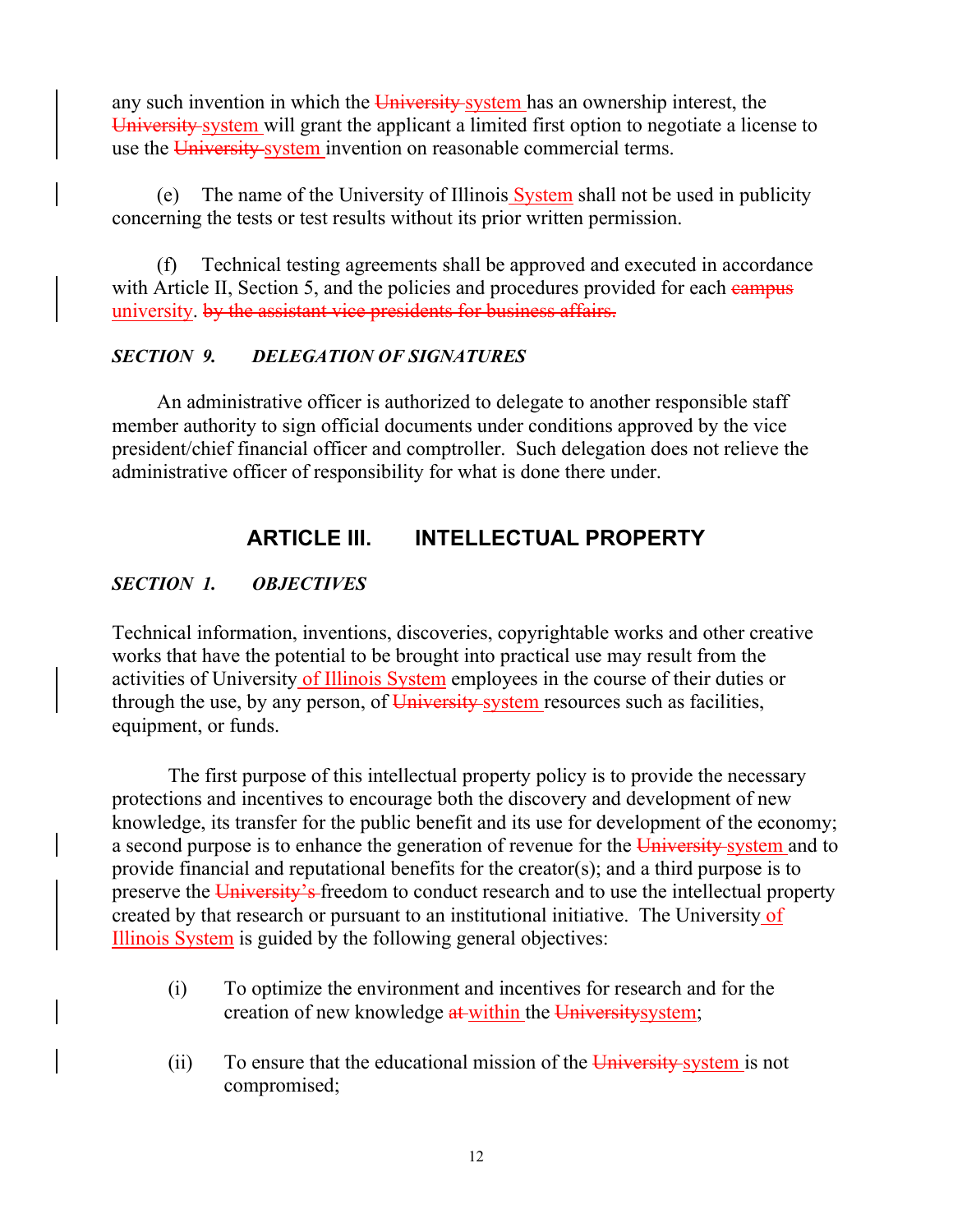- (iii) To bring technology into practical use for the public benefit as quickly and effectively as possible;
- (iv) To protect the interest of the people of Illinois through a reasonable consideration for the University's system's investment in its intellectual property.

# *SECTION 2. DEFINITIONS*

(a) Intellectual Property. The term "intellectual property" is broadly defined to include inventions, discoveries, know-how, show-how, processes, unique materials, copyrightable works, original data and other creative or artistic works which have value. Intellectual property includes that which is protectable by statute or legislation, such as patents, registered or unregistered copyrights, registered or unregistered trademarks, service marks, trade secrets, mask works, and plant variety protection certificates. It also includes the physical embodiments of intellectual effort, for example, models, machines, devices, designs, apparatus, instrumentation, circuits, computer programs and visualizations, biological materials, chemicals, other compositions of matter, plants, and records of research and experimental results.

(b) Traditional Academic Copyrightable Works. "Traditional academic copyrightable works" are a subset of copyrightable works created independently and at the creator's initiative for academic purposes. Examples may include syllabi, class notes, books, theses and dissertations, educational instructional materials and software (also known as courseware or lessonware) that the creators may design for courses they teach, articles, non-fiction, fiction, poems, musical works, dramatic works including any accompanying music, pantomimes and choreographic works, pictorial, graphic and sculptural works, or other works of artistic imagination that are not created as an institutional initiative (as specified in Section 4(a)(2) below).

(c) Creator. "Creator" refers to an individual or group of individuals who make, conceive, reduce to practice, author, or otherwise make a substantive intellectual contribution to the creation of intellectual property. "Creator" includes the definition of "inventor" used in U.S. patent law for patentable inventions and the definition of "author" used in the U.S. Copyright Act for copy written works of authorship.

(d) University of Illinois System Resources Usually and Customarily Provided. When determining ownership and license rights in copyrightable works, "University of Illinois System resources usually and customarily provided" includes office space, library facilities, ordinary access to computers and networks, or salary. In general, it does not include the use of students or employees as support staff to develop the work, or substantial use of specialized or unique facilities and equipment, or other special subventions provided by the University-system unless approved as an exception.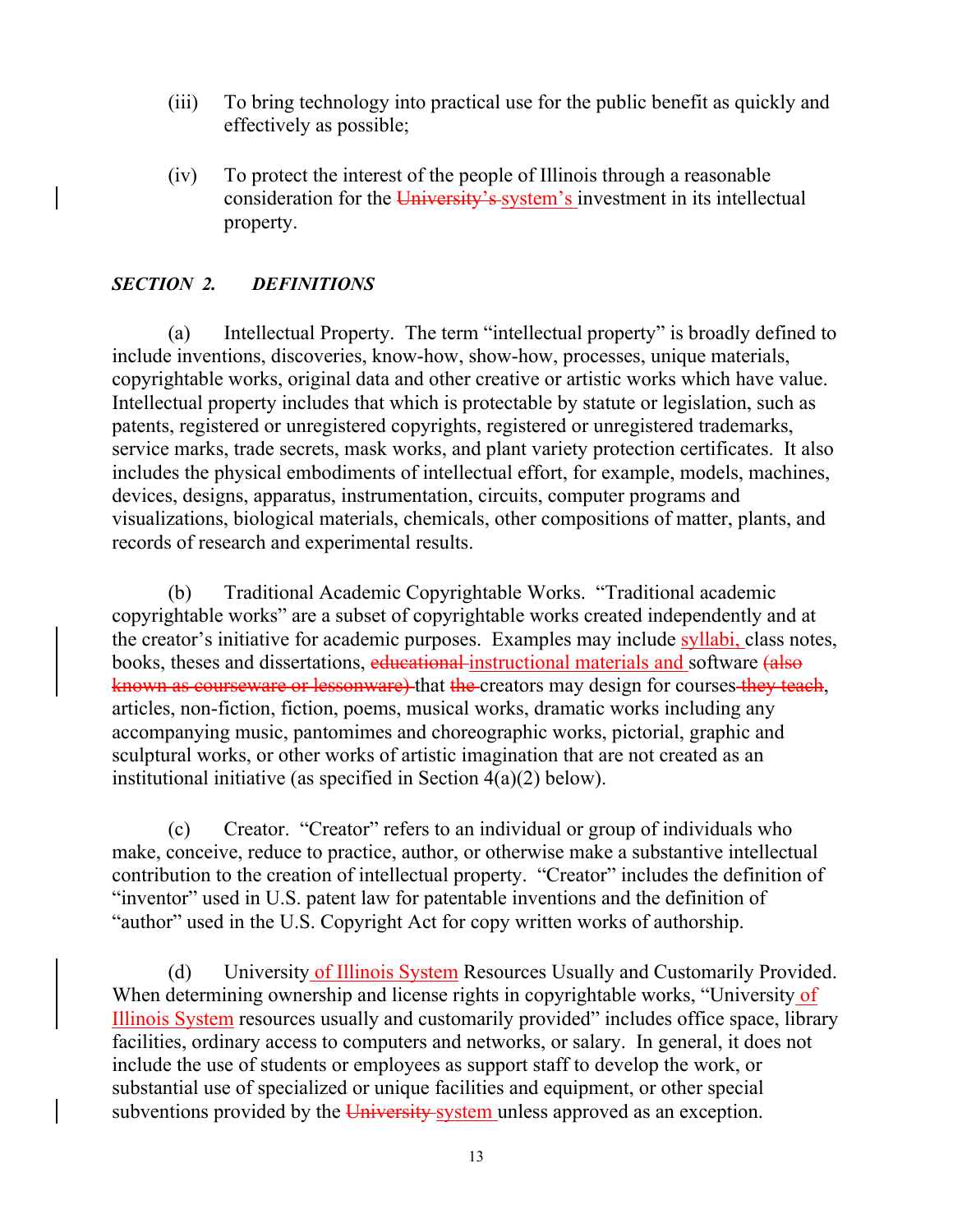Exceptions are expected in units where the tradition is to provide subvention to some faculty in the form of graduate assistants to help prepare traditional academic copyrightable works. Exceptions are also expected in situations where creators use Universitysystem-provided facilities and resources in the creation of works of artistic imagination, for example, use of studios, pottery wheels, or kilns for the creation of paintings, sculpture or ceramics; use of high end computer hardware and software in the creation of artistic graphical images; and so on. Other individual exceptions may be approved on a case-by-case basis [see section  $7(k)$ ].

#### *SECTION 3. APPLICATION*

This policy is considered a part of the conditions of employment for every employee of the University of Illinois System, and a part of the conditions of enrollment and attendance at the University by its students. It is also the policy of the University of Illinois System that individuals (including visitors), by participating in a sponsored research project and/or making significant use of University system-administered resources, thereby accept the principles of ownership of intellectual property as stated in this policy unless an exception is approved in writing by the University appropriate university or system-level officer (or designee). All University such creators of intellectual property shall execute appropriate assignment and/or other documents required to perfect, confirm, or determine ownership and rights as specified in this policy.[2](#page-19-0)

This policy applies only to intellectual property disclosed-developed after the effective date of the policy (September 3, 1998).

#### *SECTION 4. COPYRIGHTS*

(a) Ownership. Unless subject to any of the exceptions specified below or in Section  $4(b)$  and  $4(c)$ , creators retain copyright rights to traditional academic

<span id="page-19-0"></span><sup>&</sup>lt;sup>2</sup>The creator's obligation to assign rights to the  $\overline{University}$  system is subject to the provisions of the Illinois Employee Patent Act, which provides in part:

*A provision in an employment agreement which provides that an employee shall assign or offer to assign any of the employee's rights in an invention to the employer does not apply to an invention for which no equipment, supplies, facilities, or trade secret information of the employer was used and which was developed entirely on the employee's own time unless (a) the invention relates (i) to the business of the employer, or (ii) to the employer's actual or demonstrably anticipated research or development, or (b) the invention results from any work performed by the employee for the employer. Any provision which purports to apply to such an invention is to that extent against the public policy of the state and is to that extent void and unenforceable. The employee shall bear the burden of proof in establishing that his invention qualifies under this subsection.*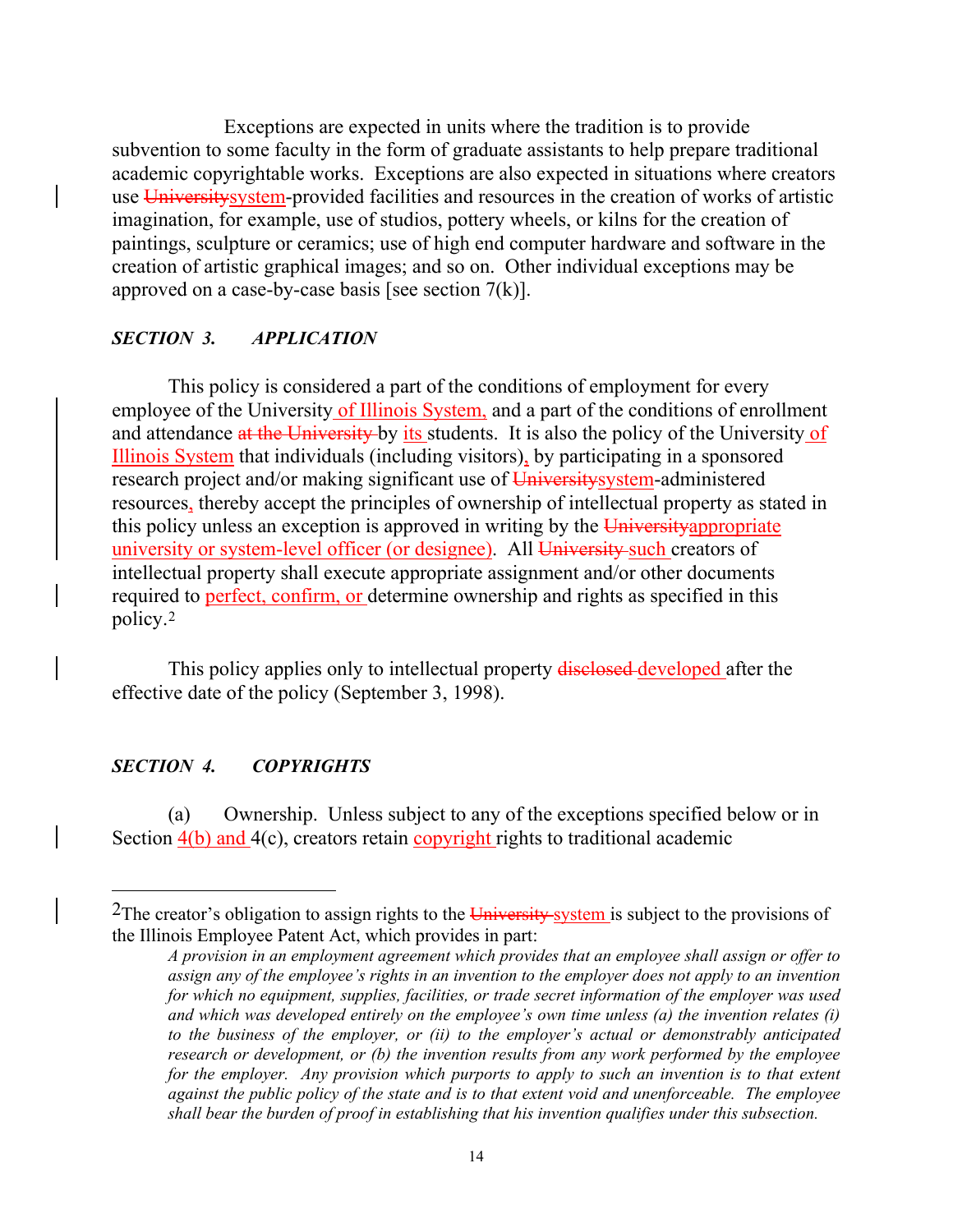copyrightable works as defined in Section 2(b) above. (See, however in particular, Sections 4(b)(2) below.)

The University of Illinois System shall own copyrightable works as follows, and by operation of this Article, such works are hereby assigned to and the property of the system:

(1) Works created pursuant to the terms of a University of Illinois System agreement with a third party, or

(2) Works created as a specific requirement of employment or as an assigned University duty that may be specified, for example, in a written job description or an employment agreement. Such specification may define the full scope or content of the employee's University employment-duties comprehensively or may be limited to terms applicable to a single copyrightable work.[3](#page-20-0)

(3) Works specifically commissioned by the University of Illinois System. The term "commissioned work" refers to a copyrightable work prepared under an agreement between the University-system and the creator when  $(1)$  the creator is not a University system employee, or (2) the creator is a University system employee but the work to be performed falls outside the normal scope of the creator's University-system employment. Contracts covering commissioned works shall specify that the author convey by assignment, if necessary, such rights as are required by the University system.

(4) Works that are also patentable. The University of Illinois System reserves the right to pursue multiple forms of legal protection concomitantly if available. Computer software, for example, can be protected by copyright, patent, trade secret and trademark.

(b) University of Illinois System Rights in Creator-Owned Works

 $(1)$  Traditional academic copyrightable works created using University system resources usually and customarily provided are owned by the creators. Such works need not be licensed to the University system.

(2) Traditional academic copyrightable works created with use of University system resources over and above those usually and customarily provided shall be owned by the creators but licensed to the University system. The minimum terms of such license shall grant the University system the right to use the original work and to make and use derivative works in its internally administered programs of teaching,

<span id="page-20-0"></span> $3$ Provisions (1) and (2) above define those works that fall within the scope of University of Illinois System employment as that term is used in the definition of "work made for hire" in the U.S. Copyright Statute (see Title 17, USC, Section 101).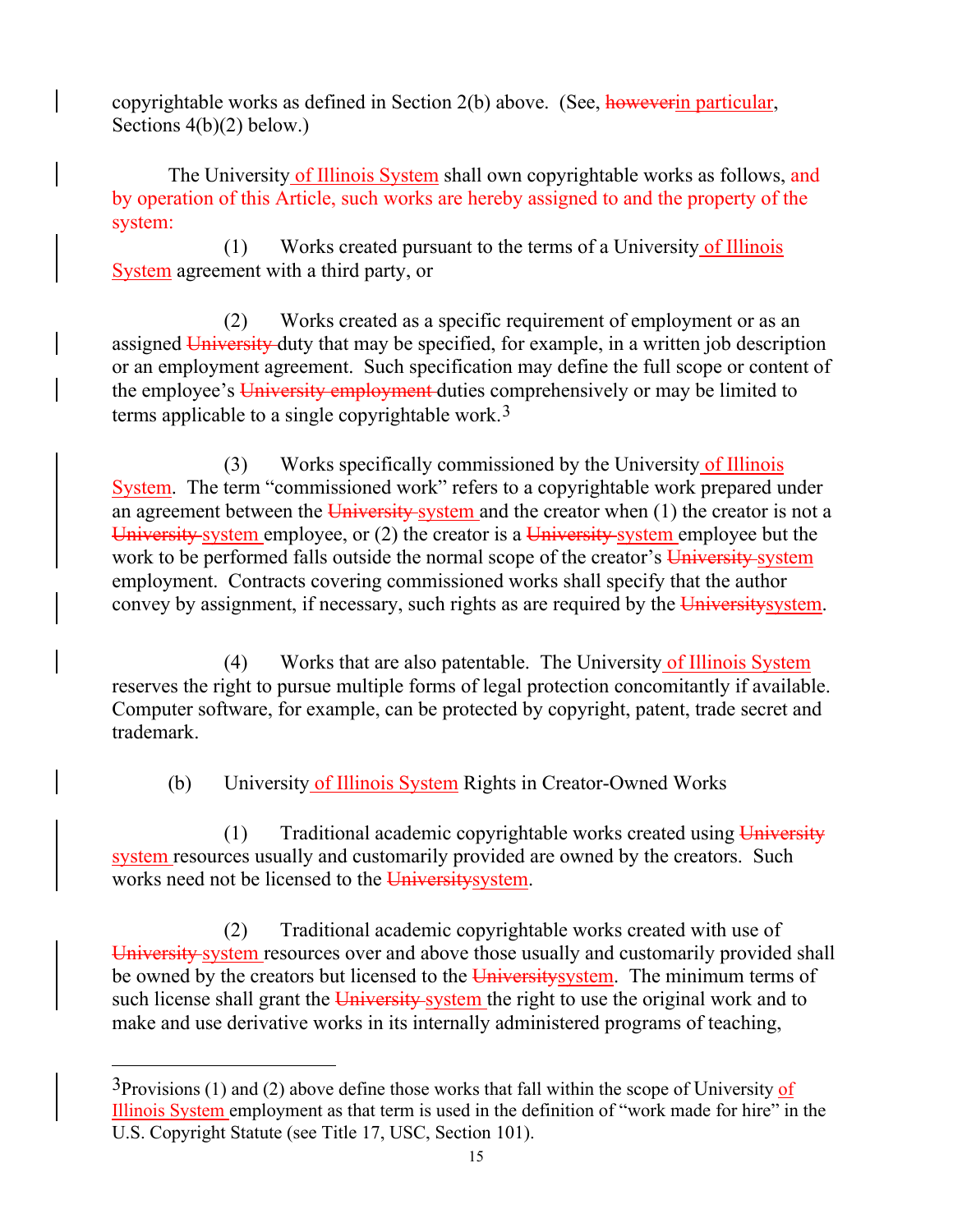research, and public service on a perpetual, royalty-free, non-exclusive basis. The University system may retain more than the minimum license rights when justified by the circumstances of development.

(c) Student Works. Unless subject to the provisions of paragraph (a) or provided otherwise by written agreement, copyrightable works prepared by students as part of the requirements for a University-degree program are deemed to be the property of the student but are subject to the following provisions:

(1) The original records (including software) of an investigation for a graduate thesis or dissertation are the property of the University of Illinois System but may be retained by the student at the discretion of the student's major department.

(2) The University of Illinois System shall have, as a condition of awarding the degree, the royalty-free right to retain, use and distribute a limited number of copies of the thesis, together with the right to require its publication for archival use.

(d) Copyright Registration and Notice. University System-owned works shall be protected by copyright notice in the name of the Board of Trustees of the University of Illinois. Such copyright notice shall be composed and affixed in accordance with the United States Copyright Law. Registration of the copyright for Universitysystem-owned works shall be in accordance with the operational guidelines and procedures established by the vice chancellor for research on each campuspresident for economic development and innovation, pursuant to Section  $7(k)$  below. The University-system may also decide to release a work to the public domain and if so, should so indicate.

(e) University Press Publications. The University Press shall be responsible for copyright registration of works owned by the University of Illinois System and published by the Press and for administering contracts with its authors. Such contracts shall define the rights and obligations of the author and the University system and shall be processed as other University system contracts.

(f) Compliance with the Copyright Act. University System units that administer activities involving any usage regulated by the Copyright Act are responsible for knowing having a reasonable knowledge of applicable regulations, monitoring their continuing evolution, and conducting their programs in full compliance with the applicable laws and regulations.

# *SECTION 5. OTHER INTELLECTUAL PROPERTY*

Ownership. Except as otherwise specified in this Article or by the University of Illinois System in writing, intellectual property shall belong to the University-system and by operation of this Article is hereby assigned to and the property of the system, if made: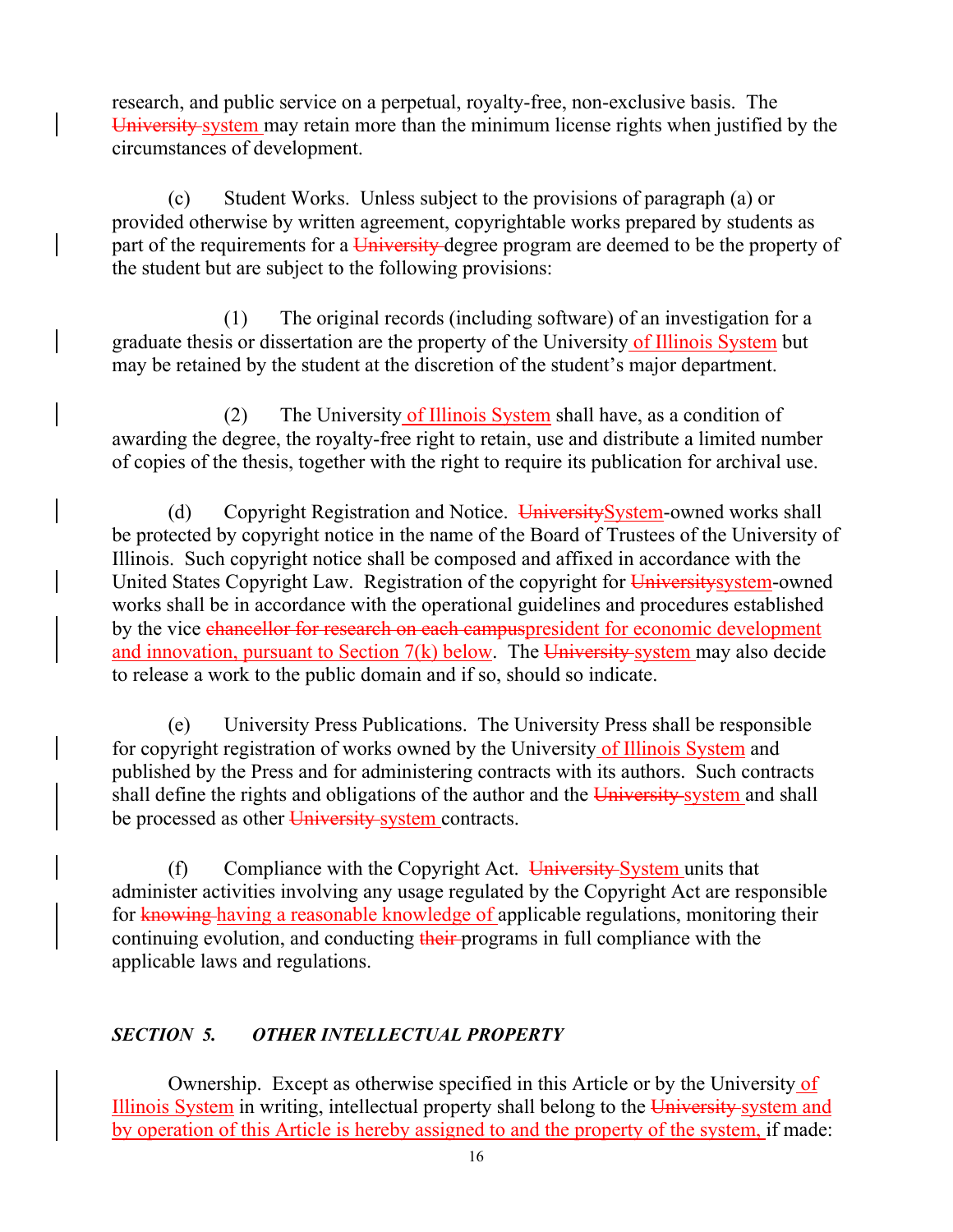(1) by a University system employee as a result of the employee's duties or  $(2)$  through the use by any person, including a University system employee, of University system resources such as facilities, equipment, funds, or funds under the control of or administered by the University system. (See also Section  $4(a)(4)$  above.)

#### *SECTION 6. TRADEMARKS*

Trademarks and service marks are distinctive words or graphic symbols identifying the source, product, producer, or distributor of goods or services. Registration of trademarks or service marks, at the state or federal level, shall be approved by the appropriate campus university or University system level officer (or designee). Proceeds received from

commercialization of a registered or unregistered mark that is related to an intellectual property license for associated intellectual property will be shared with all creator(s) of the associated property as specified in Sections 8(b) and 8(c) below. For proceeds received from commercialization of a mark that is licensed independently and is not directly related to an intellectual property license, the share that would normally be distributed to the creator(s) will be assigned to the unit(s) from which the trademark or service mark originated. Except as provided herein or subject to prior written agreement between the creator(s) and the University system, the University-system will not share the proceeds from commercialization of a mark with the individual(s) who created the mark.

#### *SECTION 7. INTELLECTUAL PROPERTY ADMINISTRATION*

(a) Disclosure. All intellectual property in which the University of Illinois System has an ownership interest under the provisions of this policy and that has the potential to be brought into practical use for public benefit or for which disclosure is required by law shall be reported promptly in writing by the creator(s) to the designated campusappropriate university or system-level officer (or designee) through the appropriate unit employee using the disclosure form provided by that unit. The disclosure shall consist of a full and complete description of the subject matter of the discovery or development and identify all persons participating therein. The creator(s) shall furnish such additional information and execute such documents from time to time as may be reasonably requested.

(b) Evaluation and Exploitation Decisions. After evaluation of the intellectual property and review of applicable contractual commitments, the University of Illinois System may develop the property through licensing, to an established business or a startup company, may release it to the sponsor of the research under which it was made (if contractually obligated to do so), may release it to the creator(s) if permitted by law and current University system policy, or may take such other actions considered to be in the public interest. Exploitation by the University system may not involve statutory protection of the intellectual property rights, such as filing for patent protection,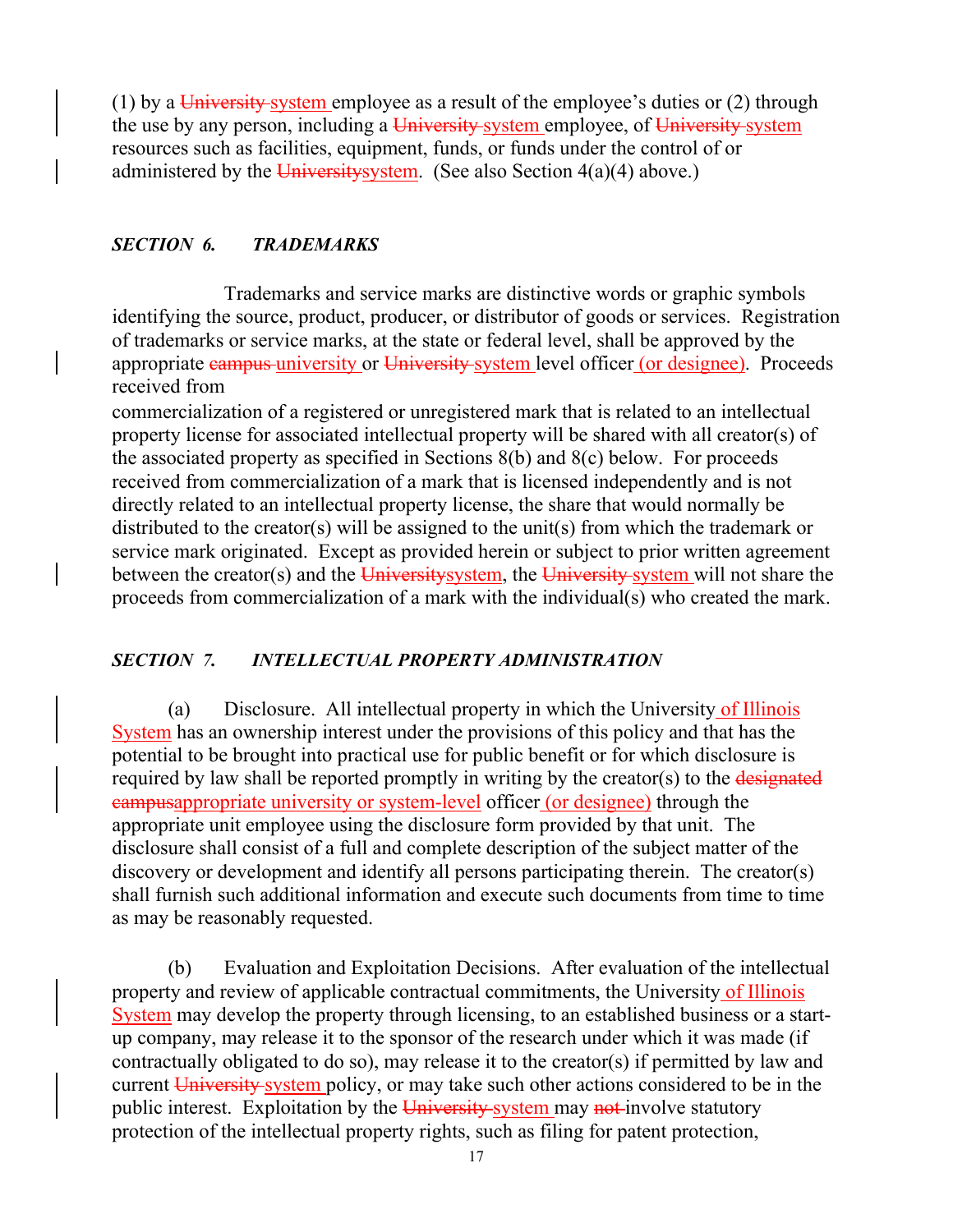registering the copyright, or securing plant variety certification. All agreements regarding intellectual property must be executed by the vice president/chief financial officer and comptroller and attested to by the Secretary of the Board of Trustees or their his or her designees.

(c) Questions Related to  $\frac{1}{2}$  University System Ownership. In the event there is a question as to whether the University system has a valid ownership claim in intellectual property, such intellectual property should be disclosed in writing to the University appropriate university or system-level officer (or designee) by the creator(s) in accordance with Section 7(a). Such disclosure is without prejudice to the creator's ownership claim. The University-system will provide the creator with a written statement as to the University's system's ownership interest.

(d) Informing Creators of Decisions. The University-appropriate university or system-level officer (or designee) will inform principal creators of its substantive decisions regarding protection, commercialization and/or disposition of intellectual property which they have disclosed. However, specific terms of agreements with external parties may be proprietary business information and subject to confidentiality restrictions.

(e) University of Illinois System Abandons Intellectual Property. Should the University system decide to abandon development or protection of University systemowned intellectual property, ownership may be assigned to the creator(s) as allowed by law and current University system practice, subject to the rights of sponsors and to the retention of a license to practice for University system purposes. The minimum terms of the license shall grant the University-system the right to use the intellectual property in its internally administered programs of teaching, research, and public service on a perpetual, royalty-free, non-exclusive basis. The University-system may retain more than the minimum license rights, and the assignment or license may be subject to additional terms and conditions, such as revenue sharing with the University-system or reimbursement of the costs of statutory protection, when justified by the circumstances of development.

(f) Commercialization. The University-system may, at its discretion and consistent with the public interest, license intellectual property on an exclusive or nonexclusive basis. The licensee must demonstrate technical and business capability to commercialize the intellectual property. The licensee may include clear performance milestones with a provision for recapture of intellectual property if milestones are not achieved. The licensee may be required to assume the cost of statutory protection of the intellectual property.

(g) Conflict of Interest and Commitment. Commercialization activities involving University of Illinois System employees will be subject to review of potential conflict of interest and commitment issues and approval of a conflict management plan in accordance with applicable University system policy.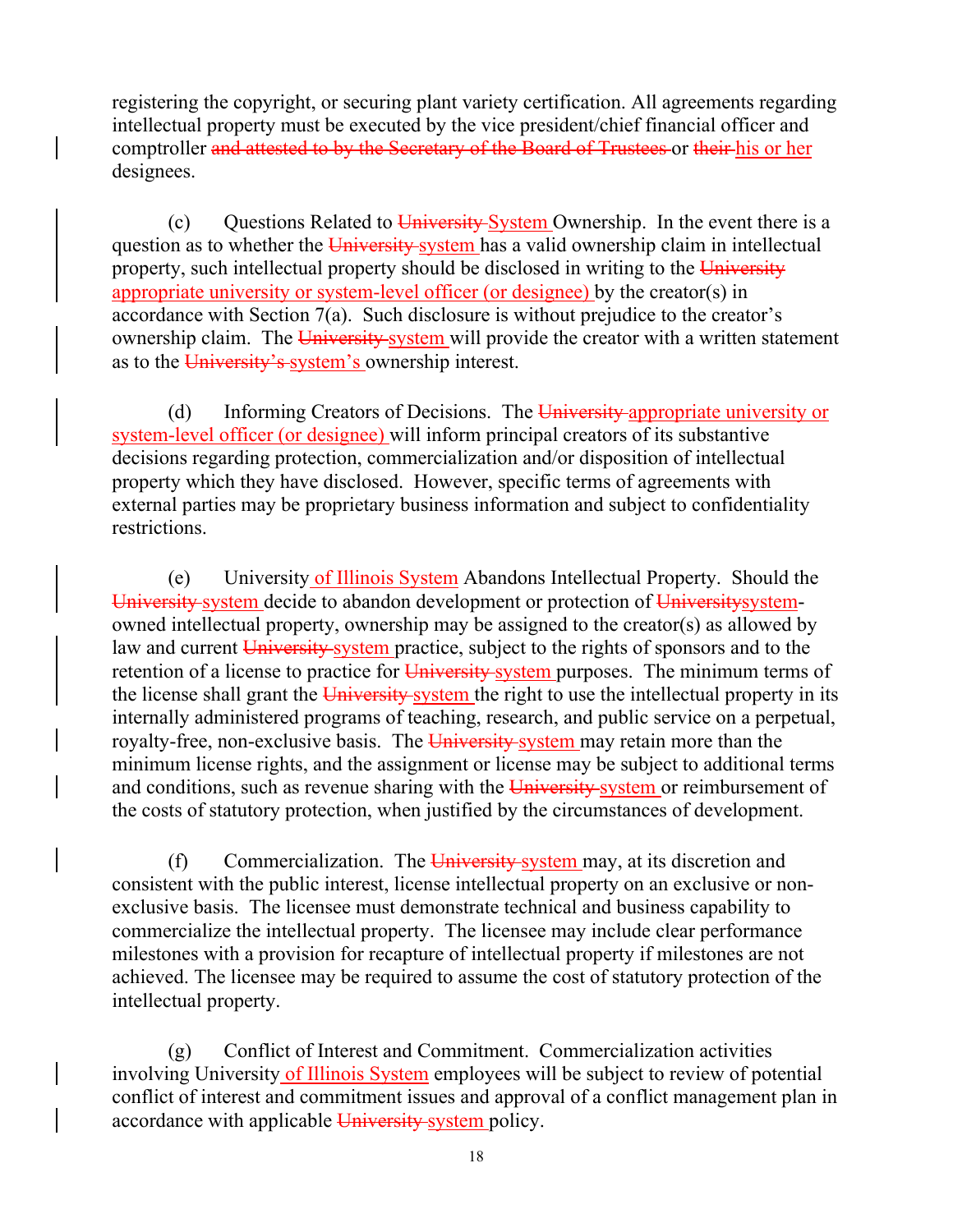(h) University of Illinois System's Acceptance of Independently Owned Intellectual Property. The University of Illinois System may accept assignment of intellectual property from other parties provided that such action is determined to be consistent with the public interest. Intellectual property so accepted shall be administered in a manner consistent with the administration of other University system-owned intellectual property.

(i) Consulting Agreements. University System employees engaged in external consulting work or business are responsible for ensuring that agreements emanating from such work are not in conflict with University-system policy, with the University's system's contractual commitments or with University-system policies regarding Universitysystem-owned intellectual property. Such employees should make their non-University system obligations known to the appropriate campus university officer and should provide other parties to such agreements with a statement of applicable  $\overline{University}$ system policies regarding ownership of intellectual property and related rights.

(i) Statement by Creators. The creators of University system-owned intellectual property may be required to state that to the best of their knowledge the intellectual property does not infringe on any existing patent, copyright or other legal rights of third parties; that if the work is not the original expression or creation of the creators, the necessary permission for use has been obtained from the owner; and that the work contains no libelous material nor material that invades the privacy of others.

(k) Administrative Responsibility. The president has ultimate authority for the stewardship of intellectual property developed at within the University of Illinois System. Pursuant to Article I, Section 2, Paragraph (d) the vice president for research economic development and innovation has direct line authority for University system offices and entities involved in technology commercialization and related economic development. With the advice of the chancellors/vice presidents, or their designees, and in consultation with the executive vice president and vice president for academic affairs and the early university vice chancellors for research, or their designees, the vice president for research economic development and innovation shall establish operational guidelines and procedures for the administration of intellectual property, including but not limited to determination of ownership, assignment, protection, licensing, marketing, maintenance of records, oversight of revenue or equity collection and distribution, approval of individual exceptions, and resolution of disputes among creators and/or unit executive officers.

(1) Campus University Responsibility. Each campus university may establish an office which has responsibility for administering University system policies regarding intellectual property as defined in this Article.

(m) Contractual Authority. Licenses, options for licenses and other agreements related to commercialization or exploitation of intellectual property shall be granted in

19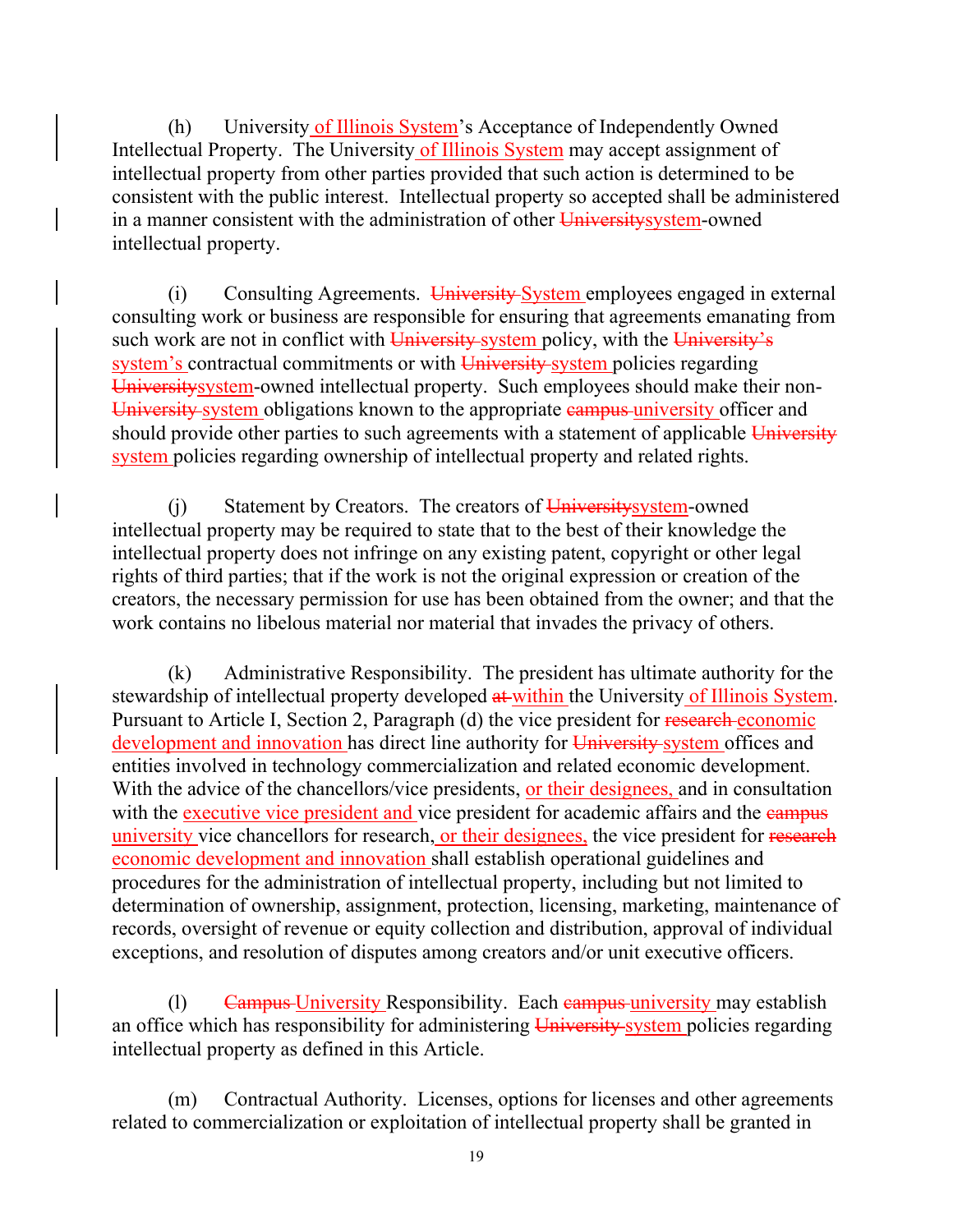the name of the Board of Trustees of the University of Illinois. All such contracts shall be executed in accordance with the policies described in this Article.

(n) General Administrative Guidelines and Procedures. General guidelines and procedures for the administration of intellectual property shall be established by the president in consultation with the University of Illinois System Intellectual Property Committee ("Intellectual Property Committee," as specified in Section 7(o) below) and the campusesuniversities. Detailed operational guidelines and procedures for the administration of intellectual property shall be established pursuant to Section 7(k)campus-based responsibilities shall be established by the vice chancellor for research.

(o) University-Intellectual Property Committee. The University-Intellectual Property Committee shall be appointed annually by the president to make recommendations to the president regarding procedures, guidelines, and responsibilities for the administration and development of intellectual property and such other matters as the president shall determine.

(p) Appeals. After following the operational administrative guidelines and procedures established pursuant to Section  $7(k)$  by each campus, the University creator or unit executive officer may appeal to the University-Intellectual Property Committee to seek resolution of complaints or questions regarding the matters addressed in this Article. When resolution is not possible, recommendations for exceptions to the operational guidelines and procedures shall be made by the Intellectual Property Committee to the president for his or her decision.

(q) Preferential Treatment of Sponsors. Sponsored research agreements shall provide that all intellectual property developed as a result of the sponsored research project shall belong to the University of Illinois System unless otherwise specified in writing. The sponsor may receive an option to license the resulting intellectual property on terms to be negotiated, with the option to be exercised within a specified period following the disclosure of the intellectual property. When the nature of the proposed research allows identification of a specific area of intellectual property or application which is of interest to the sponsor, the University appropriate university or system-level officer (or designee), in accordance with guidelines established pursuant to Section 7(k), may accept research agreements with terms which entitle the sponsor to reasonable specific commercial rights within the defined field of interest. Otherwise, the specific terms of licenses and rights to commercial development shall be based on negotiation between the sponsor and the University appropriate university or system-level officer (or designee), in accordance with guidelines established pursuant to Section 7(k), at the time the option is executed by the sponsor and shall depend on the nature of the intellectual property and its application, the relative contributions of the University-system and the sponsor to the work, and the conditions deemed most likely to advance the commercial development and acceptance of the intellectual property. In all cases where exclusive licensing is appropriate, such license agreements shall be executed apart from the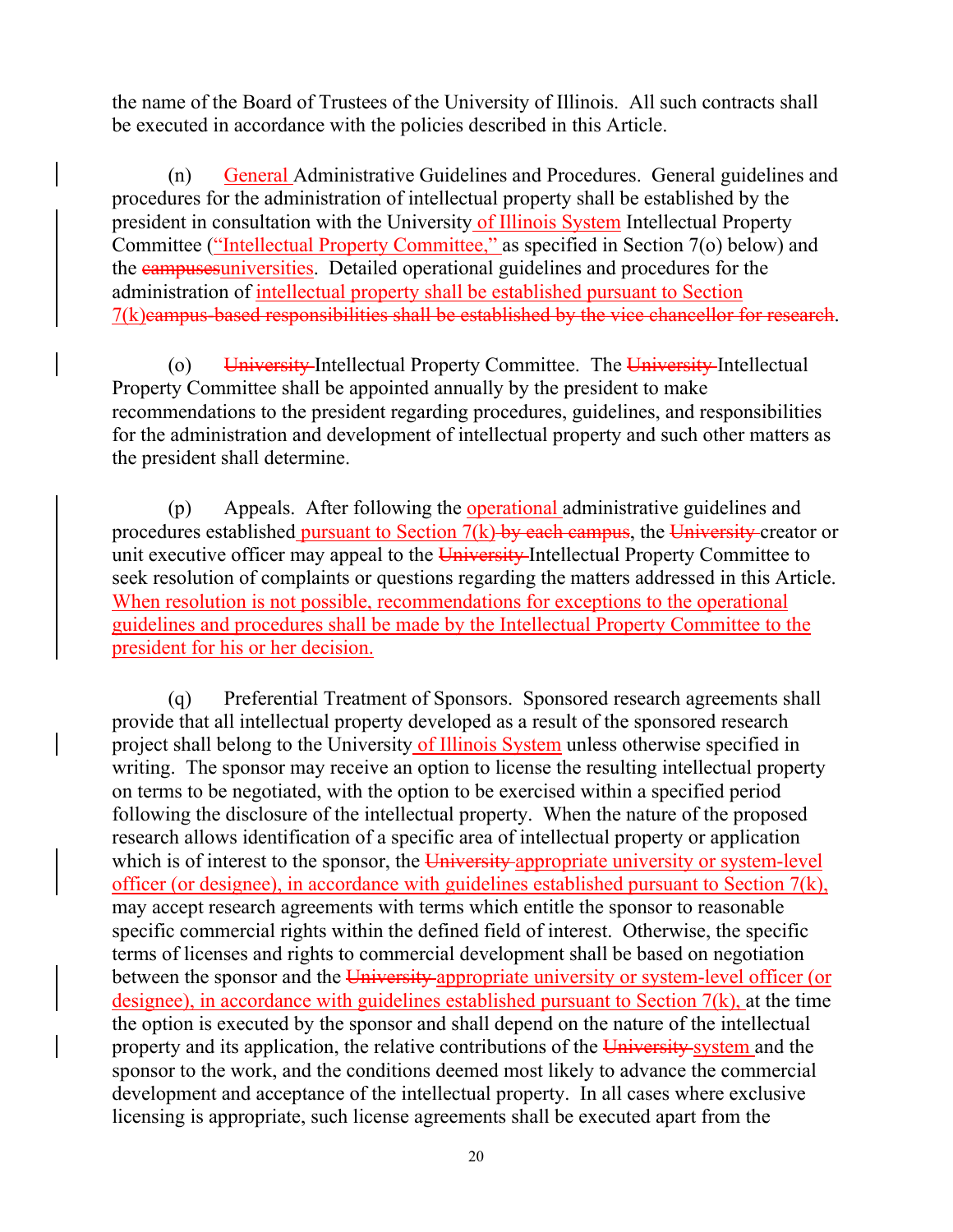sponsored research agreement and shall require diligent commercial development of the intellectual property by the licensee. The University appropriate university or systemlevel officer (or designee), in accordance with guidelines established pursuant to Section  $7(k)$ , may also determine, on a case-by-case basis and only if allowed by law, that it is in the University's system's interest to assign ownership of resulting intellectual property to the sponsor as an exception to this policy when circumstances warrant such action, in accordance with guidelines established by the University Intellectual Property Committeepursuant to Section 7(k), above.

(r) Exceptions to Policy. Recommendations for exceptions to the provisions of the policy in this Article shall be made by the University-System Intellectual Property Committee to the president for presentation to the Board of Trustees. [For individual exceptions, see Section 7(k).]

# *SECTION 8 PROCEEDS DISTRIBUTION[4](#page-26-0)*

(a) Proceeds. For purposes of this policy, "proceeds" shall refer to all revenue and/or equity, as defined below, received by the University of Illinois System from transfer, commercialization, or other exploitation of University system-owned intellectual property.

(1) Revenue. "Revenue" shall mean cash from payments including, but not limited to, royalties, option fees, license fees, and/or fees from the sale of the University's system's equity interest.

(2) Equity. "Equity" shall include, but not be limited to, stock, securities, stock options, warrants, buildings, real or personal property, or other non-cash consideration.

(b) Revenue Distribution. When revenue is received by the University system, all out-of-pocket payments or obligations (and in some cases, a reasonable reserve for anticipated future expenses) attributable to protecting (including defense against infringement or enforcement actions), marketing, licensing or administering the property may be deducted from such income. The income remaining after such deductions is defined as net revenue. In the case of multiple intellectual properties licensed under a single licensing agreement, the University-system, pursuant to Section  $7(k)$ , above, shall determine and designate the share of net income to be assigned to each intellectual property.

<span id="page-26-0"></span><sup>&</sup>lt;sup>4</sup>These proceeds distribution provisions shall apply only to revenue and equity received from agreements for commercialization that are executed subsequent to the effective date of this policy (September 3, 1998). Unless otherwise agreed in writing between the University System and the creator(s), distribution of income for commercialization prior to the effective date of this policy shall be in accordance with the policy in effect at the time the agreement was approved. Where no policy exists (e.g., for equity), this policy shall prevail.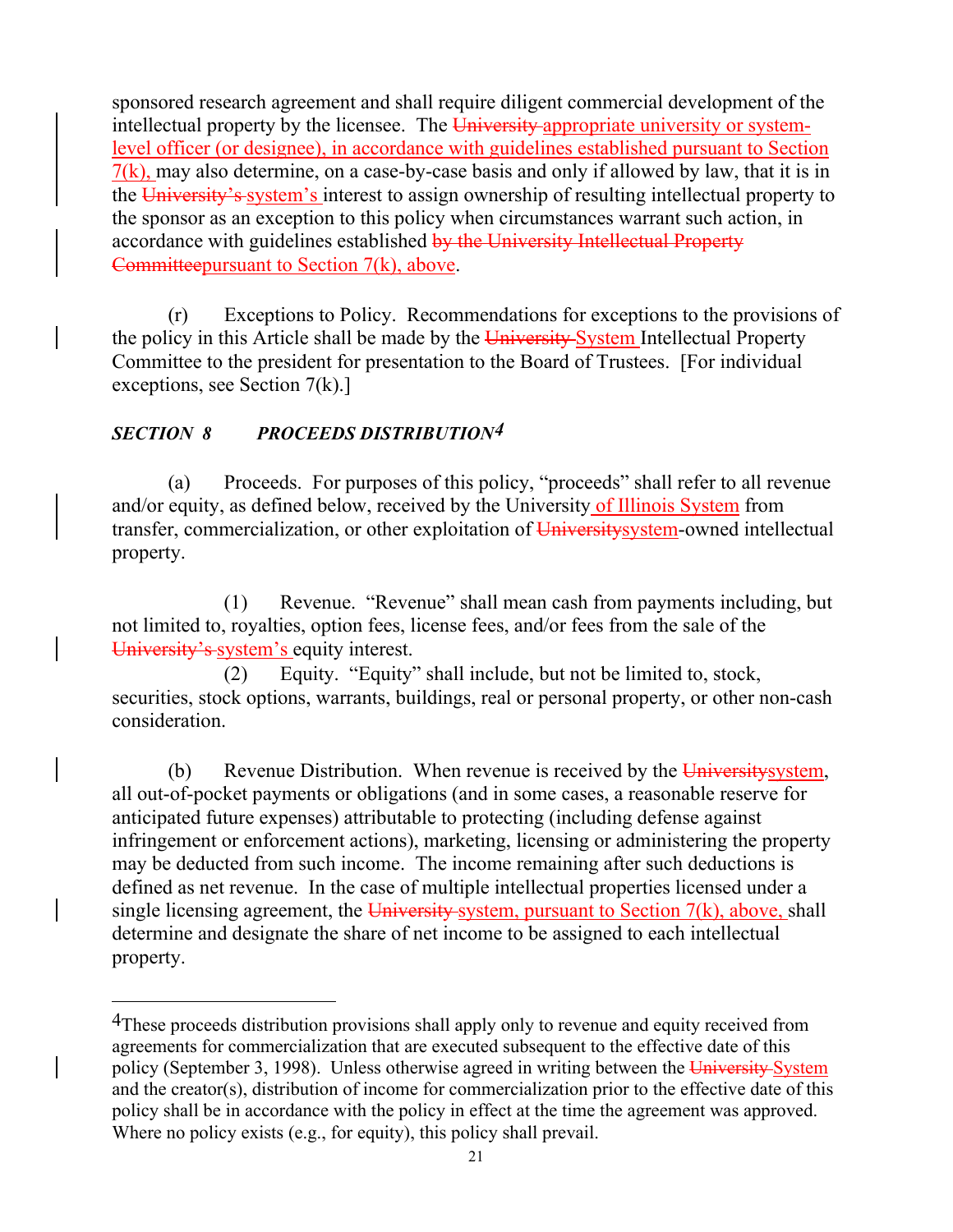(1) Creator's Share. The creator (or creator's heirs, successors, and assigns) normally shall receive forty percent (40%) of net revenue. If there are joint creators, the net income shall be divided among them as they shall mutually agree. Should the creators fail to agree mutually on a decision, the University vice chancellors for research, or chancellor's designee, in consultation with the vice president for economic development and innovation, shall determine the division.

(2) Originating Unit's Share. The originating unit normally shall receive twenty percent (20%) of net revenue. If a creator is affiliated with more than one originating unit or if there are joint creators from different units, the originating unit(s) share shall be divided among such units as agreed in writing by the responsible unit executive officers. Should the units fail to agree mutually on a decision, the vice chancellors for research, or chancellor's designee, in consultation with the vice president for economic development and innovation, shall determine the division.

(3) System-Level and University's Shares. The University system offices normally shall receive forty percent (40%) of net revenue. Distribution of the University's share These funds shall be allocated, pursuant to Section  $7(k)$ , in support of its the technology transfer activities and academic and research programs as determined by the vice chancellor for researchat the university where the intellectual property was generated..

(c) Equity Distribution. In any instance wherein the University of Illinois System executes an agreement with a corporation or other business entity for purposes of exploiting intellectual property owned by the University-system and the University system receives or is entitled to receive equity, revenue from the equity shall be shared among the creator(s), the originating unit(s), and the  $\overline{University}$ -system offices in the same proportions as revenue distributions (except as specified in Section 8(d) below).

(d) Exceptions When the Creator(s) Have No Entitlement. If the University of Illinois System accepts research support in the form of a sponsored research agreement or unrestricted grant as part of the consideration in an intellectual property license in lieu of an option fee, license fee or royalty, the creator(s) shall have no entitlement to receive a share as personal income. For the subset of equity that is buildings, real or personal property, or other non-cash consideration, the creator(s) shall have no entitlement to receive a share as personal income.

(e) Special Distributions. Special facts or circumstances may warrant a different distribution of proceeds than specified above and such distributions will be determined on a case-by-case basis under the authority of the vice chancellor for researchappropriate university or system-level officer (or designee), in accordance with guidelines established pursuant to Section 7(k).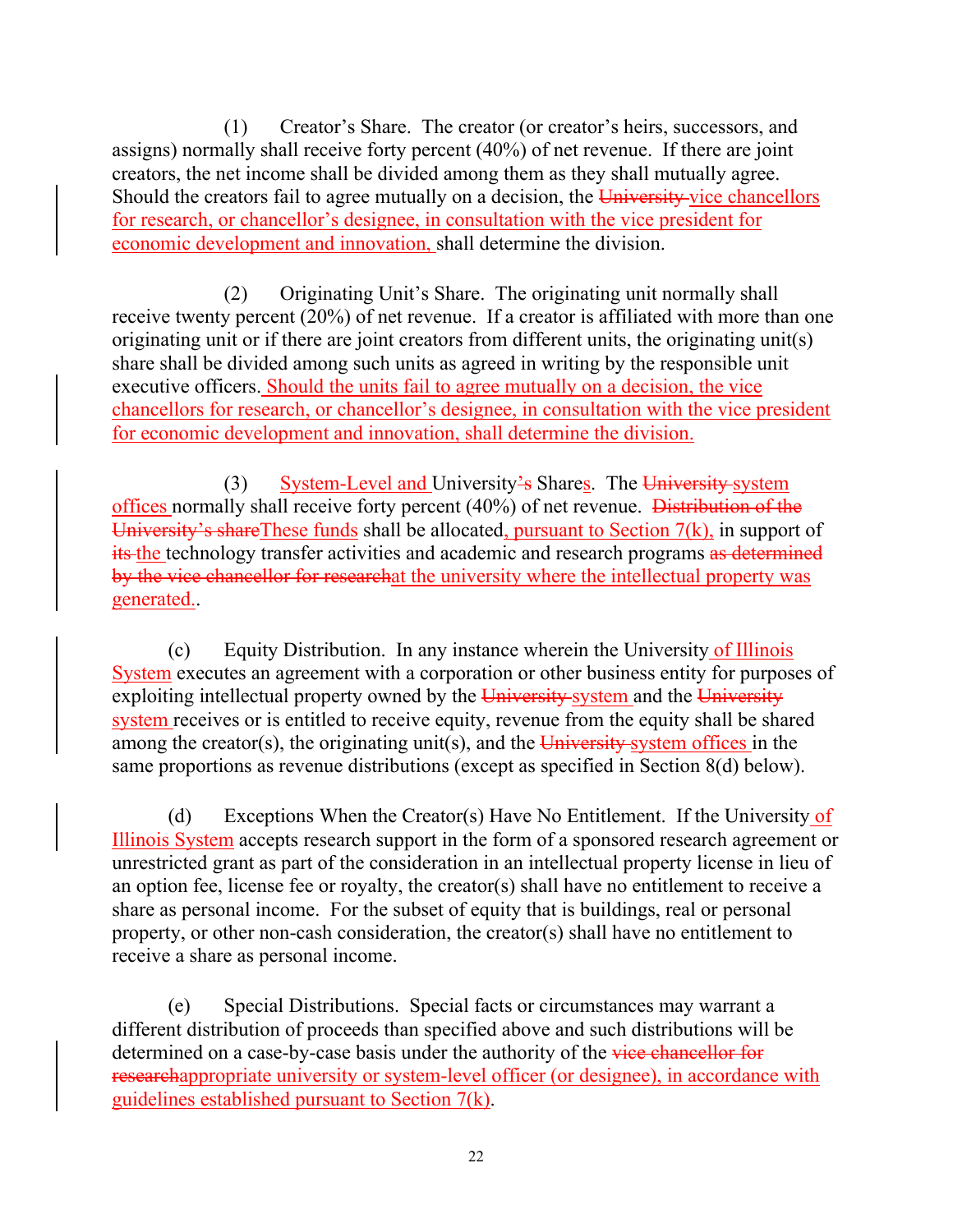(f) Revenue from Actions for Defense or Enforcement of Intellectual Property Rights. When the University-system offices receives revenue from third parties that results from successful actions for the purpose of defending or enforcing the University's system's rights in its intellectual property, such revenue may first be used to reimburse the University system (or the sponsor or licensee, if appropriate) for expenses incurred in such actions. The creator(s) and their originating unit(s) shall be entitled to recovery of lost royalties from the remaining net revenue, in the same proportions as specified in Section 8(b) above. The remaining net revenue shall be allocated, pursuant to Section  $7(k)$ , in support of the University's technology transfer activities and academic and research programs as determined by the vice chancellor for researchat the university where the intellectual property was generated.

# **ARTICLE IV. EMPLOYMENT POLICIES**

## *SECTION 1. TERMS OF EMPLOYMENT OF ACADEMIC AND ADMINISTRATIVE STAFF*

(a) The terms of employment of the academic and administrative staff, as defined in the University of Illinois *Statutes* shall be explicitly stated by the nominating officer, indicating that services are required for:

- (1) The academic year, which shall consist of two semesters.
- (2) Twelve months, including allowable vacation.
- (3) The summer session.
- (4) Other stated periods.

(b) The teaching staff shall be appointed with services required for either the academic year or for twelve months. Those who are appointed for the academic year shall be free for other employment, either in the University system or elsewhere, during the summer months, except that they shall report for any departmental meetings before registration and render all services requested of them in connection with registration and the preparation of materials and reports for the academic year. No vacation benefits accrue on appointments with services required for the academic year.

(c) The administrative, research, and extension staffs generally shall be appointed with services required for twelve months, including allowable vacation. Allowable vacations for those appointed for twelve months shall consist be accrued at the rate of 24 working days per appointment year prorated based on FTE. Accrued vacation leave shall be granted at the beginning of the academic year. Vacation shall be arranged to accommodate the convenience of the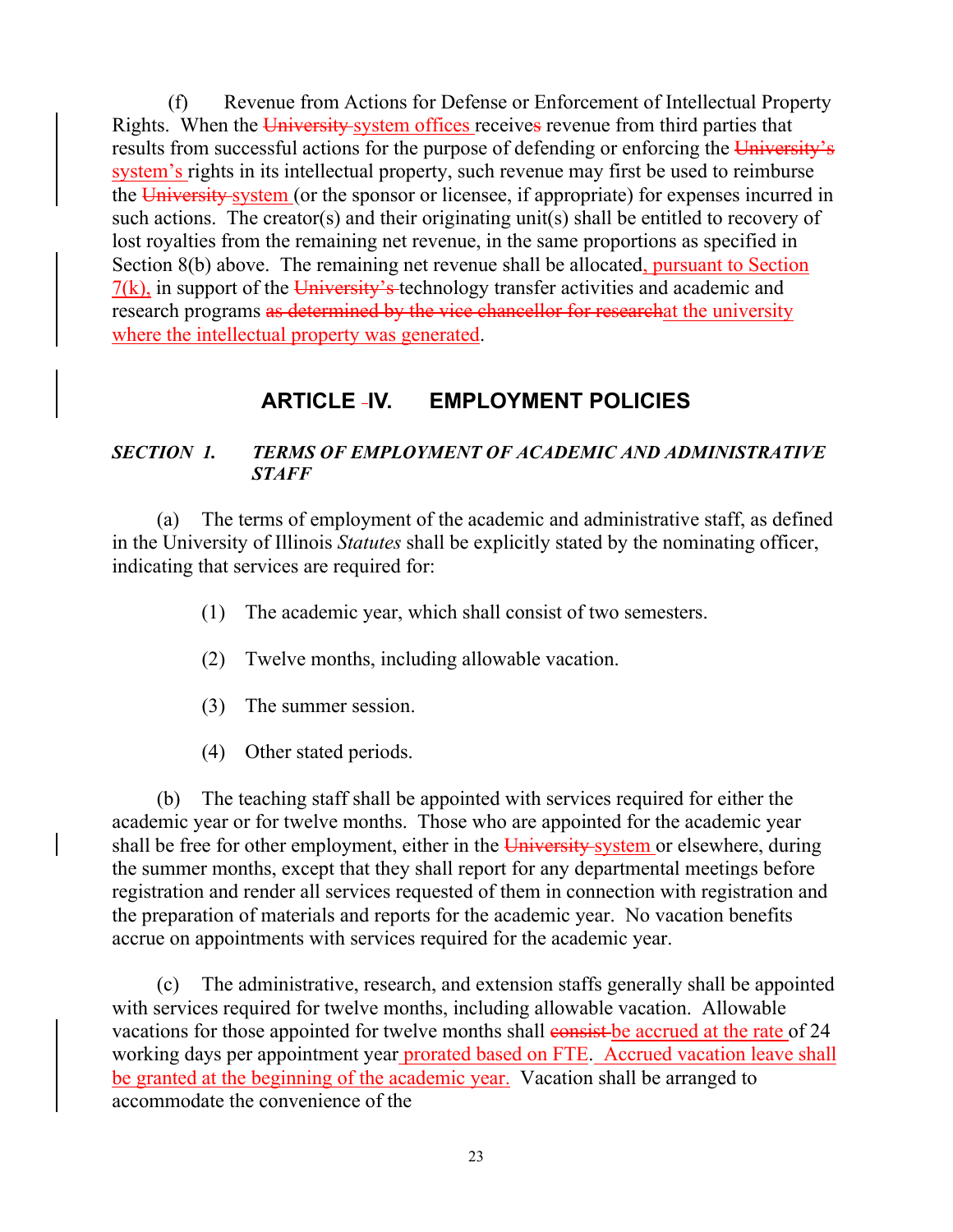staff member and the requirements of the unit. Vacation may be accumulated up to a maximum of 48 72 working days; however, only a maximum of 48 working days may be carried over from one academic year to the next. During a partial-year appointment, vacation shall be prorated. Vacations taken during the holiday recesses, other than the actual holidays recognized by the University system, shall be considered a part of the annual vacation allowance of 24 days. Holidays recognized by the University system shall be New Year's Day, Martin Luther King Day, Memorial Day, Independence Day, Labor Day, Thanksgiving, Christmas, and such other days as may be determined by the president-of the University.

(d) Procedures for the determination of compensation for services for periods less than the full academic year shall be approved by the appropriate chancellor/vice president and by the president.

(e) Members of the staff required to render services during the academic year may be employed in the summer session or to perform research or other services during a period not exceeding two months and receive for each month of such service additional compensation at the monthly rate of one-ninth of the full-time rate paid for services required during the preceding academic year. Such employment may be for longer periods during the summer only upon the advance approval of the chancellor/vice president. Staff members required to render services for twelve months, with allowable vacation, shall not receive additional compensation for services rendered during the summer. For staff members rendering services partly on a twelve-month basis and partly on an academic-year basis, this regulation applies only to the twelve-month portion.

(f) Full-time employees shall not receive compensation for services in excess of a normal schedulefull-time appointment within the University of Illinois System, except for a reasonable amount of instruction in continuing education courses or grading of special examinations (outside regular course work), all to be done under provisions of each university policy on service in excess of 100%. Work should be performed at a time that does not conflict with other **system or university duties**. Exceptions may be made to this rule only with advance approval of the appropriate administrator or chancellor/vice president. These exceptions should be held to a minimum.

(g) All staff members rendering services on a twelve-month basis with allowable vacation shall be compensated in twelve equal monthly installments.

(h) Staff members with the exception of assistants rendering services during the academic year shall be compensated in twelve monthly installments or on a pro rata basis for shorter periods. Assistants shall be compensated in monthly installments during the period over which services are rendered.

(i) In case of termination of service of members of the academic and administrative staff, the following rules shall govern the determination of salaries: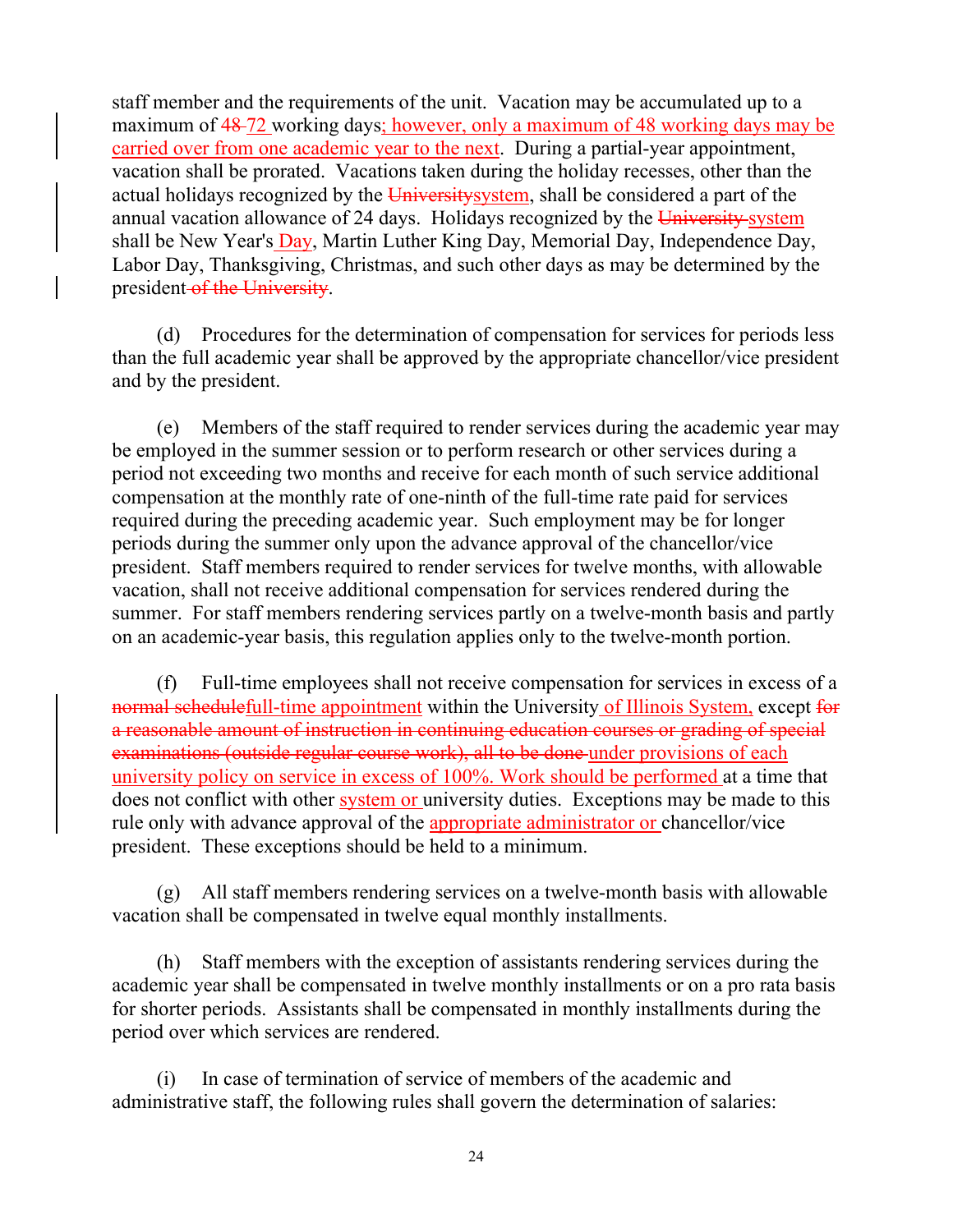- (1) Services required for twelve months, with allowable vacation:
	- a) After the first month of service, a pro rata share of earned but not taken vacation shall be paid out, up to a maximum of 48 days, except to research associates modified by the postdoctoral title. Postdoctoral research associate vacation shall be ineligible for termination pay and shall not transfer to any position that is not postdoctoral.
	- b) A pro rata reduction in final salary payment shall be made for any vacation taken but not earned based on the separation date and monthly vacation accrual schedule.
- (2) Services required for the academic year: Total payments shall equal a percentage of the annual salary determined by the services rendered in relation to the academic year established for the **campusuniversity**.

(j) All employees  $\theta$  the University unless excepted by the president or chancellor/vice president are required, upon request, to present medical evidence of their capability to safely perform the duties necessarily associated with the position that is being sought. The form in which this evidence is to be presented will be prescribed by the university or system human resources office and the director of the health service at each campusuniversity or other appropriate medical provider. Employees securing a rating of "unemployable" may not be employed except on approval of the president or chancellor/vice president or his/her designee. As deemed necessary by the directors of the health services or other appropriate medical provider, new employees are required to be immunized against communicable diseases. Employees of the University whose duties require them to handle food products shall be subject to periodic medical examinations given under the supervision of the directors of the health services, and no individual shall be employed in duties of this nature who shows evidence of any communicable disease.

(k) Failure on the part of an employee to take any required physical examination after being notified to do so shall serve to make the *university* employment contract inoperative and salary payments shall cease.

(l) Upon request, an academic staff member shall be granted, without loss of salary, bereavement/funeral leave of up to three consecutive scheduled work days due to the death of a member of his or her immediate family or household member, and one work day to attend the visitation, funeral or memorial service due to the death of a relative outside the immediate family. Leave beyond these amounts may be approved under special circumstances. However, such additional leave will normally be taken without pay or may be charged to accrued vacation. Substantiation of the reason for bereavement/funeral leave may be required.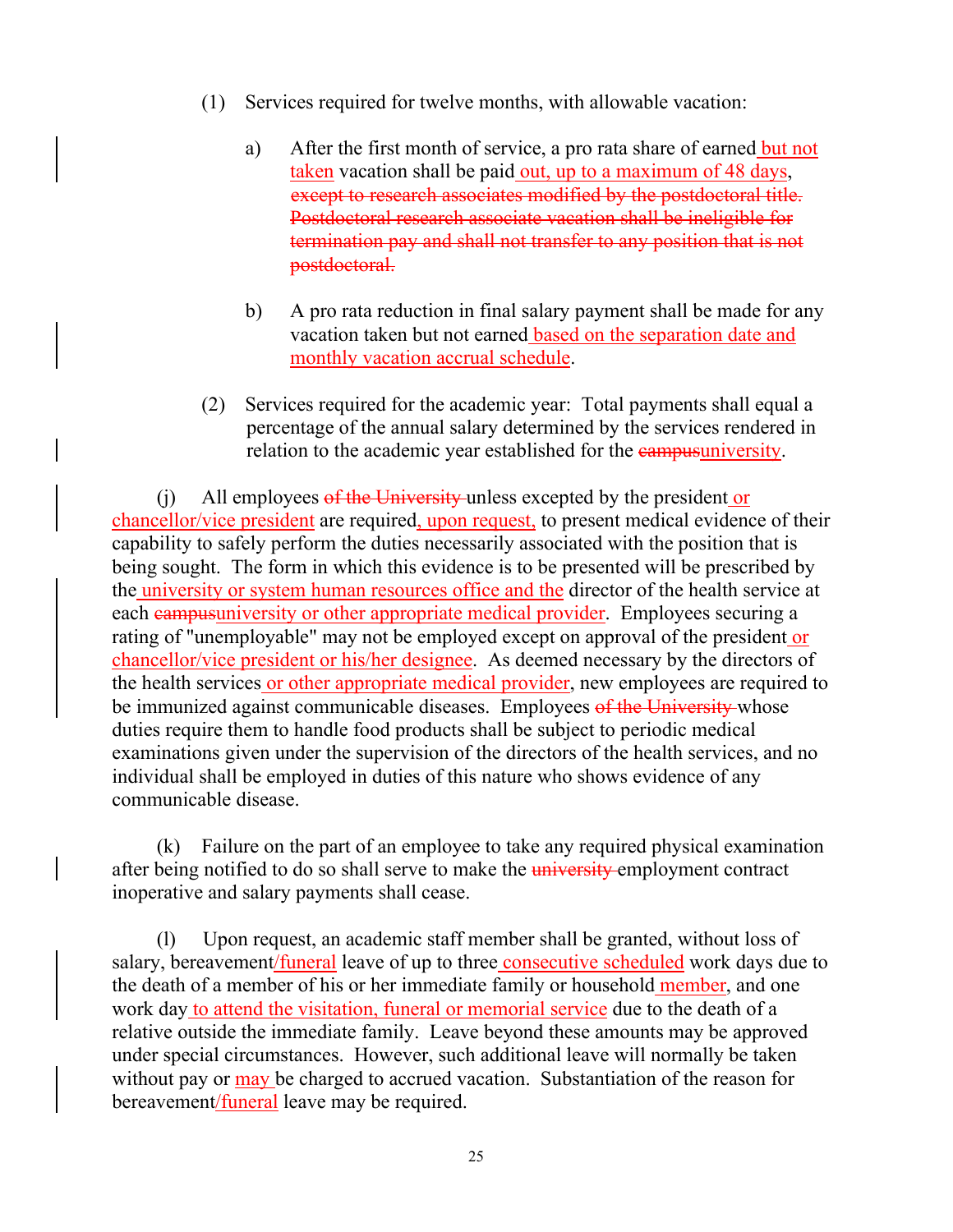Under the Illinois Child Bereavement Leave Act, employees otherwise eligible for Family and Medical Leave are eligible for an additional seven (7) unpaid days to attend the funeral, or an alternative to a funeral; to make arrangements necessitated by the death of the child; or to grieve the death of the child. Employees may use accrued leave benefits to remain in pay status while taking leave under this Act. The Act does not create a right for an employee to take unpaid leave that exceeds the unpaid leave time available under FMLA; therefore, employees who have exhausted their 12-week FMLA entitlement may not take the additional seven days under this Act. Leave provided under this Act must be used within 60 days after the employee receives notice of the death of his/her child. If an employee suffers the death of more than one child in any 12-month period, the employee is entitled to take up to six weeks of unpaid bereavement leave in the 12-month period.

"Immediate family" shall be interpreted to be: father, mother, sister, brother, spouse, domestic partner, civil union partner, and child of the employee. If unborn child, gestational age must be 20 or more weeks. Also included as immediate family are mother-, father-, brother-, sister-, son-, and daughter-in-law, as well as grandchildren and/or grandparents (includes great grandparents, great grandchildren, and grandparents-in-law). Biological, adopted, foster, legal wards, step or *in loco parentis* relationships are considered as immediate family under this policy and for the definition of a child for purposes of the Child Bereavement Leave Act. "Relative outside the immediate family" shall be interpreted to be: aunt, uncle, niece, nephew, or cousin of the employee. Great aunt, great uncle, great niece, and great nephew are included in the definition of relative outside the immediate family. Such relatives are regarded as members of the immediate family only if in residence in the employee's household. Inlaw relationships are not included in the definition for other relatives. For purposes of application of the Bereavement Policy, relationships existing due to marriage will terminate upon the death or divorce of the relative through whom the marriage relationship exists. Current marital status will be defined in accordance with Illinois State law.

(m) Upon request, an eligible academic staff member shall be granted, without loss of salary, parental leave of up to two weeks immediately following the birth of a child, or upon either the initial placement or the legal adoption of a child under 18 years of age prorated based on FTE. An employee must have completed six continuous months of employment in order to be eligible for parental leave, which is limited to one leave per academic appointment year. An employee who resigns employment before or at the expiration of the parental leave normally shall be required to reimburse the University system for the cost of wages paid during the leave. Parental leave is automatically counted toward the 12-week family and medical leave entitlement for eligible staff members.

# *SECTION 2. TERMS OF EMPLOYMENT OF CIVIL SERVICE EMPLOYEES*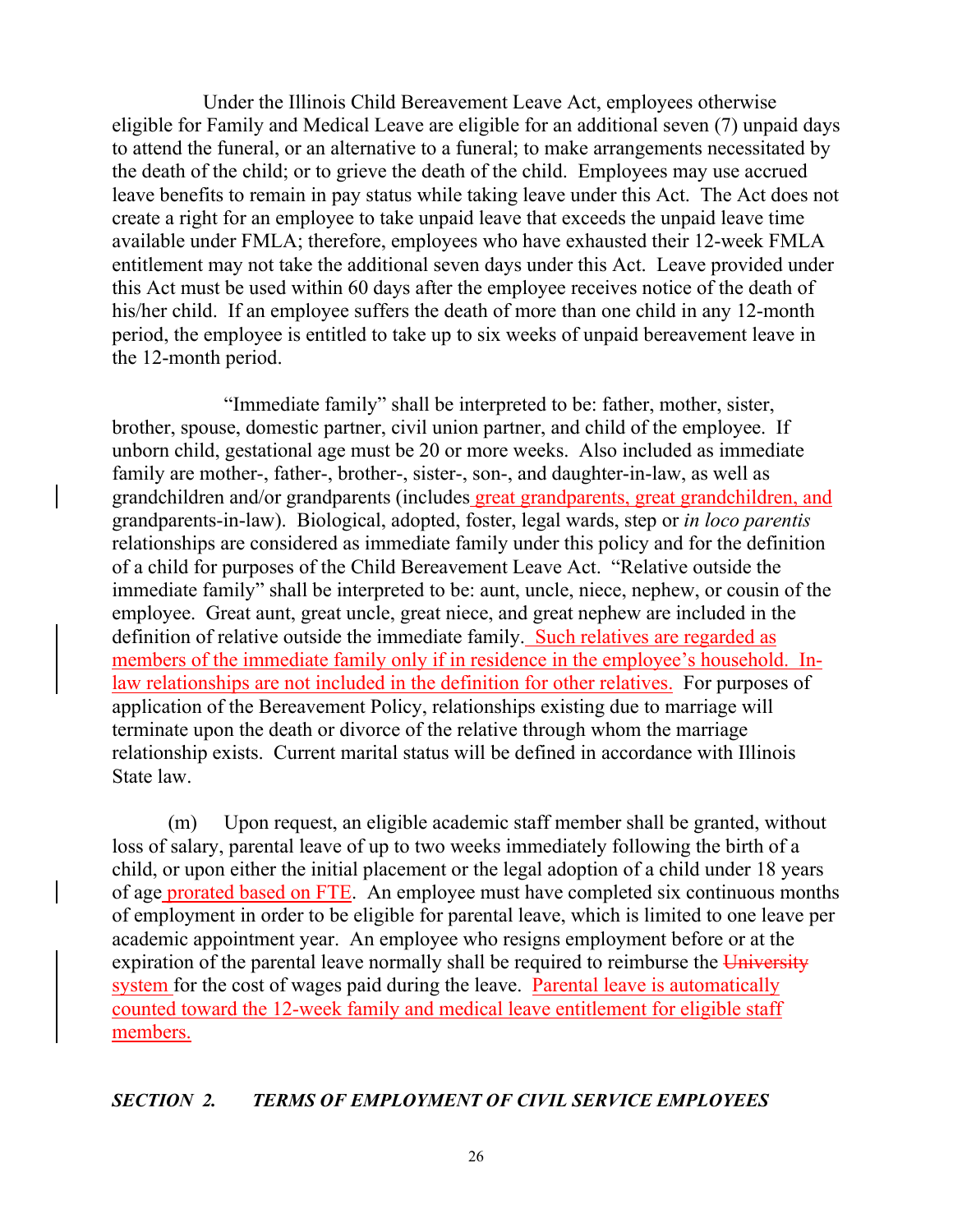All employment of civil service employees is controlled by the law and the rules governing the State Universities Civil Service System of Illinois. These include provisions for employment on merit through a system of examinations, the establishment of job classifications and the assignment to such classifications of all positions, and the establishment of appropriate salary rates or ranges for each classification. Detailed University system rules and regulations for civil service staff members are promulgated and published in the *Policy and Rules*, as adopted and amended by the Board of Trustees.

#### *SECTION 3. WAGES OF STUDENT EMPLOYEES*

All student employees are to be paid on the basis of classification and scale of wages approved by the chancellor/vice president at each **campus university**.

#### *SECTION 4. RETIREMENT, DEATH, SURVIVOR, DISABILITY, AND SICK LEAVE BENEFITS*

University System policy provides for sick leave with the payment of salary in case of illness or other disability for specified periods as described below. In addition to the benefits provided by the University system, a system of retirement, death, survivor, and disability benefits is are established by the law creating the State Universities Retirement System of Illinois, a state agency separate and distinct from the University of Illinois System.

(a) *Participation in State Universities Retirement System*. With certain exceptions, University eligible employees are required to participate in the State Universities Retirement System.

(b) *Sick Leave Benefits*. The University of Illinoissystem provides sick leave benefits as follows:

- (1) *Civil Service Employees*. Sick leave with full pay is granted in the amounts and in accordance with eligibility criteria set forth in the *Policy and Rules* for those employees subject to the act creating the State Universities Civil Service System.
- (2) *Academic or Administrative Staff*. Sick leave with full pay is granted in the amounts and in accordance with eligibility criteria set forth in the System Academic Sick Leave Policy. Academic and administrative staff members (with the exception of medical residents and postdoctoral research associates) who are participants in the State Universities Retirement System or the Federal Retirement System, and who are appointed for at least 50 percent time to a position for which service is expected to be rendered for at least nine consecutive months, earn sick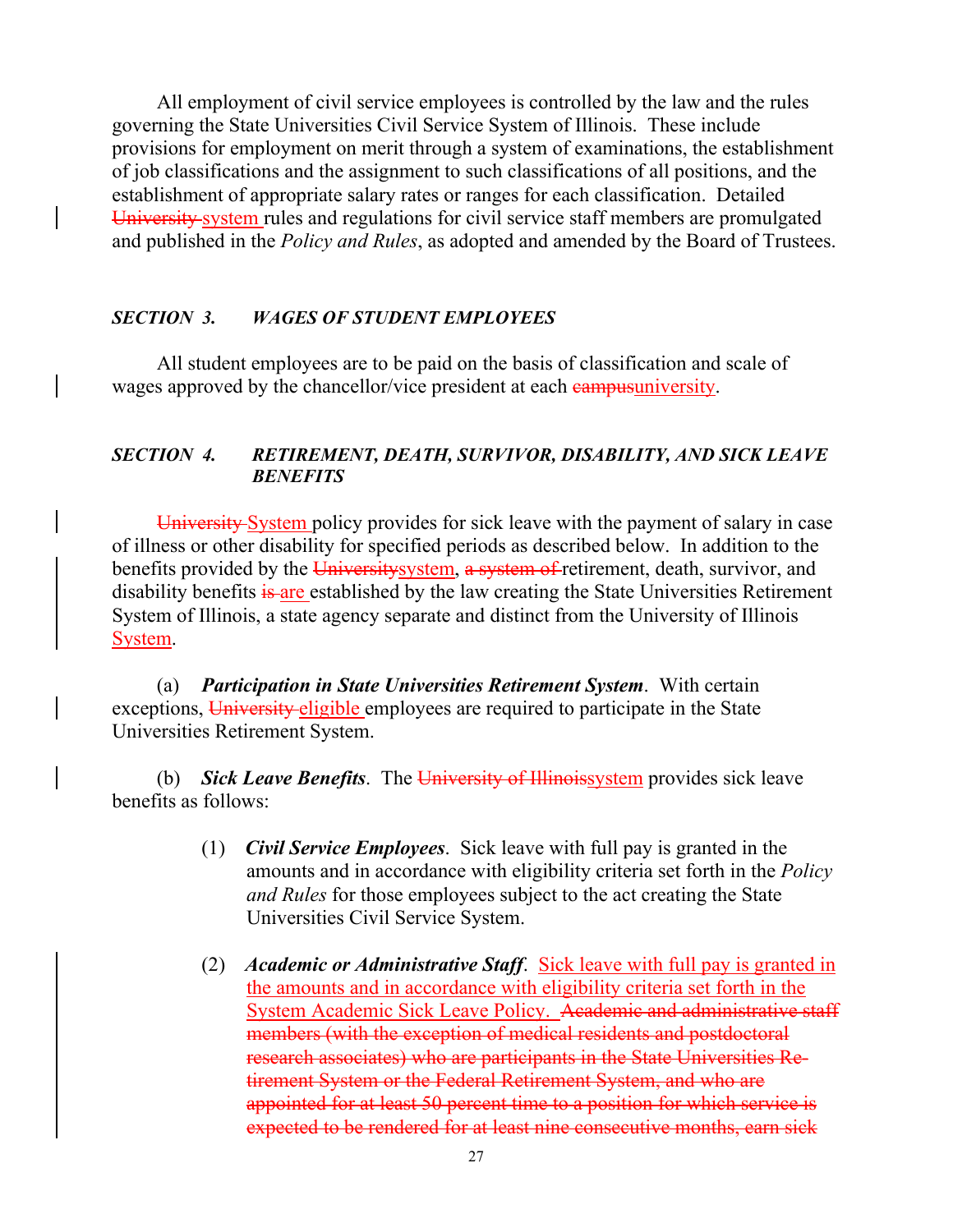leave as provided in this subparagraph (2). Medical residents, postdoctoral research associates, SURS annuitants, and other academic and administrative staff members who are not participants in the State Universities or Federal Retirement Systems, and those who are appointed for less than 50 percent time and/or for less than nine consecutive months earn sick leave of 13 work days for each appointment year, no part of which will be cumulative, and the 13 days will be prorated for those on part-time appointments, or on appointments for less than a full appointment year.

Executive Order 13706 requires certain employers who contract with the federal government to provide their employees with up to fifty-six (56) hours (seven workdays) of paid sick leave annually, including for family care and absences resulting from domestic violence, sexual assault and stalking. Accordingly, employees performing work on or in connection with a federal contract that is covered by Executive Order 13706 and who are not otherwise eligible for sick leave benefits will be paid sick leave benefits in accordance with the terms of that Executive Order. The Department of Labor has noted that federal grants are excluded from the coverage of Executive Order 13706, as well as employees who perform work in connection with covered contracts for less than twenty percent (20%) of their hours worked in a particular workweek. The University may limit the amount of paid sick leave employees may accrue under Executive Order 13706 to 56 hours each year, but must permit those employees to carry over accrued, unused sick leave from one year to the next. The University also may limit the amount of paid sick leave employees have accrued to 56 hours at any point in time. Employees entitled to sick leave under Executive Order 13706 may use that leave for an absence resulting from (1) physical or mental illness, injury or medical condition of the employee, (2) obtaining diagnosis, care, or preventative care from a health care provider by the employee, (3) caring for the medical needs of any other individual related by blood or affinity whose close association with the staff member is the equivalent of a family relationship, or (4) domestic violence, sexual assault, or stalking, if the absence is for the purposes of medical care, to obtain additional counseling, seek relocation, seek assistance from a victim services organization, take legal action, or to assist the staff member's child, parent, spouse, domestic partner, or any other individual related by blood or affinity whose close association with the staff member is the equivalent of a family relationship in engaging in any of those activities.

Under the Public Act 90-65 and actions of the Board of Trustees, one-half of the number of days of unused sick leave earned and accumulated between January 1, 1984 and December 31, 1997, is eligible for payment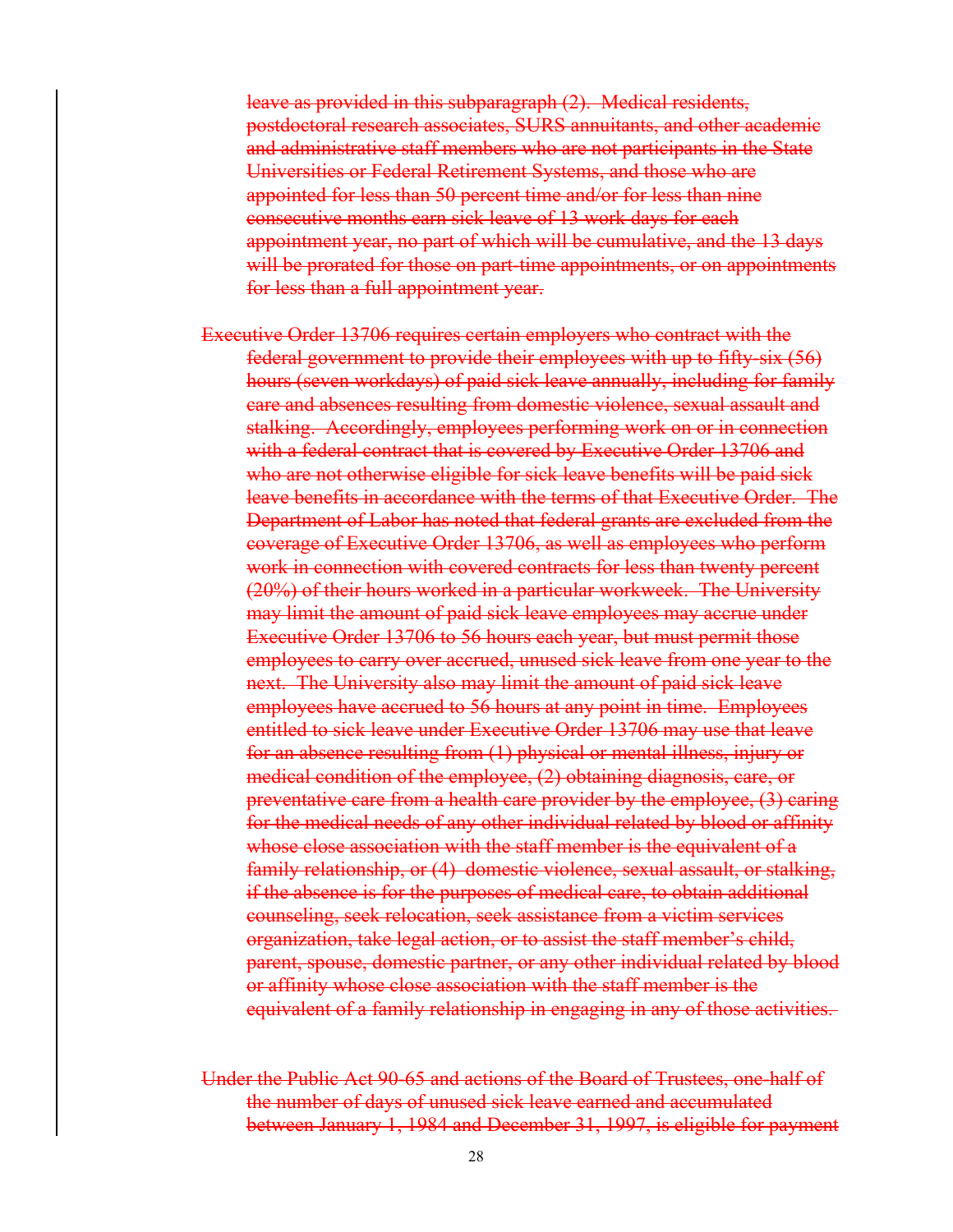upon an employee's death, retirement, resignation, or other termination of employment.

- Academic or administrative staff members who, on December 31, 1983, had an unused balance of accumulated sick leave, retained the same to a maximum of 180 work days, which may be utilized either (1) for establishing service credit in the State Universities Retirement System; or (2) for sick leave before all sick leave earned and accumulated on or after January 1, 1998 is utilized by the staff member. Unused sick leave earned by an academic or administrative staff member between January 1, 1984 and December 31, 1997, may be accumulated up to a maximum of 240 work days, and upon termination of employment, a staff member may designate the portion of the accumulation (up to one-half) to be paid pursuant to Public Act 90-65, and the remainder thereof will be utilized for establishing service credit in the State Universities Retirement System. Pre-January 1, 1984 and post January 1, 1998, accumulations of sick leave are to be utilized in full prior to the utilization of January 1, 1984 through December 31, 1997 accumulations.
- Effective January 1, 1998, academic and administrative staff members who are participants (except for medical residents, postdoctoral research associates, and annuitants in SURS or the Federal Retirement System) in the State Universities Retirement System or Federal Retirement System, and who are appointed for at least 50 percent time to a position for which service is expected to be rendered for at least nine consecutive months, will earn sick leave of 12 work days for each appointment year, the unused portion of which shall accumulate without maximum. If these 12 days are fully utilized in any appointment year, up to 13 additional workdays will be available for extended sick leave in that appointment year, no part of which 13 days shall be cumulative or eligible for payment. No additional sick leave is earned for a summer appointment. In the case of an appointment for less than a full appointment year, and in the case of a part-time appointment, the 12 days cumulative and the 13 days noncumulative leave shall be prorated.
- In the event the 25 days of earned and extended sick leave described above, or any proration thereof, are exhausted in an appointment year, any balance of leave accumulated before January 1, 1984, will be available for use. After that amount is depleted, any balance of sick leave accumulated on or after January 1, 1998 will be used. After that amount is depleted any balance of sick leave accumulated between January 1, 1984, and December 31, 1997 will be used.
- No deduction of time from sick leave is made at a time when a staff member is not expected to furnish regular service to the University. Sick leave may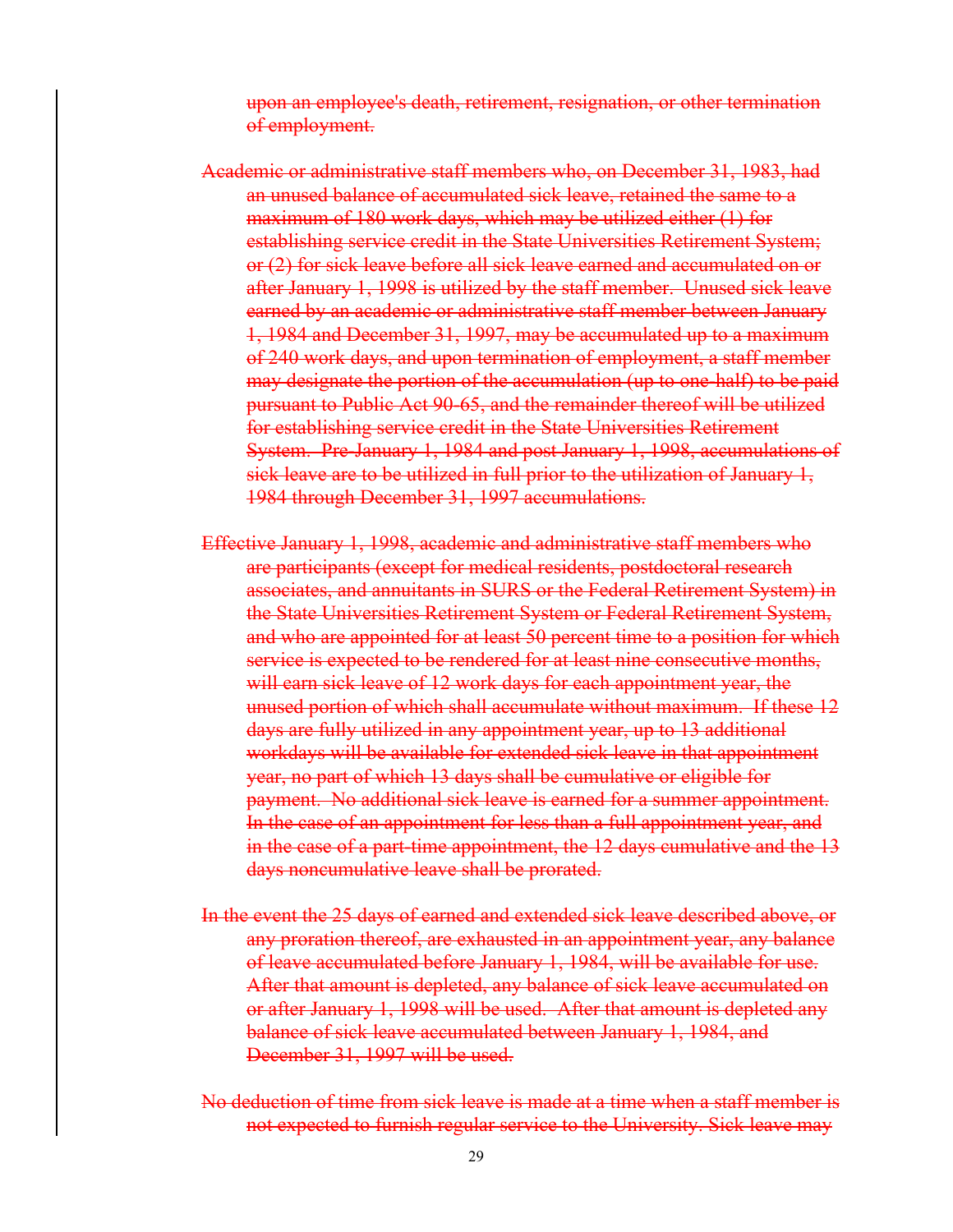be used for illness of, injury to, or need to obtain medical or dental consultation for the staff member, the staff member's spouse, civil union partner, domestic partner, children, parents, siblings, grandchildren, grandparents, or members of the household. "Children" include biological, adopted, foster, stepchildren, legal wards, or those children for which an employee is standing *in loco parentis*. "Parent" is defined as biological parent, stepparent, parent-in-law, or an individual who stood *in loco parenti*s to the employee. A staff member may use sick leave for pregnancy. Following the adoption or birth of a child, sick leave may be used for a period of time, not to exceed twelve weeks, to care for that child.

After an academic or administrative staff member has exhausted the 12 days of cumulative earned sick leave, the 13 days of noncumulative extended sick leave in an appointment year, the unused sick leave accumulated before January 1, 1984, the unused sick leave accumulated after January 1, 1998, and the sick leave accumulated between January 1, 1984 and December 31, 1997, and subject to the approval of the president, or chancellor/vice president as appropriate, a staff member who has completed at least three full years of service may be granted noncumulative sick leave with full pay for a period (including the annual and extended leaves and accumulations described above) not to exceed one half of the staff member's appointment year. (In the case of staff members of university administration offices, the president will act.)

A staff member who within 120 days completes a direct transfer to the University of Illinois from another State agency or employer will receive a credit for the balance of unused and uncompensated sick leave accrued at the state agency or employer from which the employee is transferring. Such transferred sick leave credit will be treated in the same manner as sick leave accumulated by University of Illinois employees prior to January 1, 1984. The transferring staff member will accrue compensable sick leave at the beginning of employment with the University only until December 31, 1997, after which time all sick leave accrued will be noncompensable.

Academic or administrative staff members who return to University employment within two years of an earlier separation from university employment and who upon return are eligible for compensable accruable sick leave under this section shall have restored as sick leave accumulated prior to January 1, 1984, regardless of when it was earned, any sick leave which was not compensated to such individuals or used to establish service credit in the State Universities Retirement System at the time of the prior separation from university employment only until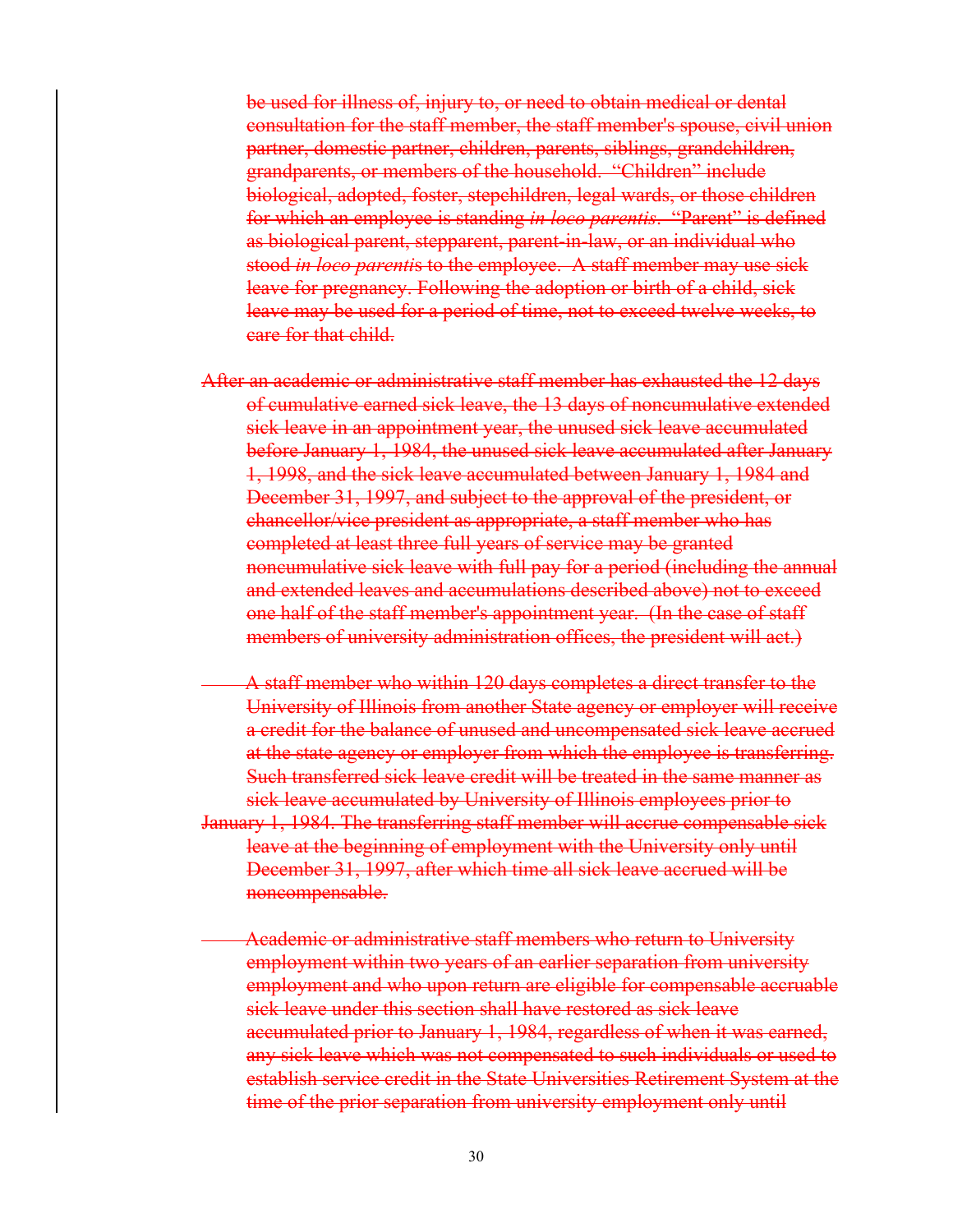December 31, 1997, after which time all sick leave accrued will be noncompensable.

Reporting on use of sick leave will be made at the unit level and recorded centrally as required.

(c) *Death, Disability, and Survivor Benefits*. For employees of the University system, other than students paid on an hourly basis and personnel whose principal employment is outside the University system with at least six months' service who are not members of the State Universities Retirement System or any other publicly supported retirement system which pays a death benefit, a death benefit of an amount set by an appropriate authority is payable by the  $\overline{University}$  system. For employees who are members of the State Universities Retirement System, death, disability, and survivor benefits are provided by that system.

#### *SECTION 5. REGISTRATION OF STAFF MEMBERS IN UNIVERSITY CLASSES*

With approval of the head of the employing unit, members of the academic, administrative, and civil service staffs of the University system and of approved universitysystem-related agencies may register in university courses for which they are eligible for admission and in which space is available. Under certain conditions in degree granting programs that participate, such employees may be exempt from payment of one or more of the usual charges for tuition or fees.

Waiver of tuition and service fees is granted for all members of the academic and administrative staff, excluding graduate assistants, whose appointments are 25 percent or more of full-time service. Academic and administrative staff members who qualify for tuition waivers are exempt from the service fee. Under this practice, such staff members will not have access to the benefits provided by the fee unless they wish to pay for them as do other faculty and staff who wish to gain access to these services.

For graduate assistants, waiver of base-rate tuition, i.e., the in-State graduate (not professional) tuition rate, is granted for all university graduate assistants on appointment for at least 25 percent but not more than 67 percent of full-time service; a waiver of service fees is granted to those graduate assistants on appointment for at least 25 percent of full-time service.

The Board of Trustees has authorized the president of the University system or his or her designee(s) to award a limited number of tuition and fee waivers for graduate students and report to the board on the number authorized, by eampuseach university, as part of the annual budget and tuition setting process.

Tuition and fee waivers are also extended to members of the civil service staff in accordance with the rules and policies set forth in the *Policy and Rules*.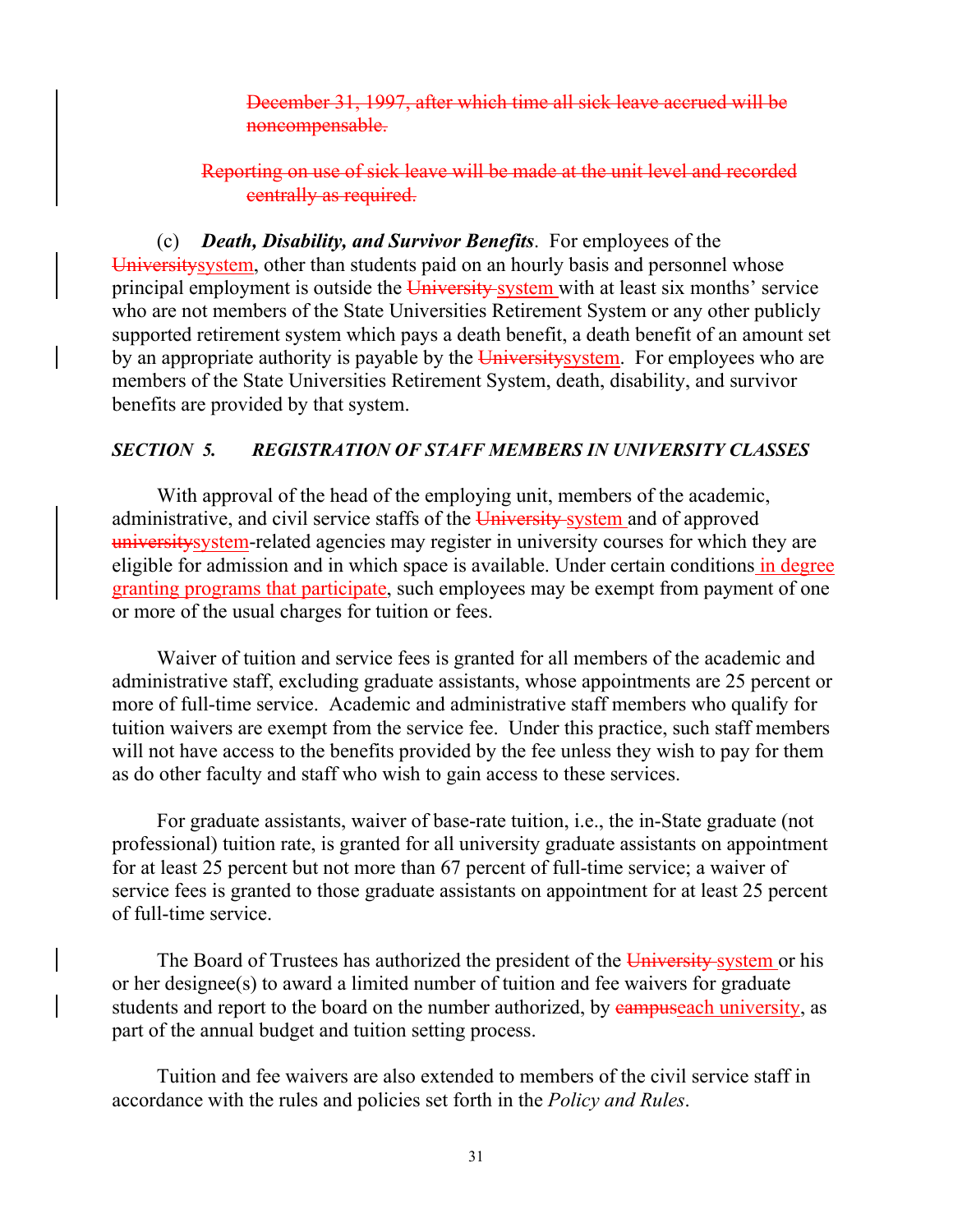#### *SECTION 6. GRIEVANCE PROCEDURES FOR COMPLAINTS OF DISCRIMINATION*

Procedures shall be developed for each campus university and for university system administration offices in accordance with guidelines approved by the Board of Trustees for the prompt, fair, and definitive resolution of grievances concerning alleged discrimination by the University on the basis of race, sex, national origin, religion, age, handicap, or status as disabled veteran or veteran of the Vietnam eraviolation of the system's Nondiscrimination Statement.

# **ARTICLE V. UNIVERSITY OF ILLINOIS PROPERTY**

#### *SECTION 1. USE OF UNIVERSITY PREMISES AND FACILITIES*

(a) The use of University system premises and facilities shall be subject to all applicable State and Federal laws and shall also be in accord with the actions of the Board of Trustees.

(b) The use of  $\overline{University}$ -system premises and facilities by individuals other than in connection with University educational or research programs will be permitted only under regulations formulated and administered by the appropriate chancellor/vice president and approved by the president. A facilities use agreement, articulating the terms of use, should reflect the conditions deemed most likely to advance the development and acceptance of the intellectual property.

(c) The president is authorized to make such traffic and parking regulations and such changes therein as conditions may warrant and may delegate such authority to the chancellors/vice presidents.

#### *SECTION 2. CUSTODIANSHIP OF PROPERTY*

(a) Under the State Property Control Act, the president is accountable to state officials for the supervision, control, and inventory of all University system property subject to that act. In discharging these and other responsibilities, the president is authorized to specify or to deputize the chancellors/vice presidents and other University system officers to specify procedures and responsibilities for the supervision, control, and inventory of all University system property.

(b) Unless otherwise specified, the supervision, control, and inventory of University personal property shall be the responsibility of the head of the unit to which the property is assigned. An inventory of all such property shall be maintained in a manner determined by the vice president and chief financial officer/comptroller and the vice president and chief financial officer/comptroller may require reports concerning the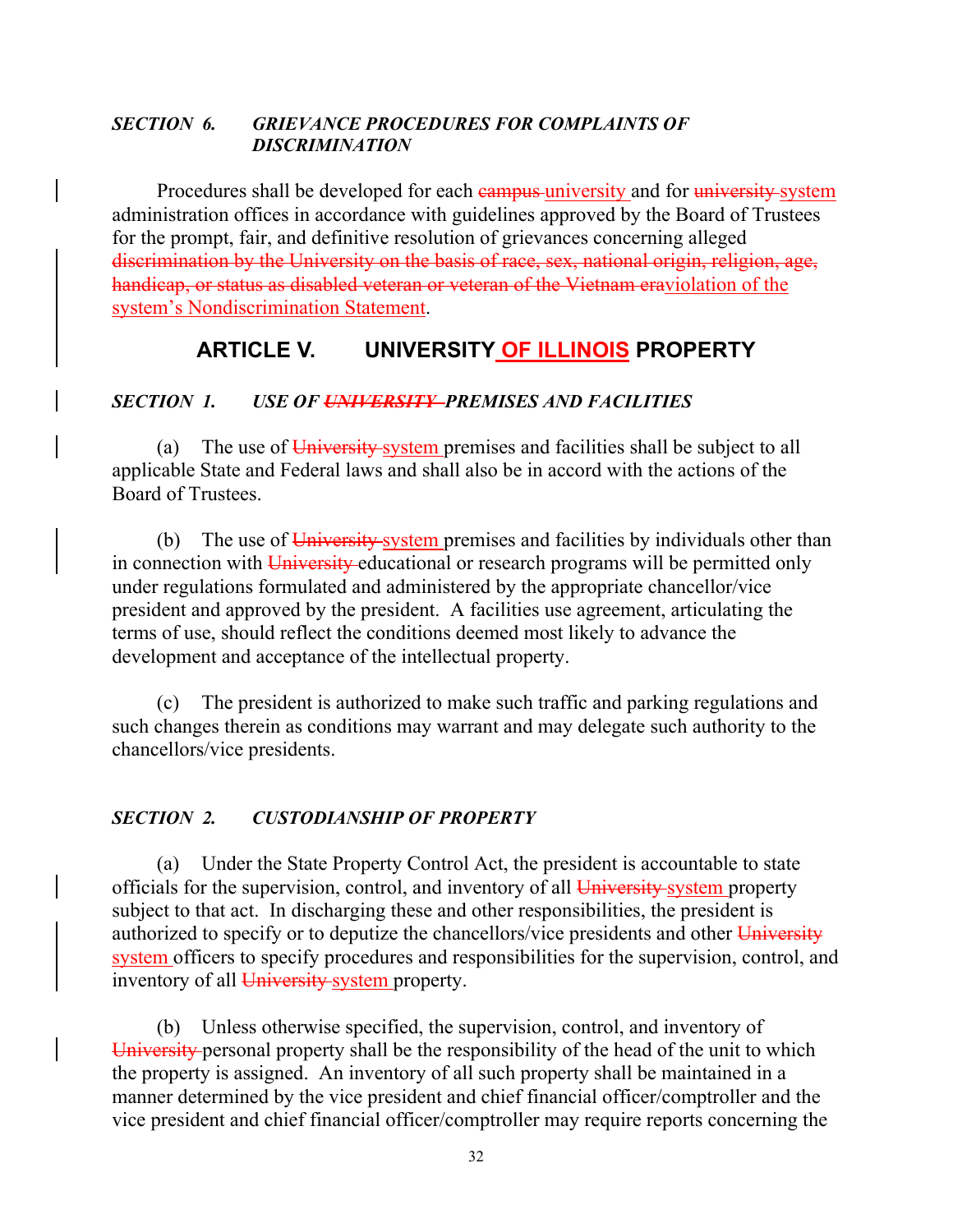same. The individual responsible shall report to the comptroller all items of  $\overline{University}$ personal property which that are of no further use to the department, and the vice president and chief financial officer/comptroller may transfer the same to another unit or direct other disposition.

(c) Land which that has been assigned by the Board of Trustees to a college or department for particular use or for a definite period may not be used for any other purpose or beyond the period designated without authorization by the Board of Trustees. The assignment of land, equipment, or any other property to a department or division does not give the department a title to the same, but only the right to use as long as necessary for accomplishing the function of the department or division; and the use of land or equipment or other property shall not exclude its use, at the same time, for other purposes by other departments or divisions of the University-system on approval of the president provided that any such second use shall not interfere with the efficient utilization of said land, equipment, or other property for the purpose for which it was first assigned.

#### *SECTION 3. PRIVATE USE OF UNIVERSITY OF ILLINOIS PROPERTY*

No one connected with the University of Illinois System in any capacity shall use for any personal purpose any University-system property of whatever description, and no one shall be permitted to remove from the buildings or grounds any property belonging to the University system, even though it may seem to be of no value, unless it be temporarily removed pursuant to some well-established regulation, or with the approval of the appropriate chancellor/vice president or the vice president/chief financial officer in the instance of University system-level property.

#### *SECTION 4. NAMING OF SYSTEM AND UNIVERSITY FACILITIES AND PROGRAMS; COMMEMORATIVE PLAQUES AND TABLETS*

(a) System and Uuniversity "Ffacilities" refers to any building, structure, street, drive, landscaped area, open space, physical improvement, or other property under the administrative control of the University of Illinois. "Programs" refers to any academic or non-academic program, school, college, institute, center, etc., but does not include endowed faculty positions such as chairs or professorships.

(b) Insofar as consistent with State law, the naming of  $\overline{University}$  Ffacilities and Pprograms lies within the authority of the Board of Trustees and shall require Board approval except as specifically described in paragraph (e) below.

(c) University-Facilities and Pprograms may be named for the following: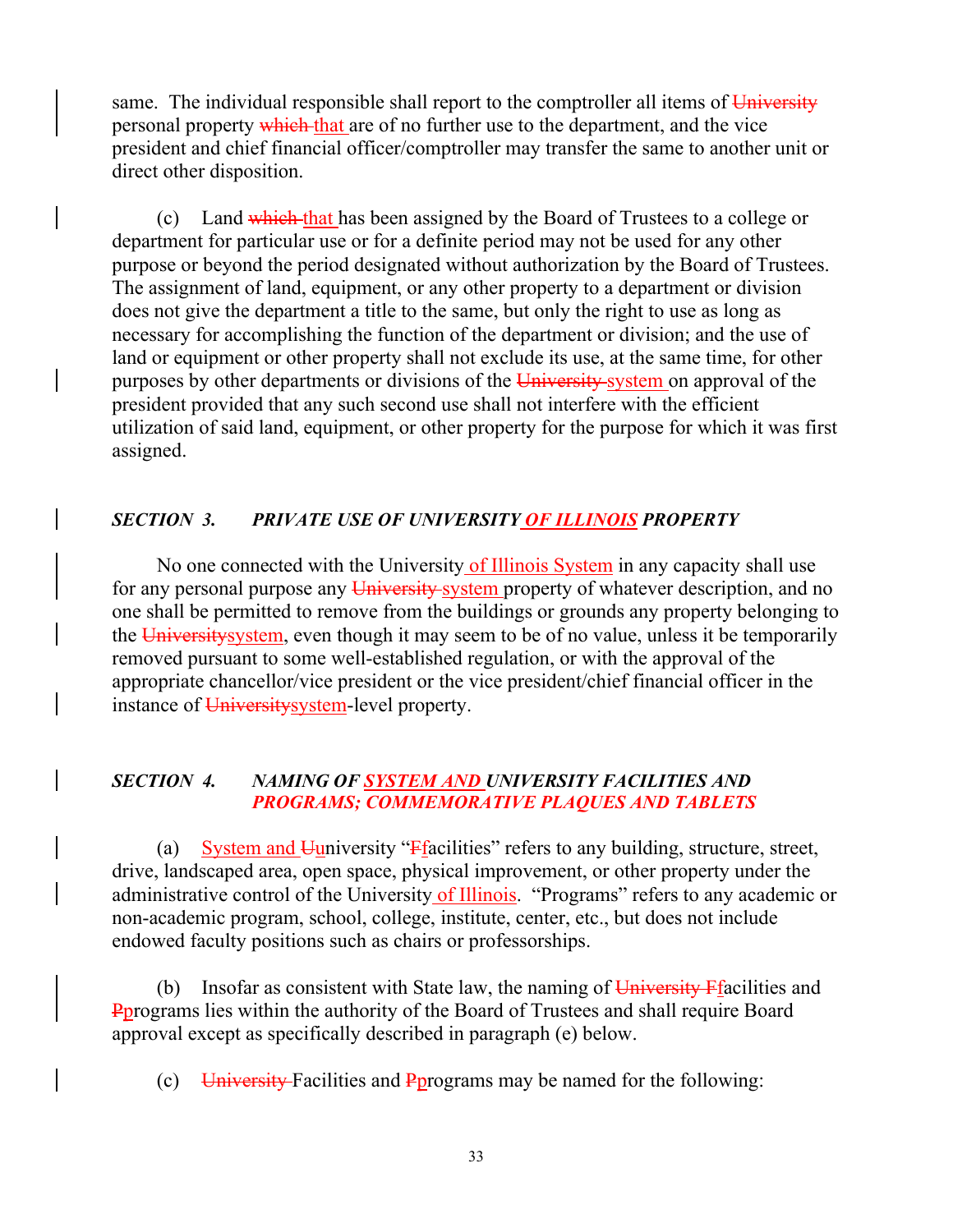(1) Donors who have made substantial contributions toward financing the construction, renovation or remodeling of a Facility or an addition thereto; or establishing, advancing, or maintaining a Program;

(2) An honoree nominated by such a donor and approved by the Board of Trustees;

(3) Distinguished persons in the public life of the State of Illinois or the nation;

(4) Distinguished former members of the Board of Trustees; or

(5) Former members of the University, faculty, staff, staff, or administration.

In addition, the Board may approve the naming of a  $\overline{University}$  Ffacility or Pprogram in situations other than those described above when the Board, in its discretion, determines that the interests of the University are served in doing so.

(d) Buildings should be named in such a way as to denote their general use; such names may include a designation such as auditorium, gymnasium, hall, laboratory, or school.

(e) Notwithstanding the above provisions, commemorative plaques or tablets may be installed inside buildings near spaces such as rooms, lounges, laboratories, performance spaces and lecture halls in recognition of:

(1) Distinguished members of the University faculty, staff,  $\theta$  administration, alumni, or students whose services were identified with the functions of said spaces; or

(2) Donors of funds (or an honoree designated by the donor) where the contribution was substantial in financing the renovation or remodeling of said spaces. Any such plaque or tablet must be approved by the appropriate chancellor/vice president but does not require Board approval.

(f) The chancellors/vice presidents may develop procedures for their respective campuses proceduresuniversities for internal review and approval prior to the submission of items to the Board for its consideration.

# **ARTICLE VI. GENERAL PROVISIONS**

# *SECTION 1. UNIVERSITY SYSTEM COUNCILS AND COMMITTEES*

The president is authorized to establish and to appoint the members of university system councils and committees to serve as advisers on educational, research, and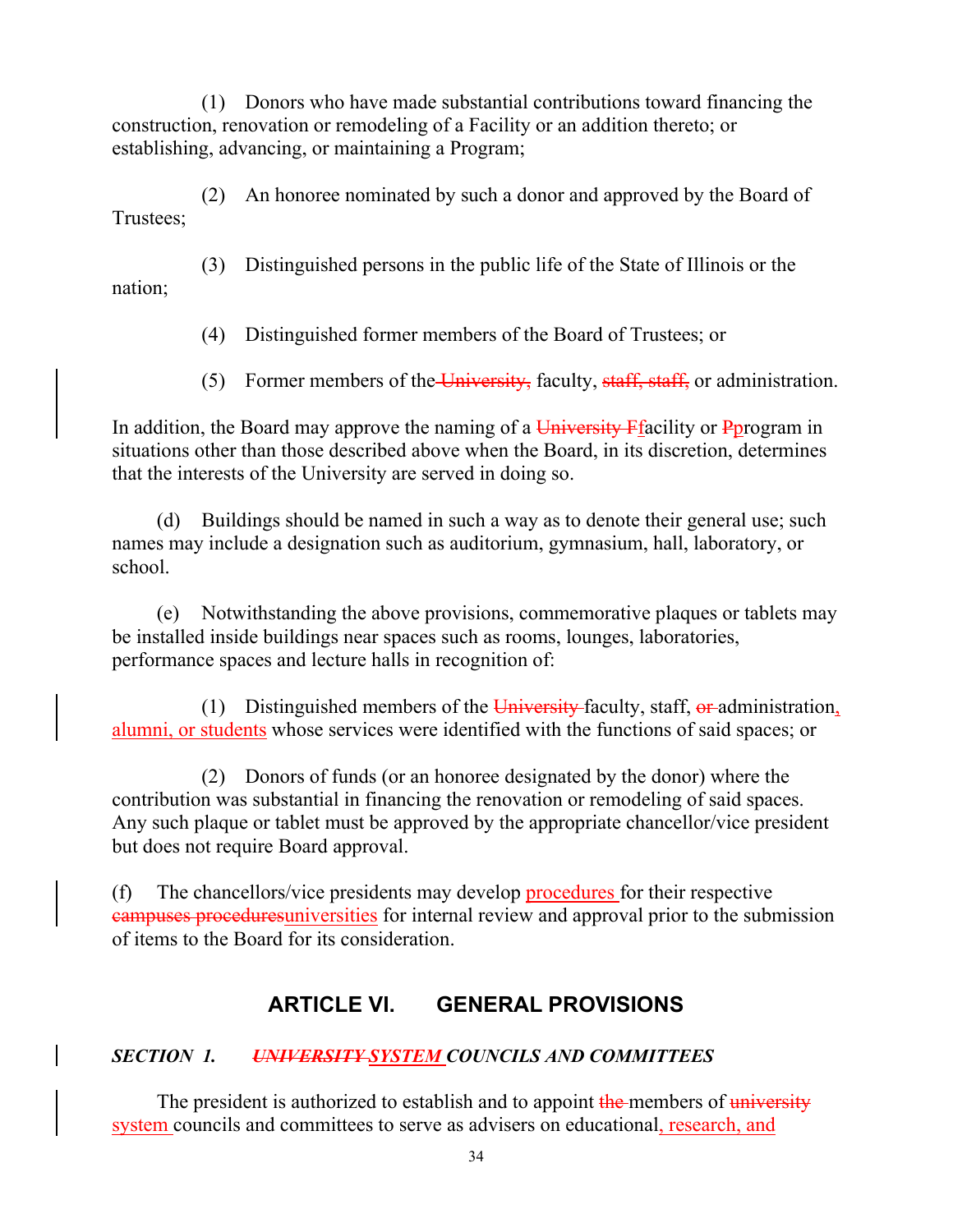engagement initiatives and other service programs affecting all campuses universities and to provide for *intercampus* interuniversity relationships in such matters.

#### *SECTION 2. ADMINISTRATIVE COMMITTEES*

The president of the University of Illinois System is authorized to appoint such administrative and other committees or boards as are necessary for assistance in discharging the president's duties as the official advisor to and executive agent of the Board of Trustees.

#### *SECTION 3. ADVISORY COMMITTEES*

The president of the University may recommend to the Board of Trustees the appointment of consultative committees to advise the colleges and schools and other divisions of the University.

## *SECTION 43. UNIVERSITY AND SYSTEM ARCHIVES*

(a) The Uuniversity Aarchives, a divisions of the Llibraries under the direction of an archivist on each campusat each university, are is the depositories for records having research or historical value and includes records transferred to its custody. The Uuniversity Aarchives also includes professional and personal manuscripts of members of the academic and administrative staffs and records of faculty and student organizations that may be given to the University-system or university for preservation and use.

(b) Records produced or received by any agency or employee of the  $\overline{University}$ system in the transaction of university business become university-system property.<sup>5</sup> For the purposes of this paragraph and consistent with the Illinois State Records Act (5 ILCS 160/2), "records shall be defined as including all documents, correspondence, accounts, files, manuscripts, publications, photographs, tapes, drawings, or other material bearing upon the activities and functions of the University or its officers and employees 'all books, papers, born-digital electronic material, digitized electronic material, electronic material with a combination of digitized and born-digital material, maps, photographs, databases, or other official documentary materials, regardless of physical form or characteristics, made, produced, executive, or received'" by any unit of the university in pursuance of state law or in connection with the transaction of university or system business and preserved or appropriate for preservation by the university or system as

<span id="page-40-0"></span> $<sup>5</sup>$  Nothing in this Section shall affect copyright ownership, including without limitation, as provided in Article III,</sup> Section 4.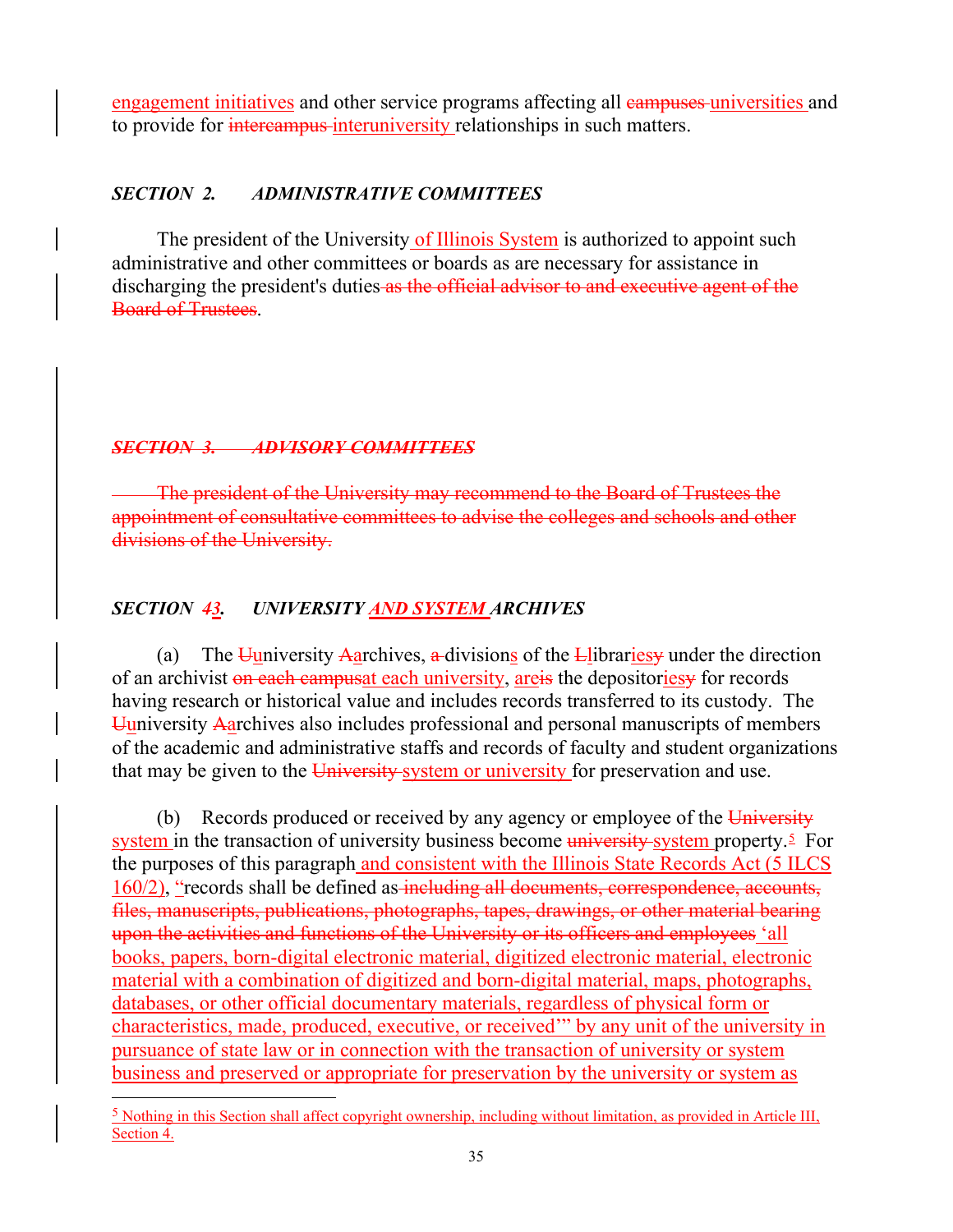evidence of its organization, function, policies, decisions, procedures, operations, or other activities or because of the informational data contained therein.

No university or system records shall be discarded or destroyed except upon the prior approval of the archivist pursuant to the finding and recommendation by the administrative unit involved that such records have no further administrative value. The archivist shall withhold the approval of any such action until satisfied that the records involved have no value for other administrative offices and that they need not be retained for legal reasons, as determined by appropriate officers. Where appropriate, the archivist may arrange for the transfer of records to the University Archives as an alternative to destruction.

(c) Pursuant to the State Records Act, Illinois Compiled Statutes, 5 ILCS 160/16, /17, and /18, January 3, 2003, the university archivist shall forward approved requests for permission to discard or destroy records to the president and to the State Records Commission for their approvals.

(d) The archives of the *university-levelsystem administration shall be under the* jurisdiction of the archivist at the University of Illinois at Urbana-Champaign-campus.

# **ARTICLE VII. AMENDMENTS**

*The General Rules Concerning University Organization and Procedure* document supplements and is subordinate to the University of Illinois *Statutes*. In the event of conflict between the provision of *The General Rules* and the *Statutes*, the *Statutes* shall prevail.

*The General Rules* are adopted by the Board of Trustees acting on the advice of the president of the University of Illinois System. The board may make changes in *The General Rules* after consultation with the president of the University. Before providing such advice or consultation, the president shall consult with the University Senates Conference, which shall give due regard to the provisions of Article XII, Section 5 of the University of Illinois *Statutes*. However, consultation with the conference is not required when because of exceptional circumstances a proposed action of the Board of Trustees would authorize a deviation from *The General Rules* for a specific transaction. When changes to *The General Rules* are approved, the University Senates Conference should inform the university senates about such changes.

*Note*:

The University of Illinois *Statutes* http://www.bot.uillinois.edu/statutes and *The General Rules Concerning University Organization and Procedure* <http://www.bot.uillinois.edu/general-rules>